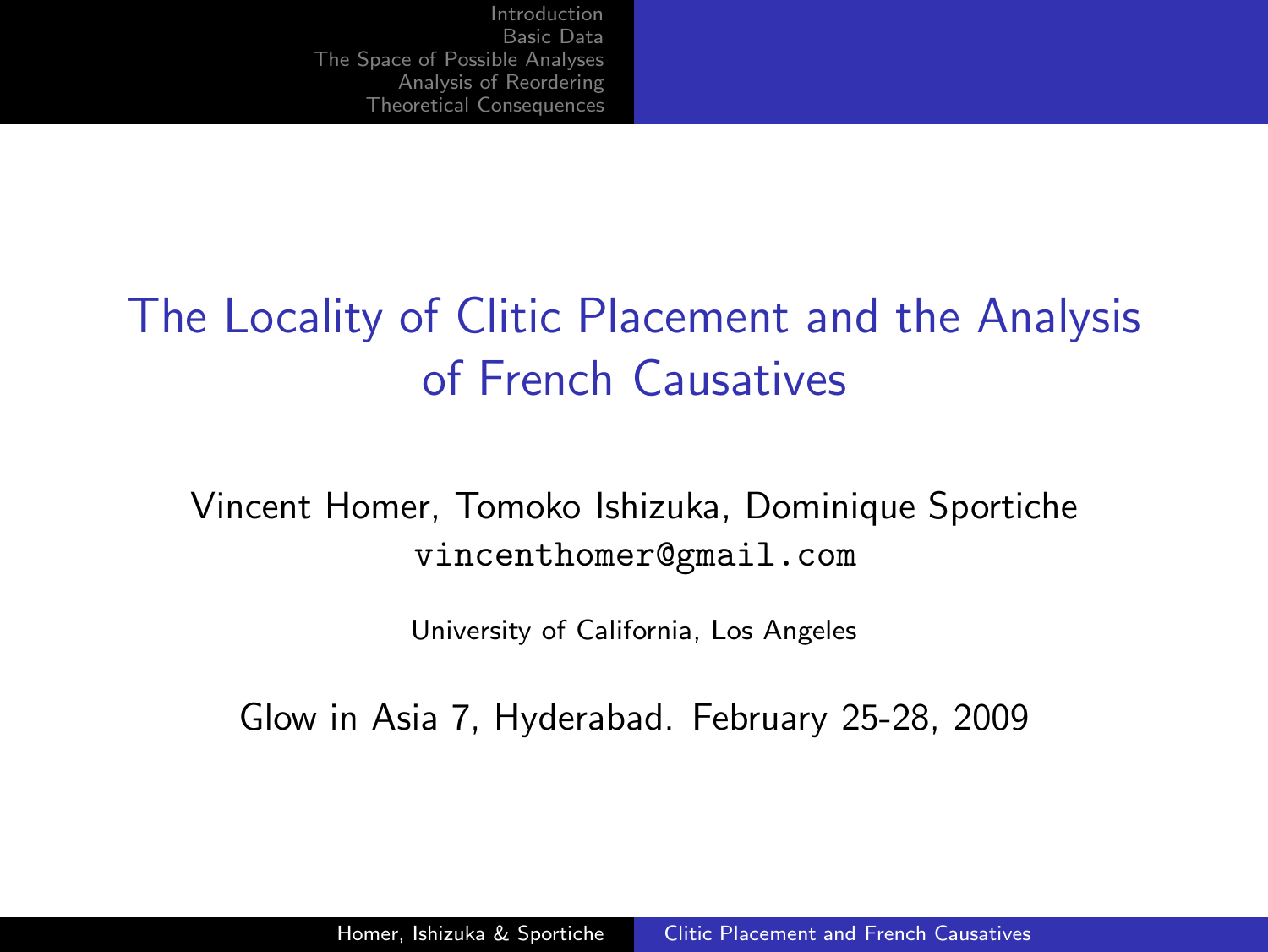[Two Causative Constructions](#page-1-0)

#### Introduction

- **•** French has two causative constructions, which both involve a reordering of the elements of the clause embedded under the causative morphemes faire 'make' or laisser 'let'.
- (1) Flo makes Max read the book.
- $(2)$ Flo makes read the book to Max **fait** lire le livre **a`** 'Flo has Max read the book.'
- $(3)$ Flo makes read the book by Max **Flo** fait lire le livre (**par** 'Flo has Max read the book.'

**Max.** *Faire a`*

<span id="page-1-0"></span>**Max**). *Faire par*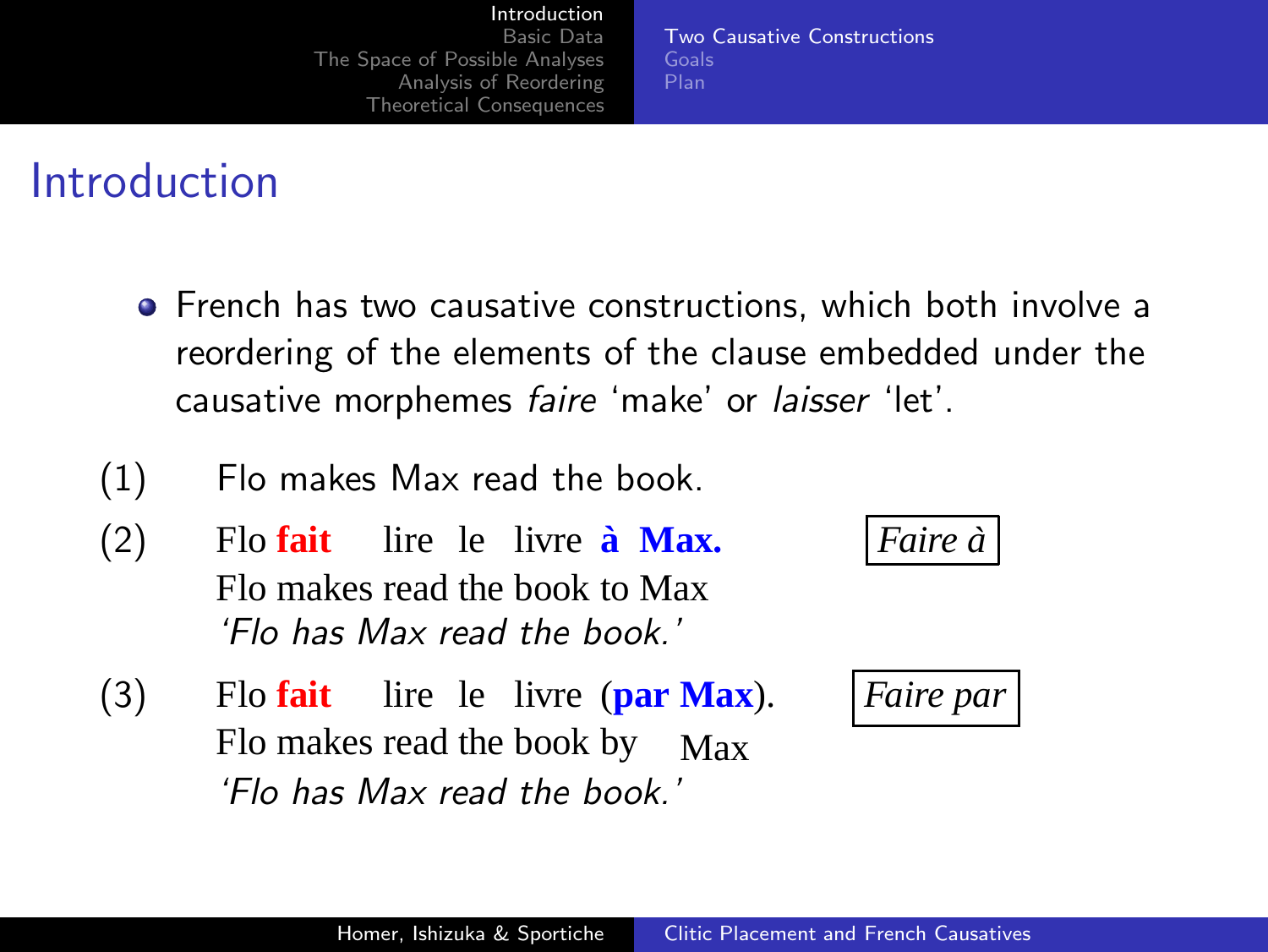#### [Introduction](#page-1-0)

[Basic Data](#page-7-0) [The Space of Possible Analyses](#page-13-0) [Analysis of Reordering](#page-33-0) [Theoretical Consequences](#page-48-0) [Two Causative Constructions](#page-1-0) [Plan](#page-6-0)

- $\Diamond$  How different are the two constructions?
- **1** Word order:
- <sup>2</sup> Case patterns;
- **3** Clitic placement;
- **4** Thematic Restrictions:
- **5** Interpretation.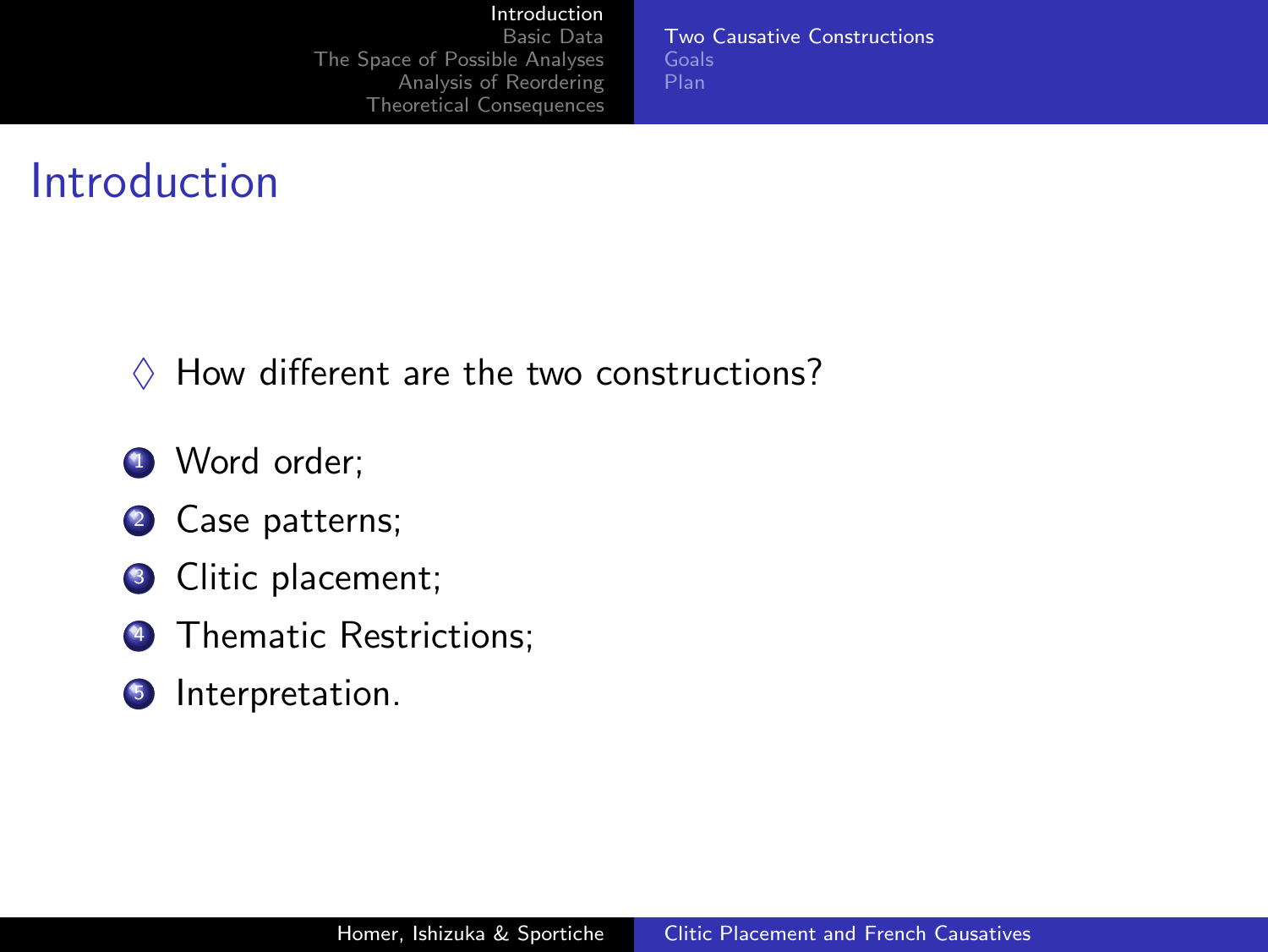#### [Introduction](#page-1-0)

[Basic Data](#page-7-0) [The Space of Possible Analyses](#page-13-0) [Analysis of Reordering](#page-33-0) [Theoretical Consequences](#page-48-0) [Two Causative Constructions](#page-1-0)

- $\Diamond$  How different are the two constructions?
- (4) Idioms Flo a Flo has made break the crust to/ by Max fait casser la croûte à/ \*par Max. 'Flo made Max eat.'
- (5) Non passivizable expressions Flo fera Flo make.Fur leave the city to/by Max quitter la ville à/ \*par Max. 'Flo will make Max leave the city.'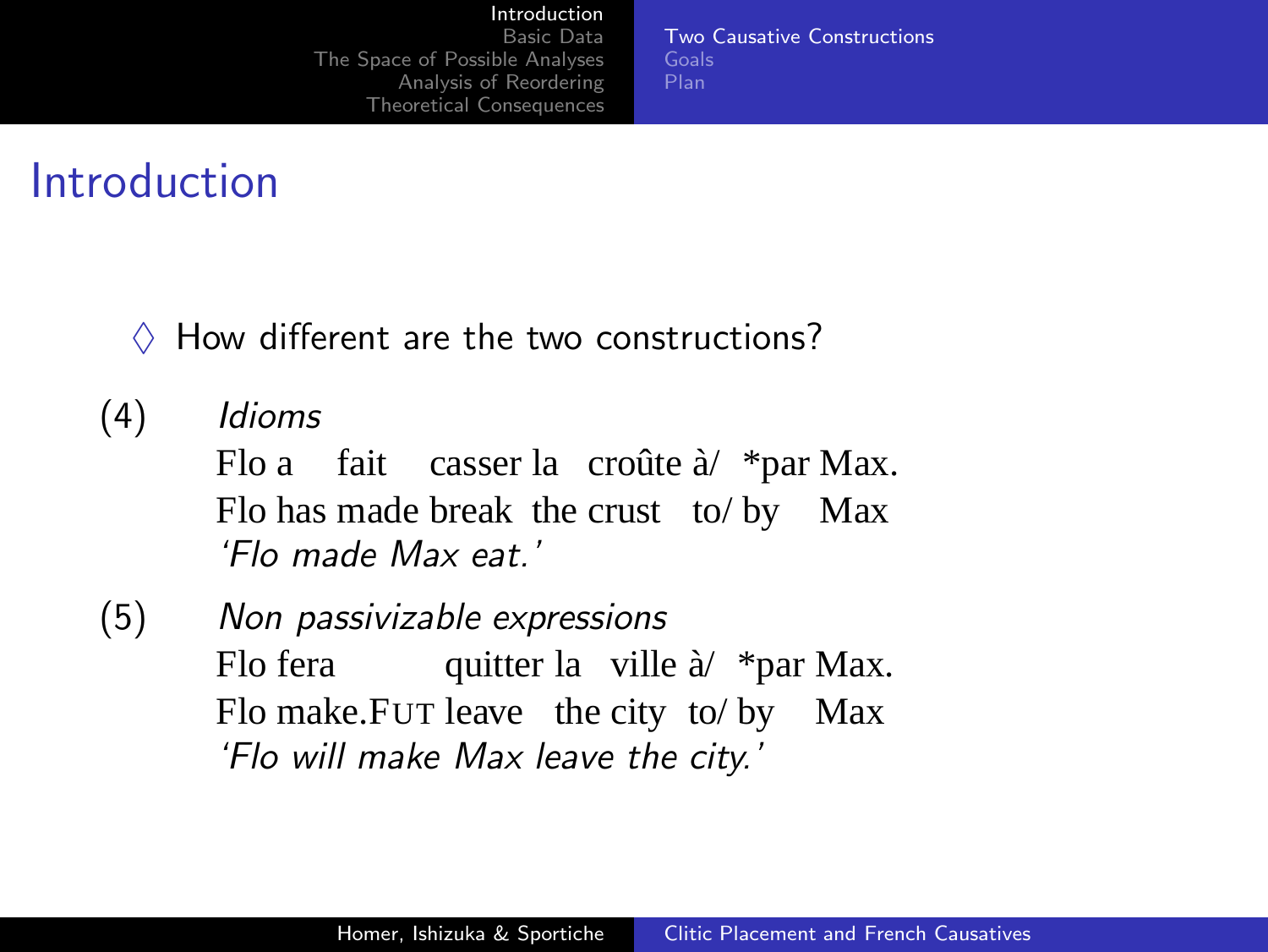[Two Causative Constructions](#page-1-0)

- (6) \*[La victime]<sub>i</sub> se fait dévaliser t<sub>i</sub> (à) Pierre. *Faire à* The victim SE makes rob to Pierre 'The victim is getting robbed by Pierre.'
- (7) [La victime]<sub>i</sub> se fait dévaliser t<sub>i</sub> par Pierre. | *Faire par* The victim SE makes rob by Pierre 'The victim is getting robbed by Pierre.'
	- We're going to argue that they involve **different reordering** mechanisms.
	- **•** Studying these mechanisms will lead us to propose a modification of the theory of **locality.**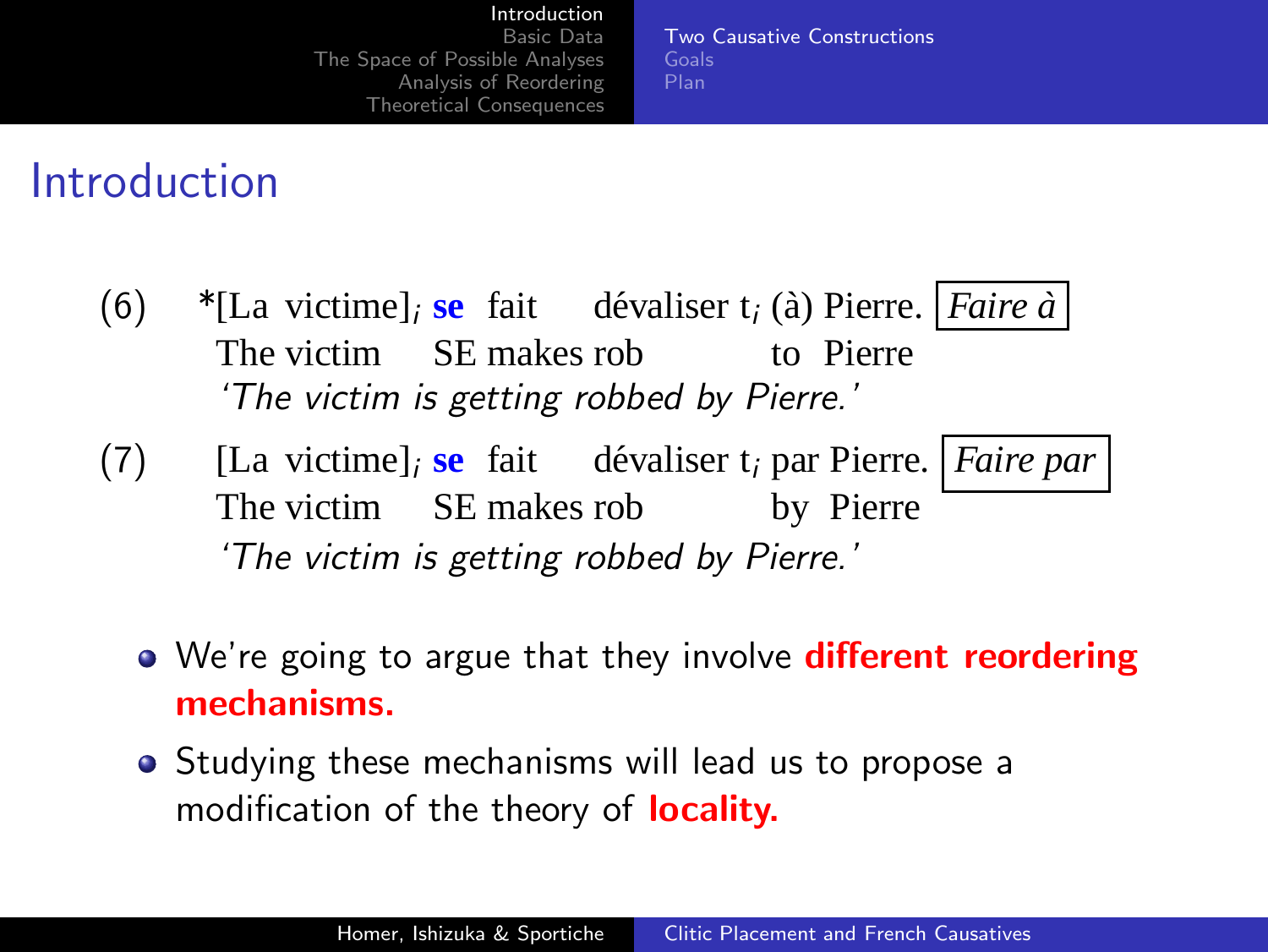#### [Introduction](#page-1-0)

[Basic Data](#page-7-0) [The Space of Possible Analyses](#page-13-0) [Analysis of Reordering](#page-33-0) [Theoretical Consequences](#page-48-0) <span id="page-5-0"></span>[Two Causative Constructions](#page-1-0) [Goals](#page-5-0)

- My goals:
	- (i.) Use clitic placement as a probe into the structure of causatives.
	- (ii.) Establish some necessary properties that any analysis will have to have.
	- (iii.) Conclude that these properties falsify all previous analyses.
	- (iv.) Show that Relativized Minimality should be amended.
	- (v.) Propose that some effects previously attributed to Relativized Minimality should fall out from Phase theory.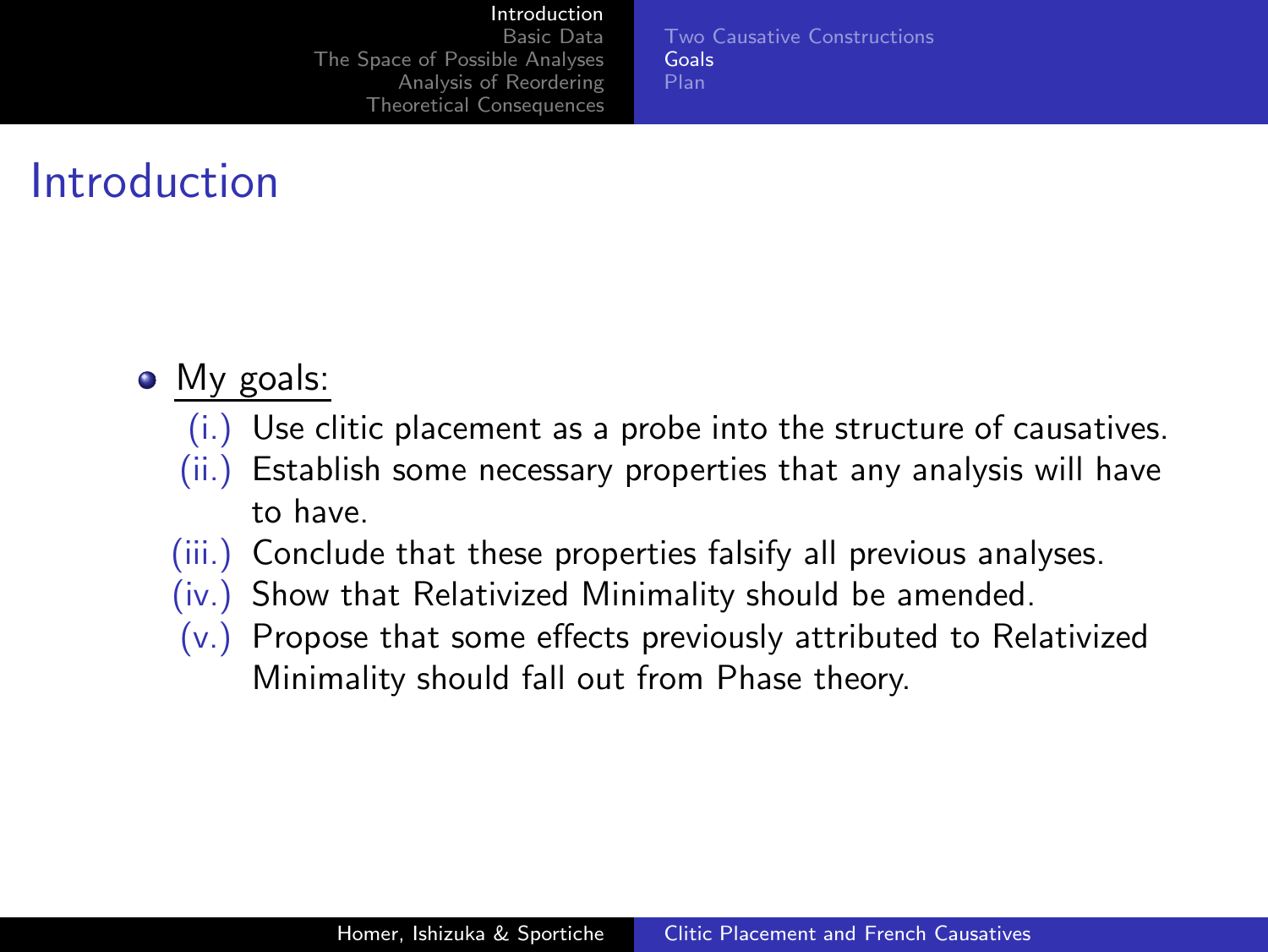#### [Introduction](#page-1-0)

[Basic Data](#page-7-0) [The Space of Possible Analyses](#page-13-0) [Analysis of Reordering](#page-33-0) [Theoretical Consequences](#page-48-0) [Two Causative Constructions](#page-1-0) [Plan](#page-6-0)

- Plan:
- Basic Data: Word Order and Case
- II. Restricting the Space of Possible Analyses
- III. Analysis: Reordering Mechanisms
- <span id="page-6-0"></span>IV. Consequences: New Insight on the Locality of Movement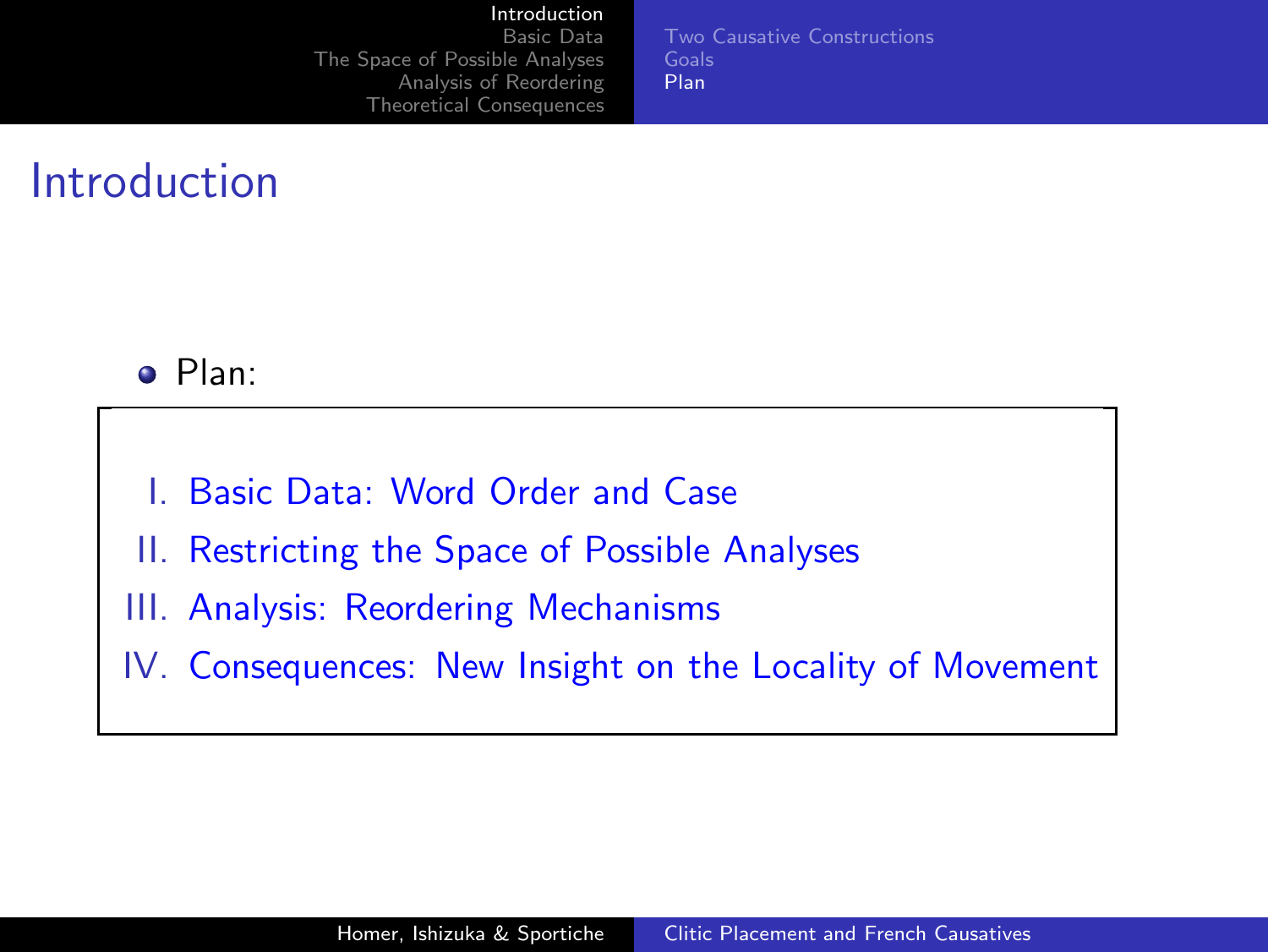**[Clitics](#page-8-0)** [Word Order and Case](#page-10-0)

### Word Order

- French is SVO.
- (8) Max a lu le livre. Max has read the book 'Max read the book.'

<span id="page-7-0"></span>Max a lu le livre. S V DO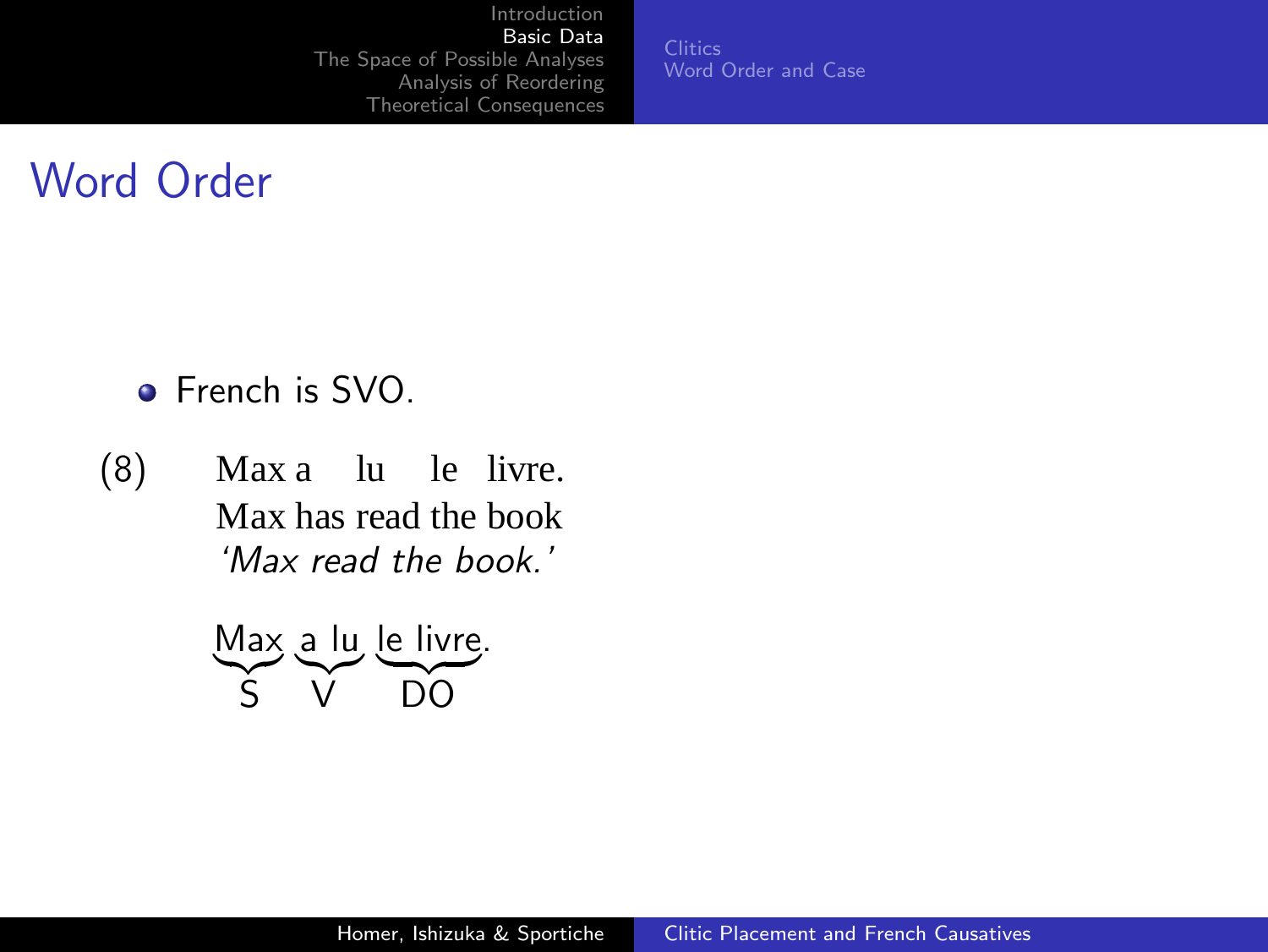<span id="page-8-0"></span>**[Clitics](#page-8-0)** [Word Order and Case](#page-10-0)

# French Clitics

- (9) Marie likes him.
- (10) Marie  $\mathbf{l}'_i$  aime  $\mathbf{t}_i$ . Marie him likes
	- **Cliticization** involves **movement:** to simplify, it is the clitic itself which moves.
	- The final cliticization site is in the T region.
	- Clitics are attracted by **Clitic probes linked to T.**
	- They need a **verbal host.**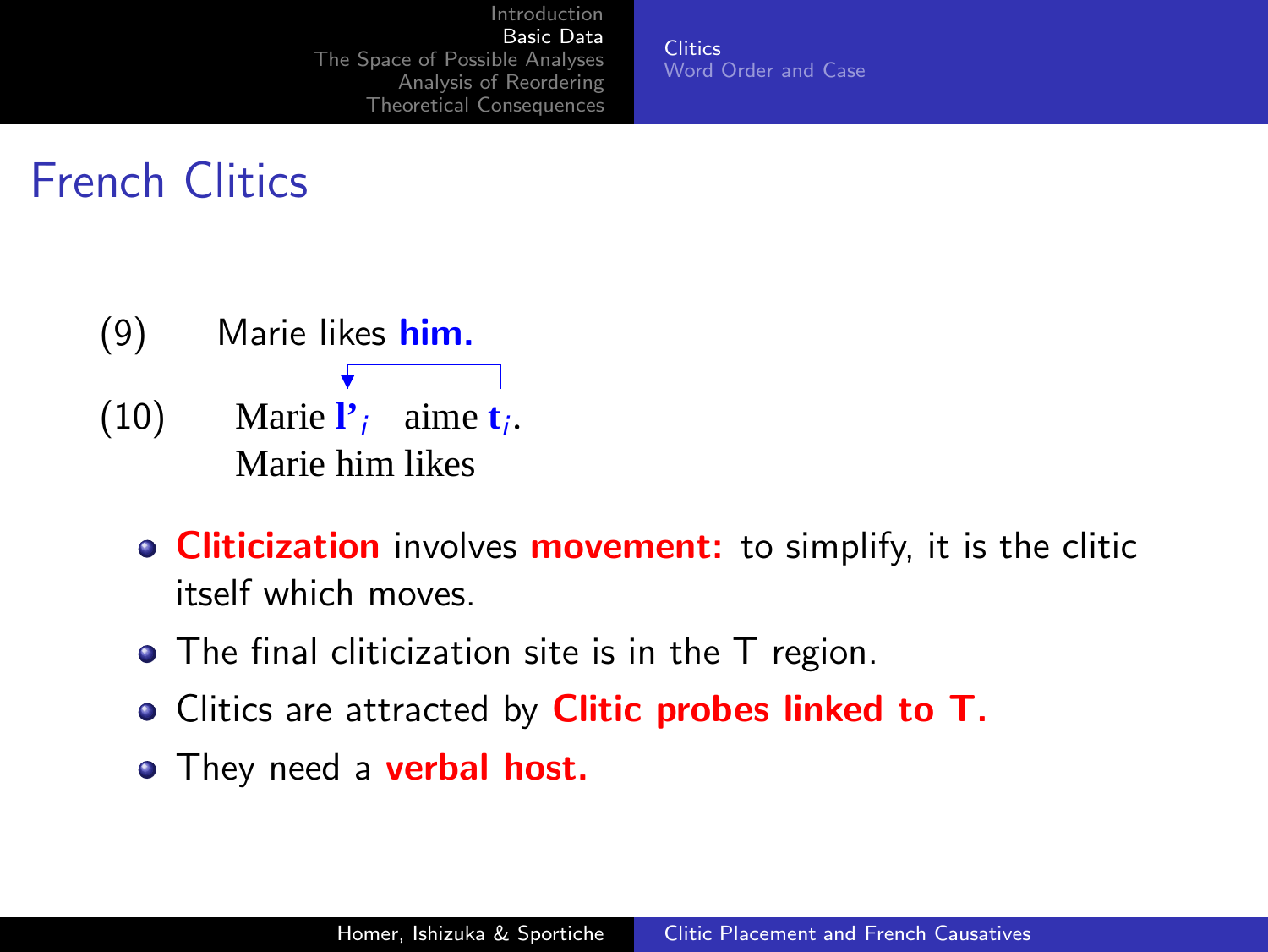**[Clitics](#page-8-0)** [Word Order and Case](#page-10-0)

# Middle Se

- It is base-generated at the VP periphery and its presence triggers **A-movement** of a lexical DP (its 'associate').
- The surface subject is an underlying internal argument.
- $(11)$ The scarves SE sell écharpes se vendent bien. well 'Scarves sell well.'

(12) Agentive Middle **[les écharpes]**; SE vendent  $t_i$  bien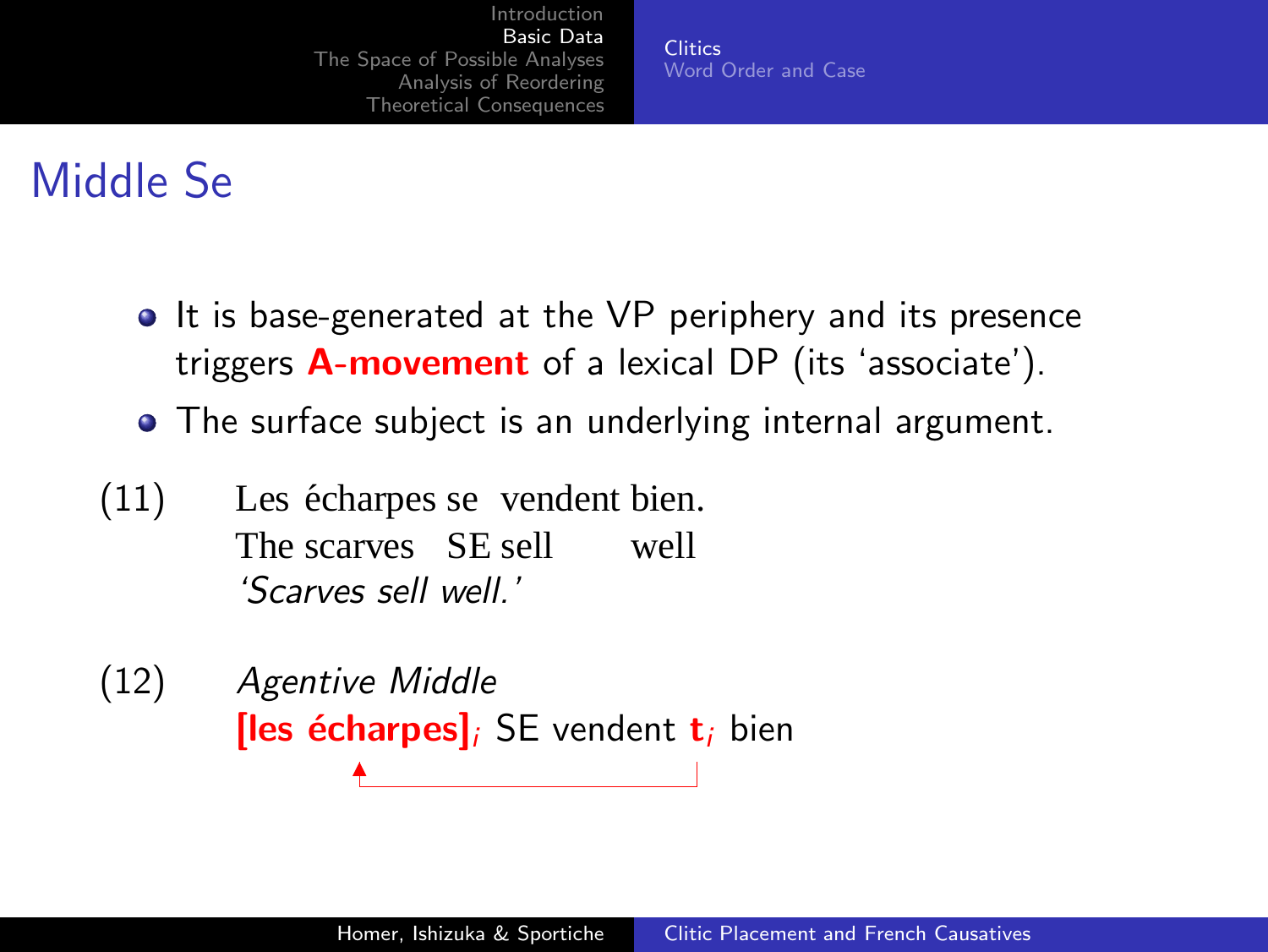<span id="page-10-0"></span>**[Clitics](#page-8-0)** [Word Order and Case](#page-10-0)

#### Basic data: Templates

| (13) | donner DO<br>ACC DAT      | 10 | Simple Ditransitive              |
|------|---------------------------|----|----------------------------------|
| (14) | faire $V$ DO S<br>ACC DAT |    | Faire à, trans. V                |
| (15) | faire $\vee$ S<br>ACC DAT | 10 | <i>Faire à</i> , ind. trans. $V$ |
| (16) | faire $V$ DO par-S<br>Acc |    | <i>Faire par</i> , trans. V      |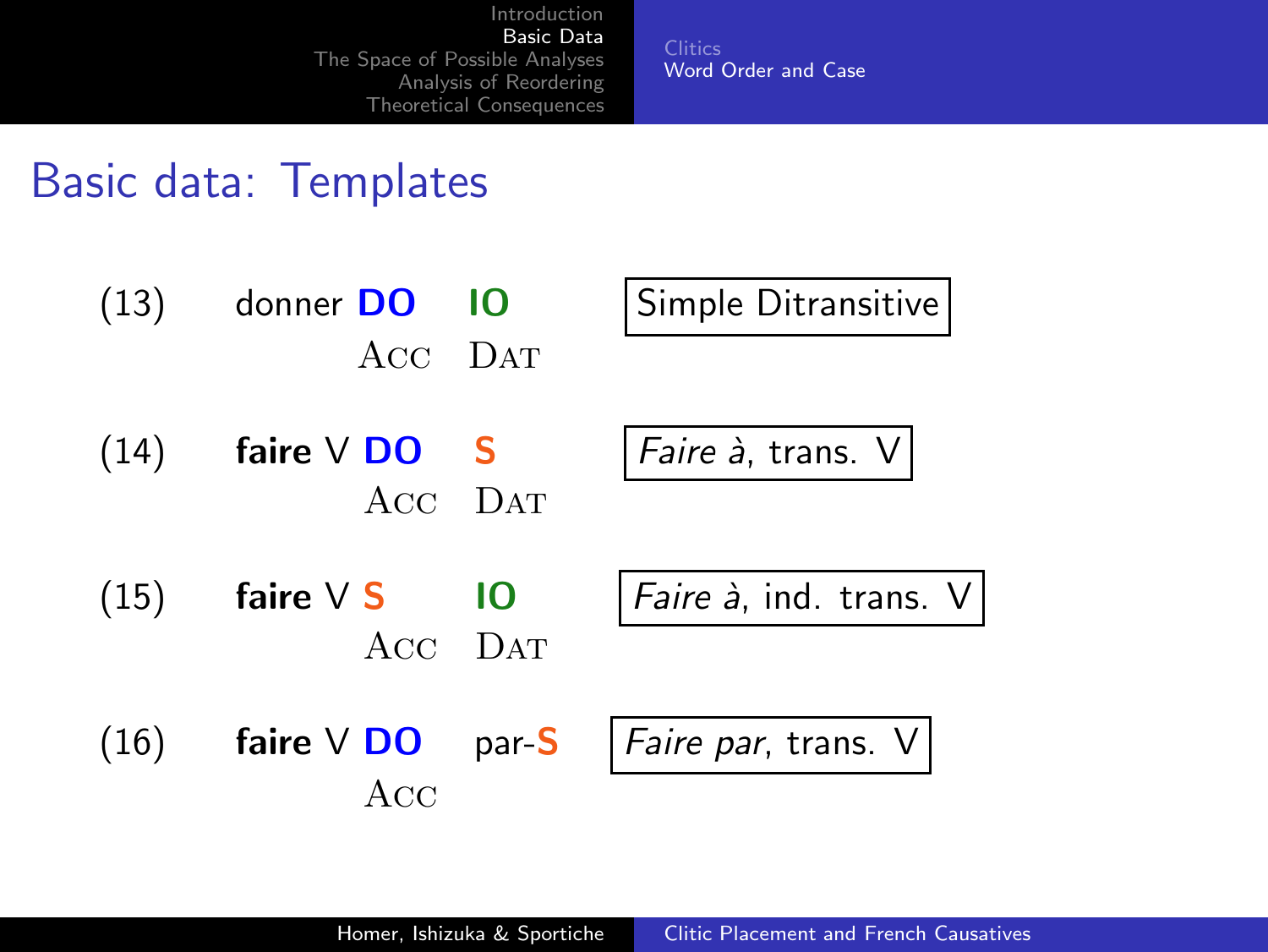**[Clitics](#page-8-0)** [Word Order and Case](#page-10-0)

#### Basic data

- $(17)$ Jean gives the book to Pierre Simple Ditransitive donne le livre `a Pierre. **V DO IO**
- $(18)$ Jean makes/lets examine the book to Pierre **fait/laisse** examiner le livre à Pierre. **V DO S** 'Jean makes/lets Pierre examine the book.' Faire à
- $(19)$ Jean makes/lets phone fait/laisse téléphoner Pierre à Marie. V S IO Pierre to Marie 'Jean makes/lets Pierre call Marie.' Faire à
- (20) Jean **fait/laisse** examiner le livre par Pierre. **V DO par-S** Jean makes/lets examine the book by Pierre 'Jean makes/lets Pierre examine the book.' Faire par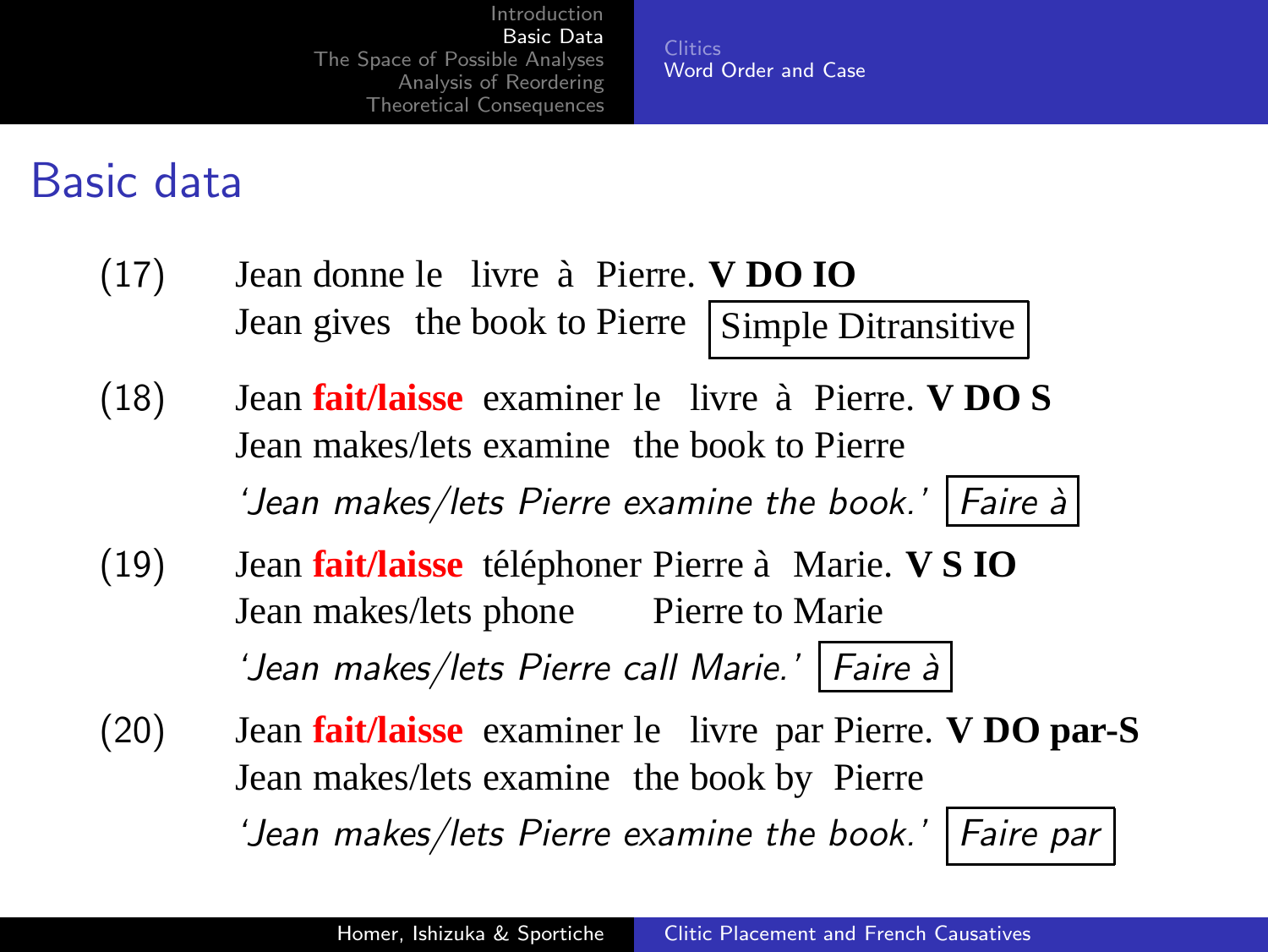**[Clitics](#page-8-0)** [Word Order and Case](#page-10-0)

- Where are we?
- Basic Data: Word Order and Case
- II. Restricting the Space of Possible Analyses
- III. Analysis: Reordering Mechanisms
- IV. Consequences: New Insight on the Locality of Movement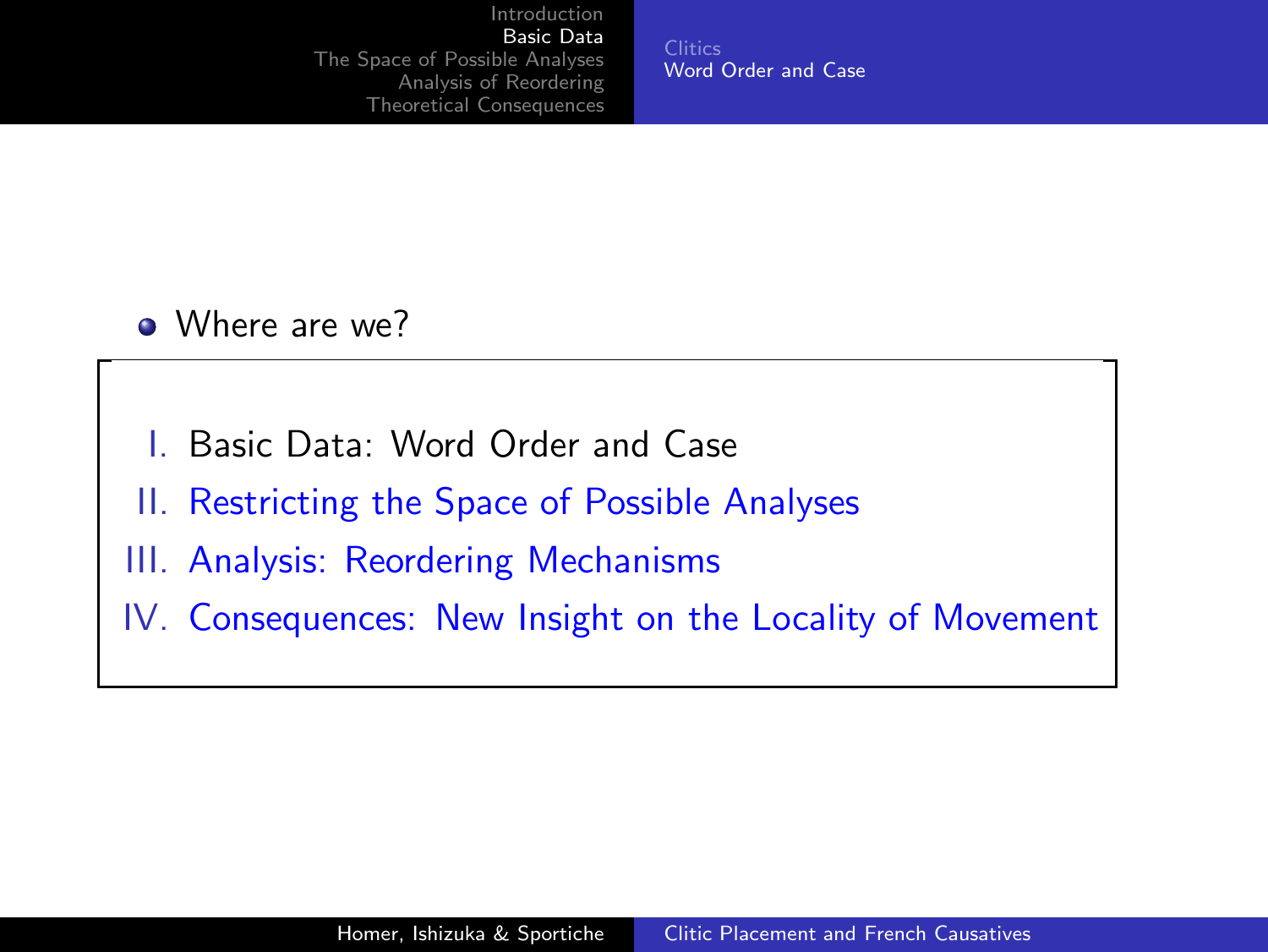[Placement of Clitics](#page-14-0)

## **Questions**

- **Are causative constructions monoclausal?**
- **If so, we predict similarity with standard double object** constructions.
- <span id="page-13-0"></span>• If not, how is the word order derived?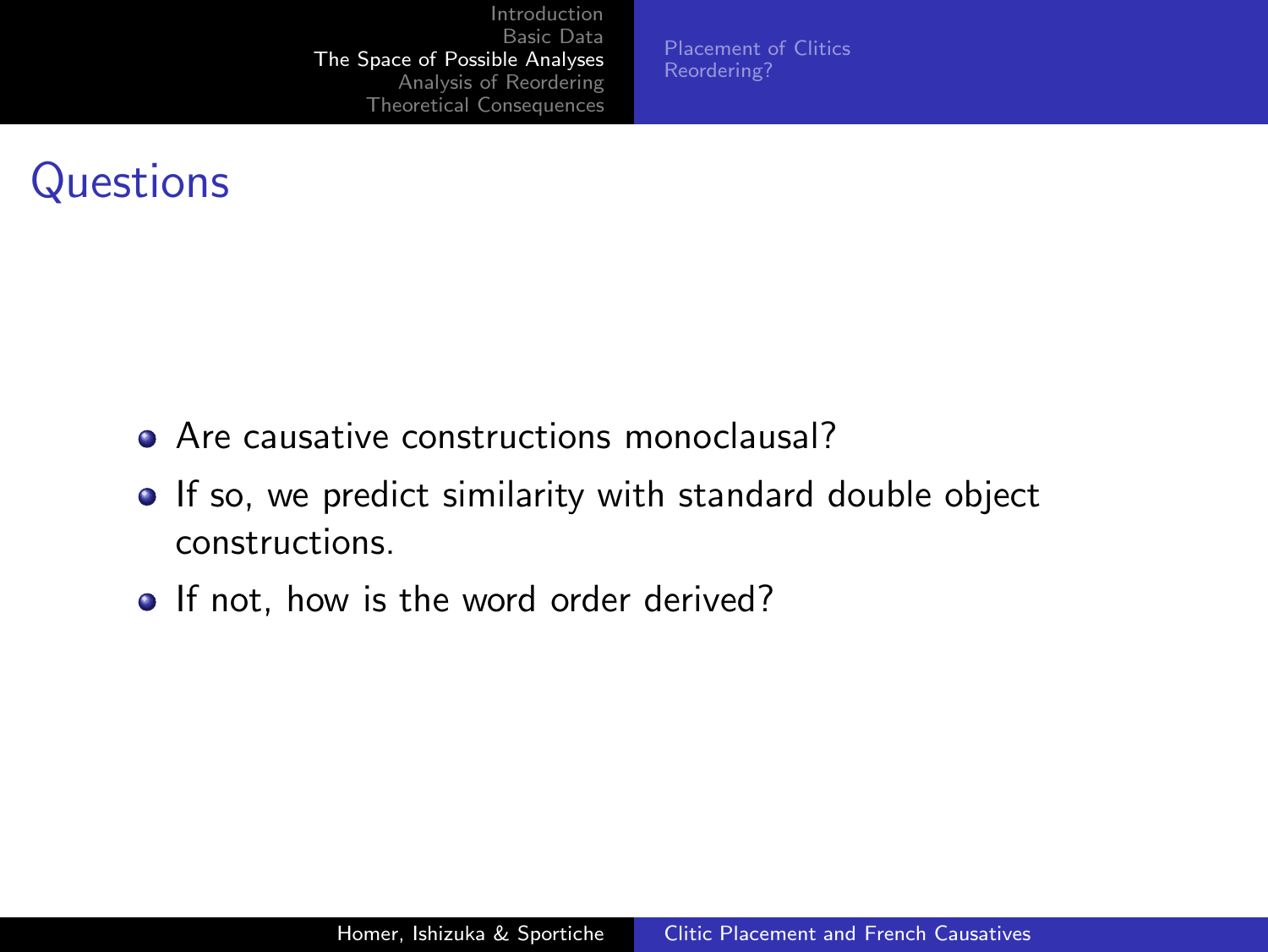<span id="page-14-0"></span>**Placement of Clitics** 

#### **Placement of the Dative Clitic: Templates**

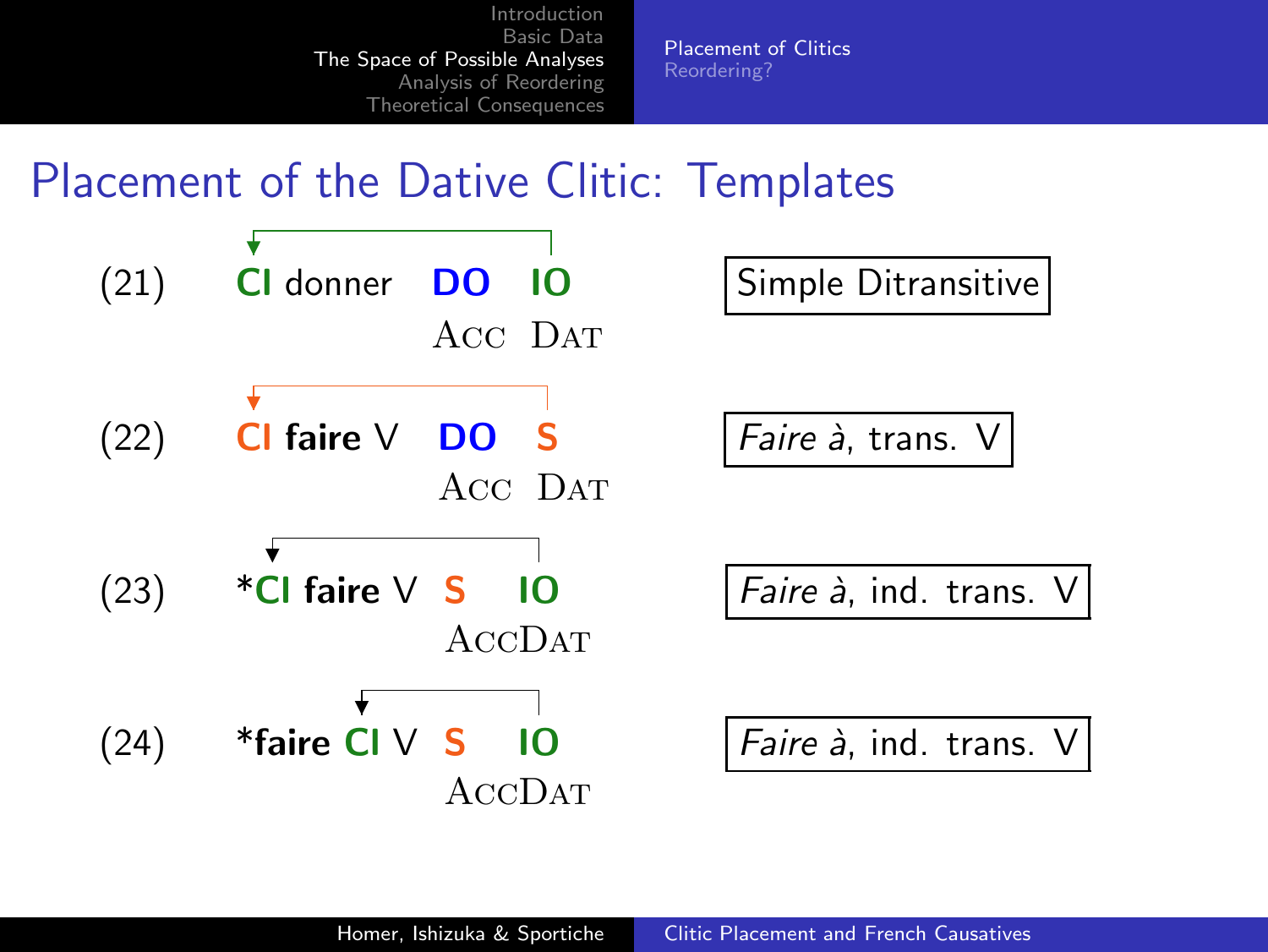[Placement of Clitics](#page-14-0) [Reordering?](#page-30-0)

### Placement of the Dative Clitic

- Comparing Faire à and double object constructions:
- $(25)$ Jean to-him give the book **lui** donne le livre **t**<sub>i</sub>.
- (26) Jean **lui fait/laisse** examiner le livre  $t_i$ . Jean to-him makes/lets examine the book 'Jean makes him examine the book.'
- (27) \*Jean **lui** Jean to-her makes/lets phone **fait/laisse** téléphoner Pierre t<sub>i</sub>. Pierre 'Jean makes/lets Pierre call her.'
- (28) \*Jean **fait/laisse lui** téléphoner Pierre t<sub>*i*</sub>. Jean makes/lets to-her phone Pierre 'Jean makes/lets Pierre call her.'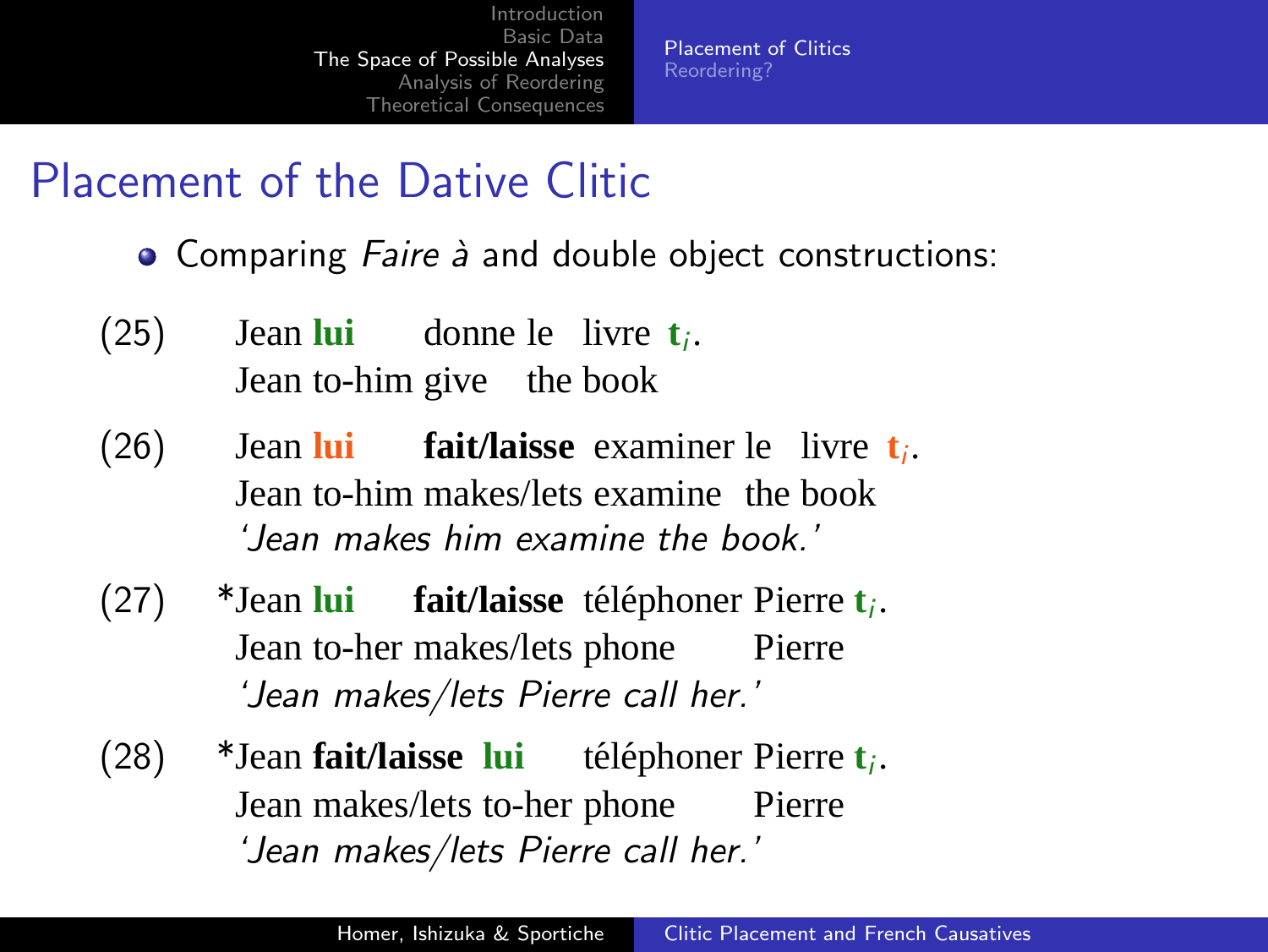**Placement of Clitics** Reordering?

#### **Placement of the Dative Clitic: Templates**



 $\bullet \Rightarrow$  The Dative internal arguments cannot cliticize in *Faire à*. No such problem in double object constructions, which are monoclausal.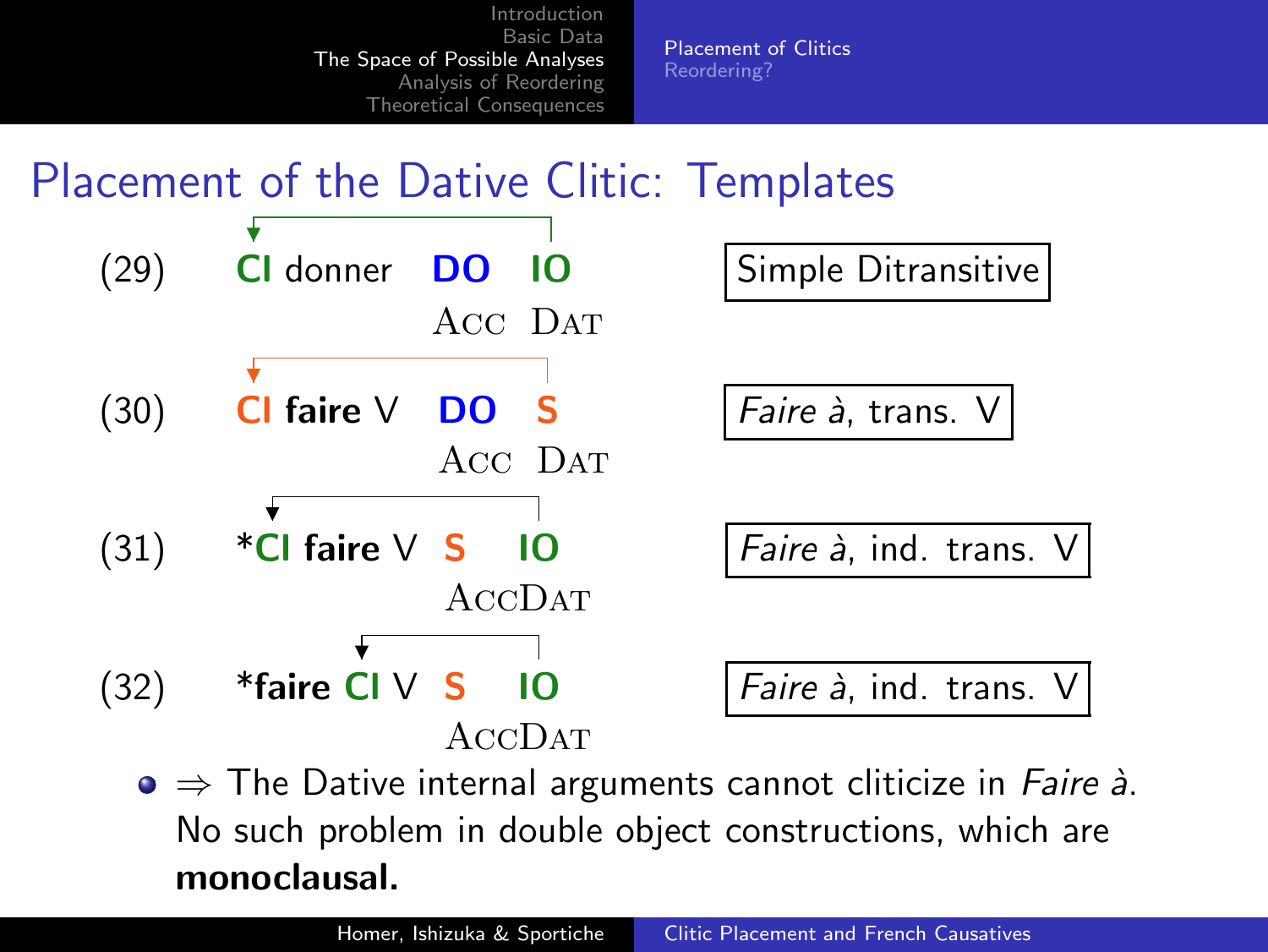[Placement of Clitics](#page-14-0) [Reordering?](#page-30-0)

# Taking Stock

- Are causative constructions monoclausal?
- Answer: Faire à is not monoclausal (contra Zubizaretta, Alsina, Guasti inter alia).
- If not, how is the word order derived?
- Answer: Comparing the two constructions Faire à and Faire par is going to give us an answer.
	- First we look at the placement of Dative Clitics;
	- Second, we look at the placement of Middle Se.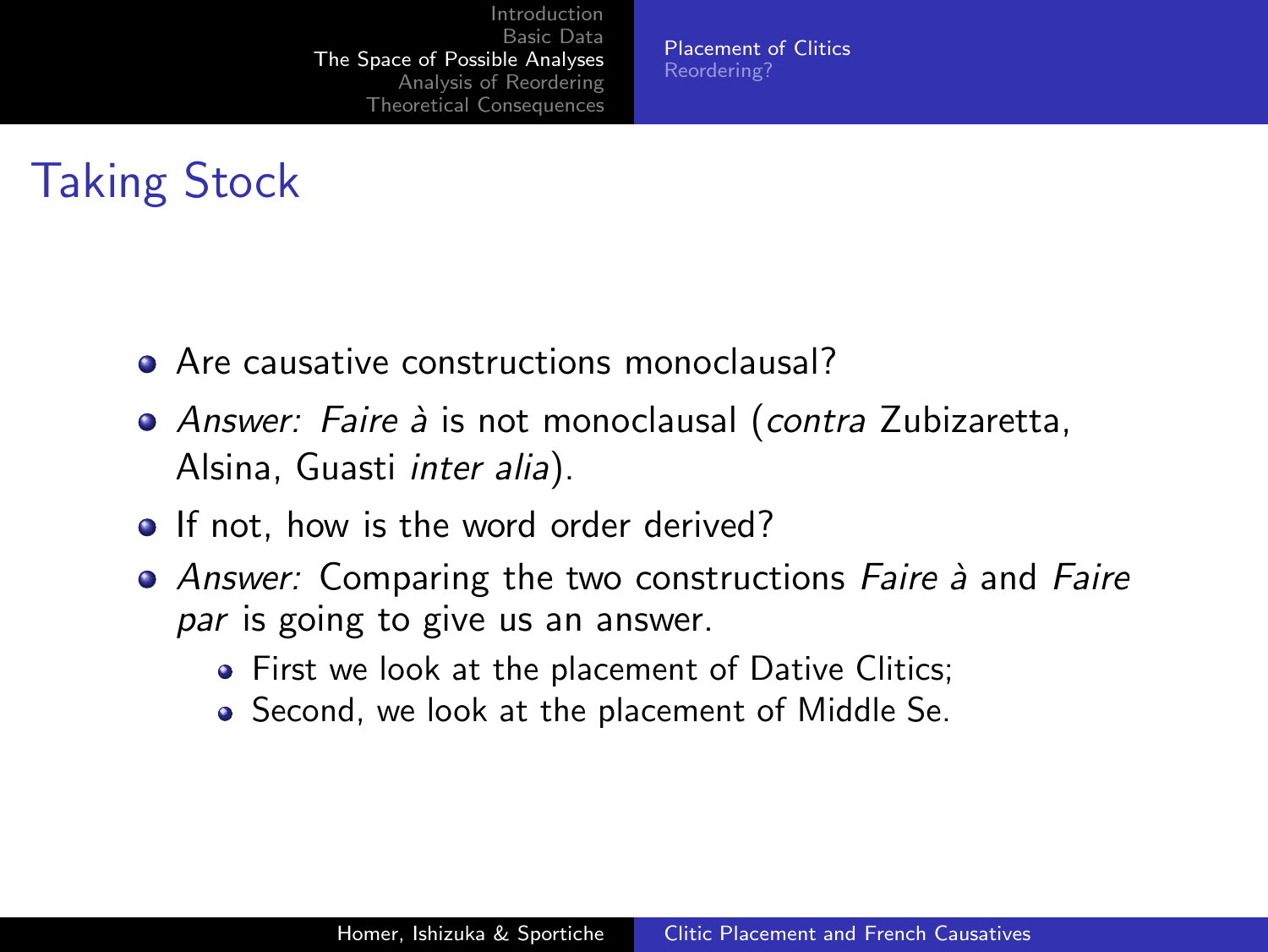**Placement of Clitics** 

# Dative Clitics (internal arguments) in *Faire à*: Templates

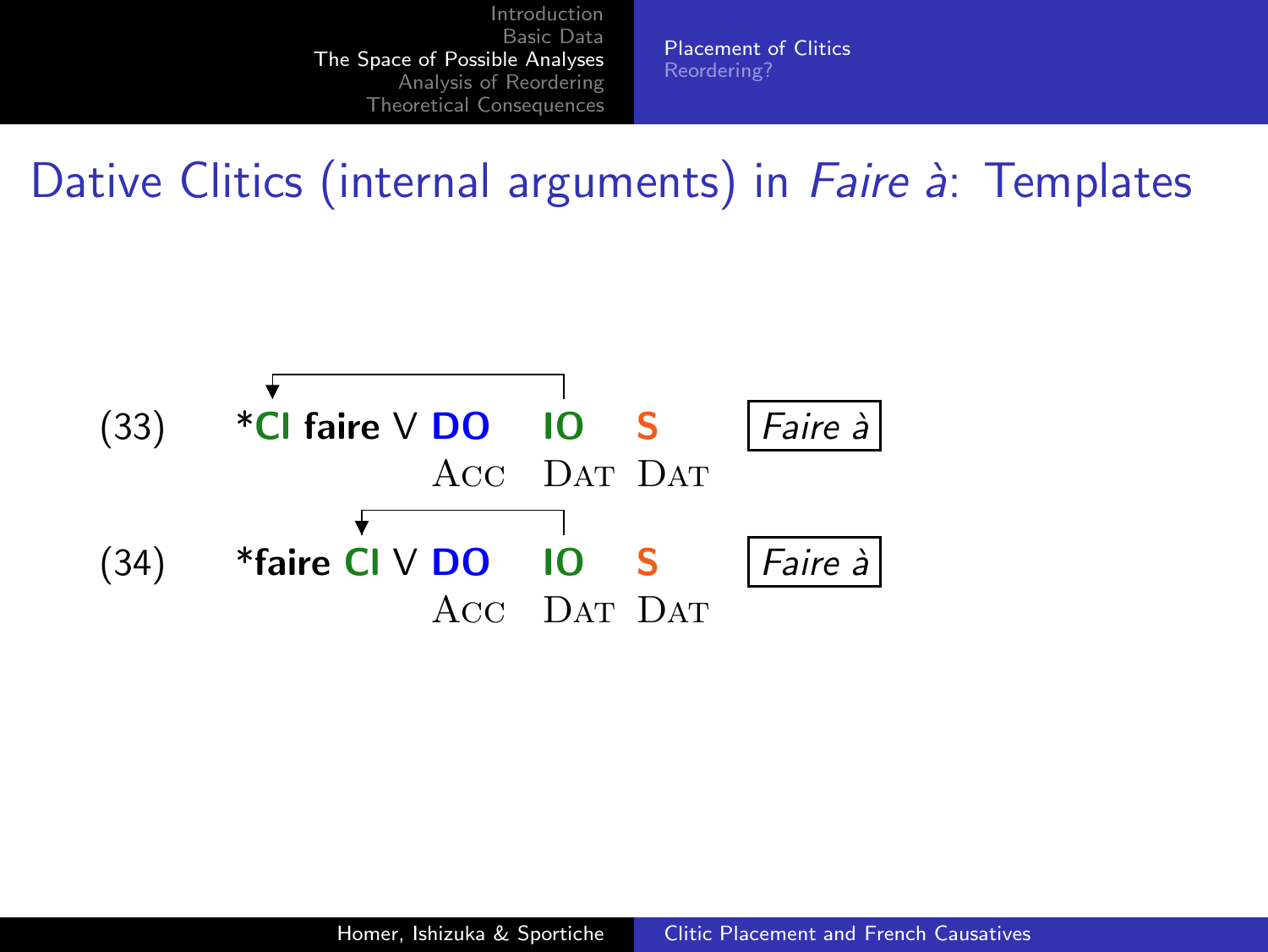[Placement of Clitics](#page-14-0)

## Dative Clitics (internal arguments) in Faire à

- **•** Dative clitics cannot cliticize as lui, leur neither on *faire* nor on the embedded verb.
- $(35)$ Flo makes give-back a book to the schoolteacher to Flo fait rendre un livre **à la maîtresse** `a Max. **V DO IO S** Max 'Flo has Max give back a book to the schoolteacher.'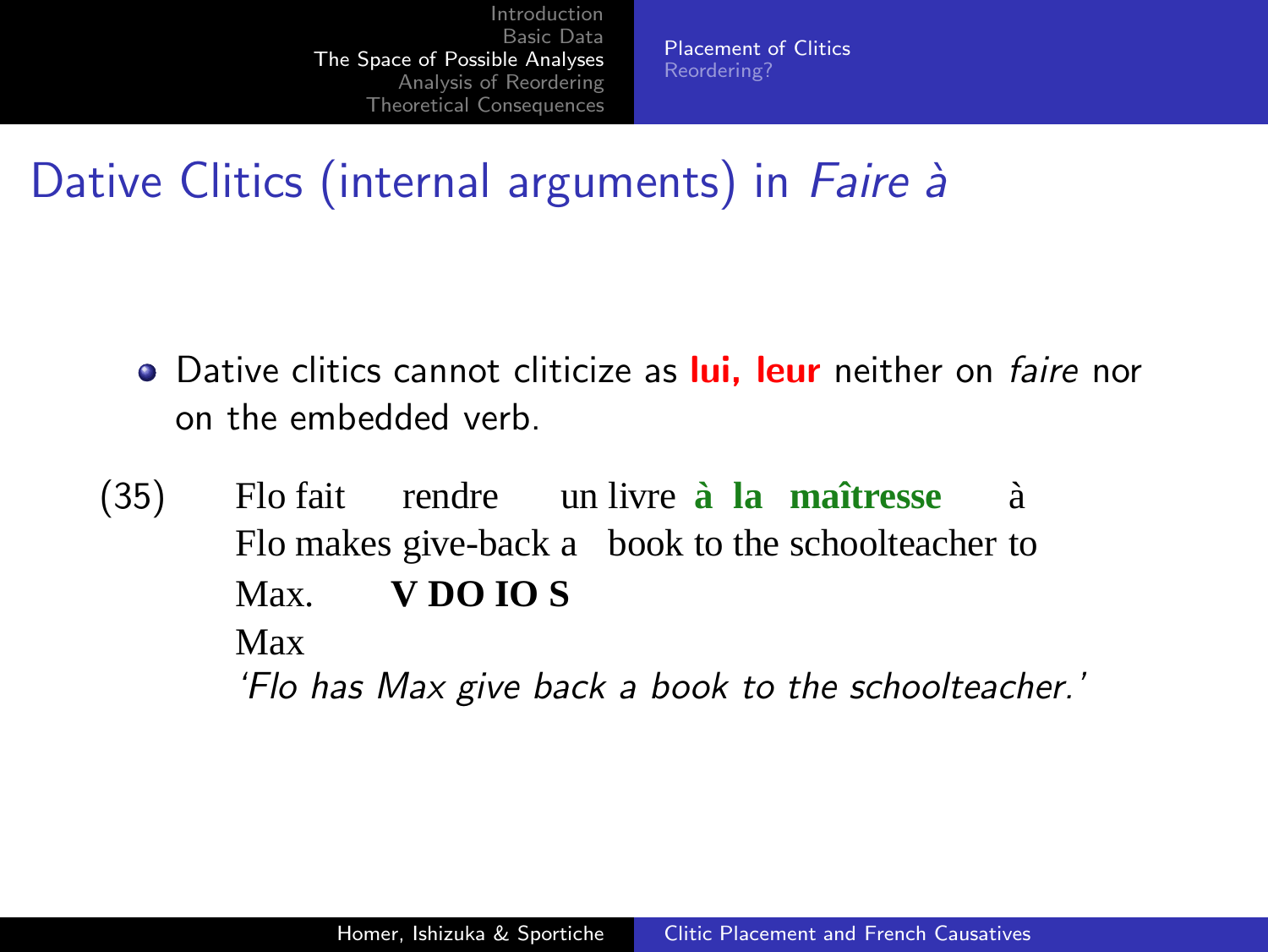[Placement of Clitics](#page-14-0)

### Dative Clitics (internal arguments) in Faire à

**•** Dative clitics cannot cliticize as lui, leur neither on *faire* nor on the embedded verb.

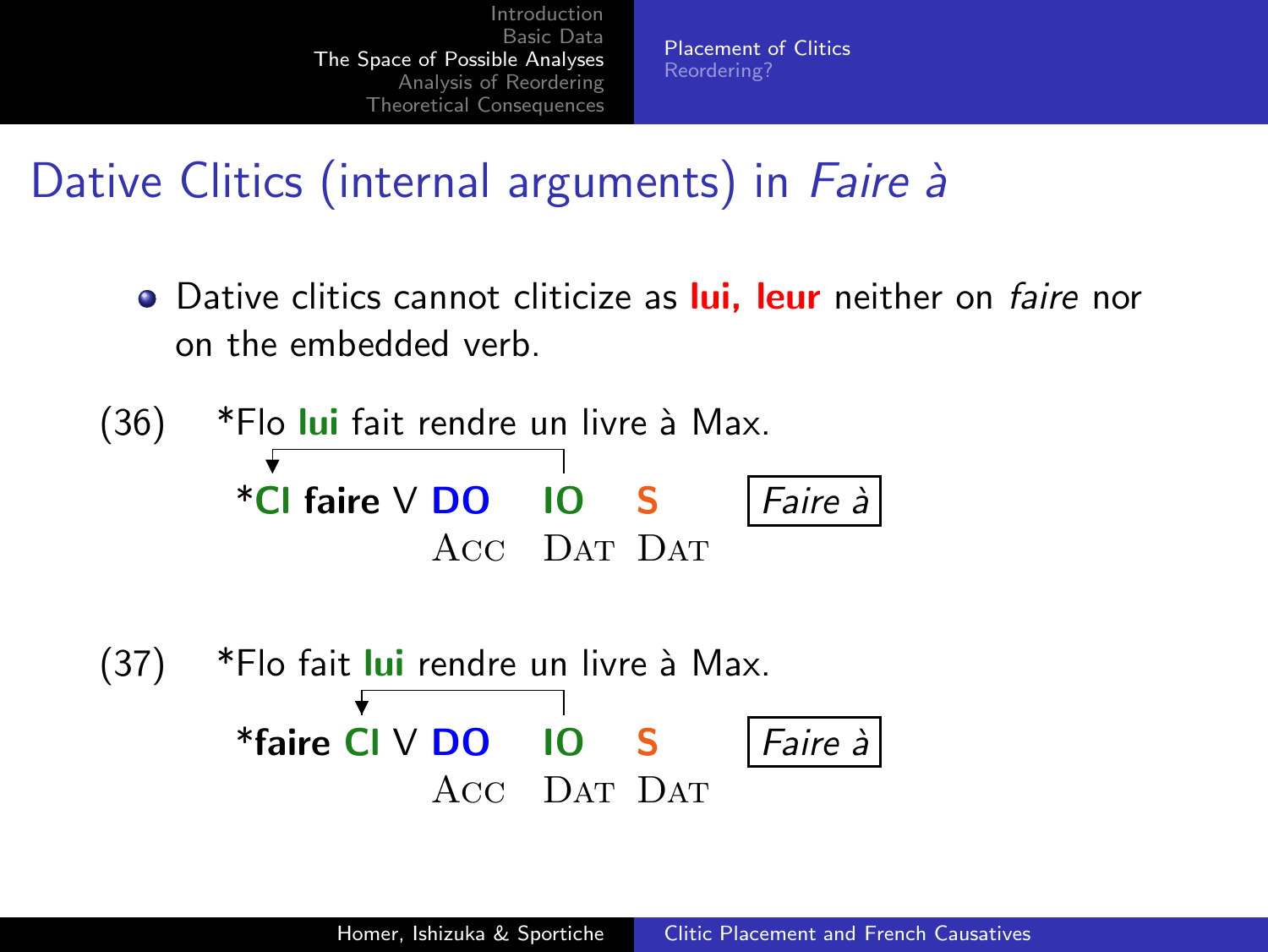**Placement of Clitics** 

## Dative Clitics in *Faire par*: Templates

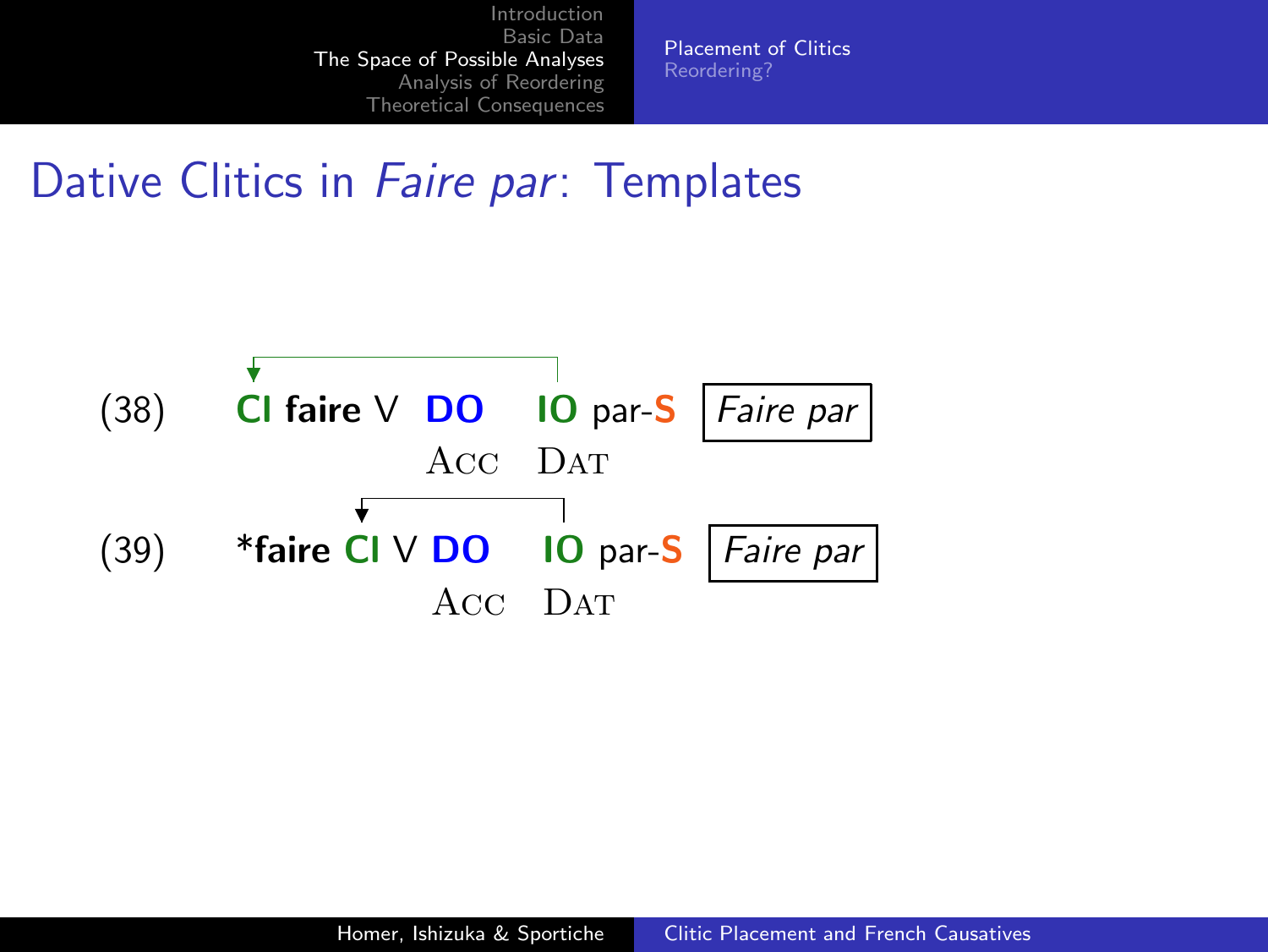[Placement of Clitics](#page-14-0)

## Dative Clitics in Faire par

- **.** Dative clitics can cliticize as **lui, leur,** onto *faire* but not onto the embedded verb.
- $(40)$ Flo makes give-back a book to the schoolteacher to Flo fait rendre un livre **à la maîtresse** par Max. **V DO IO par-S** Max 'Flo has Max give back a book to the schoolteacher.'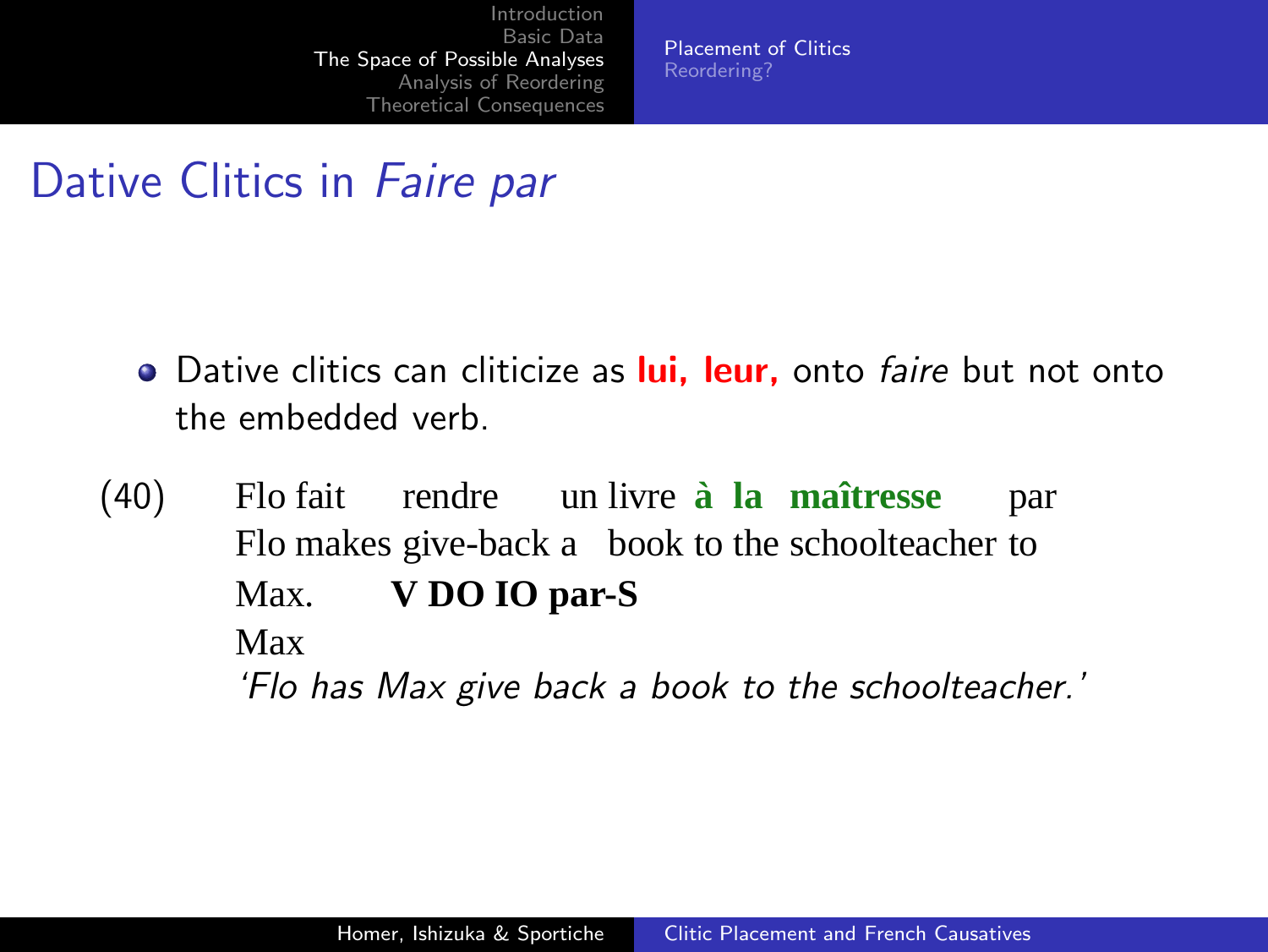[Placement of Clitics](#page-14-0)

# Dative Clitics in Faire par

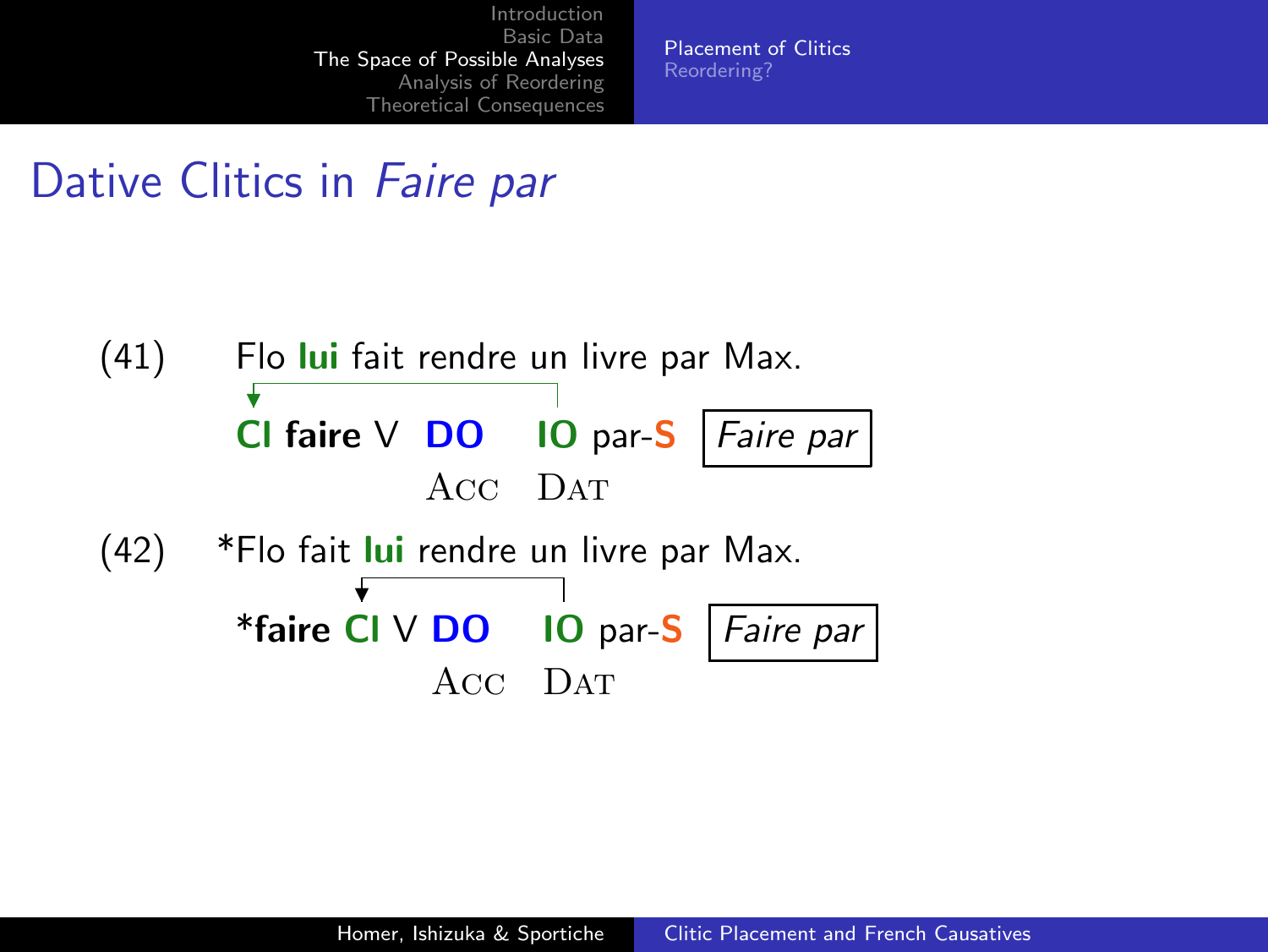

[Placement of Clitics](#page-14-0) [Reordering?](#page-30-0)

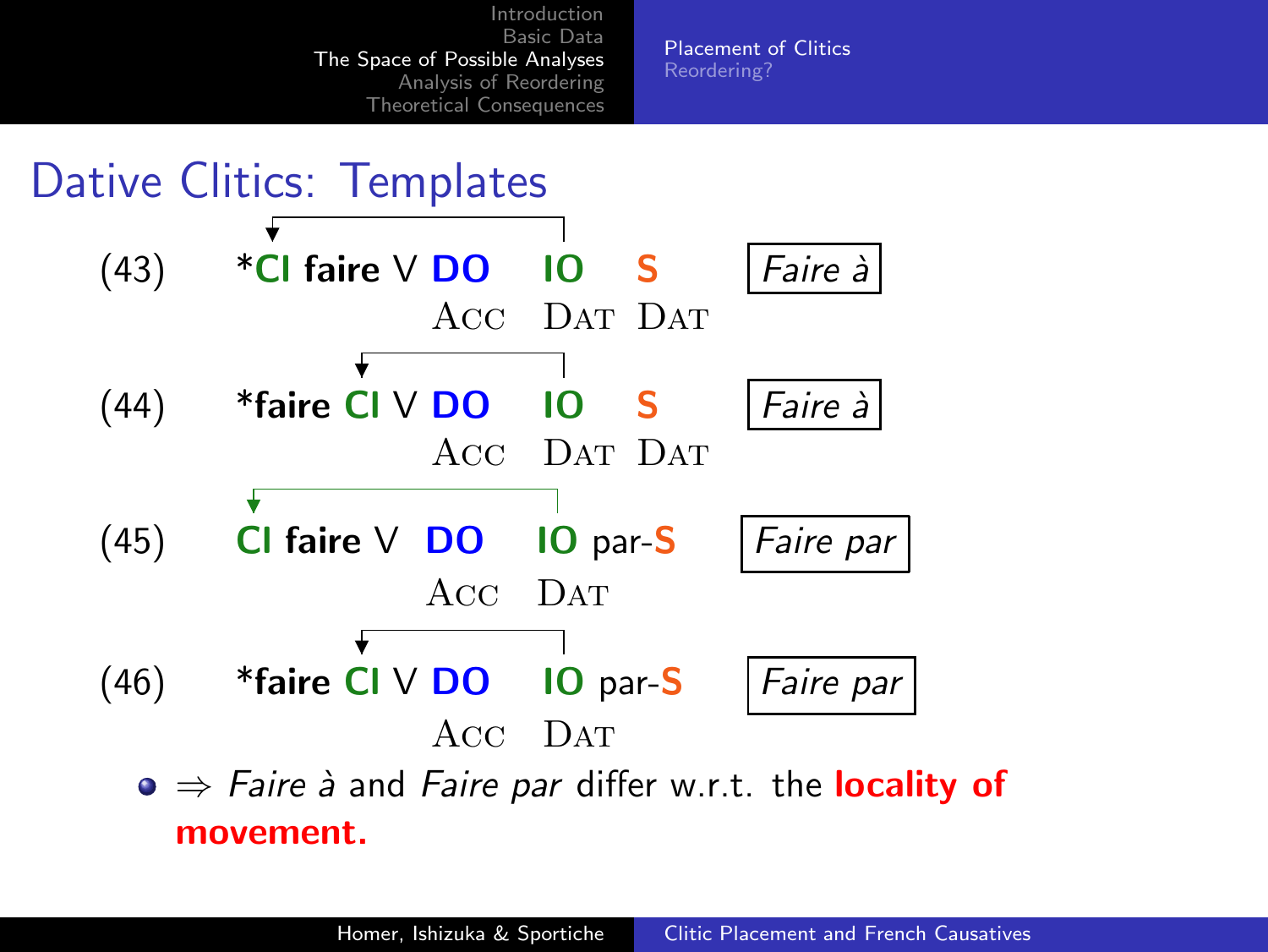

<span id="page-25-0"></span>[Placement of Clitics](#page-14-0) [Reordering?](#page-30-0)



- (50) No equivalent of [\(47\)](#page-25-0) in  $|F_0$  *Faire par*  $|$ , because of the incompatibility between  $\overline{Se}$  and the par-phrase, which are both underlying subjects.
	- N.B.: Double object constructions:

 $(51)$  DP; SE donner t<sub>i</sub> IO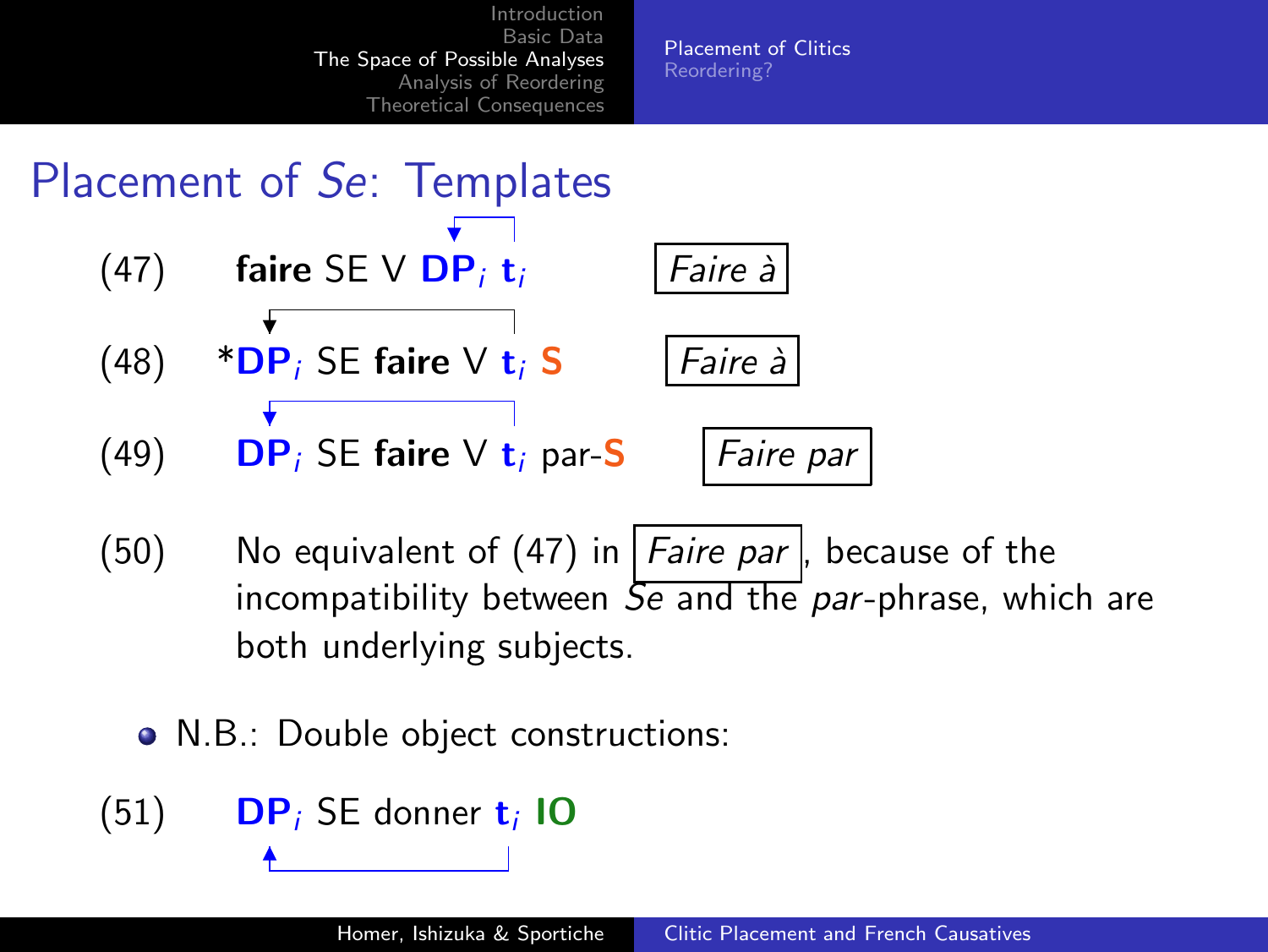[Placement of Clitics](#page-14-0) [Reordering?](#page-30-0)

#### Placement of Se

- $(52)$ The scarves SE sell écharpes se vendent bien. well 'Scarves sell well.'
	- Se can appear on the embedded verb, but not on faire.
- $(53)$ The cold makes SE sell of numerous froid fait se vendre de nombreuses écharpes. V S scarves 'The cold weather makes it so that many scarves are sold.'
- (54) \*[La victime]<sub>i</sub> se fait dévaliser  $t_i$  (à) Pierre dans son The victim SE makes rob to Pierre in her sommeil.

sleep

'The victim is getting robbed by Pierre in her sleep.'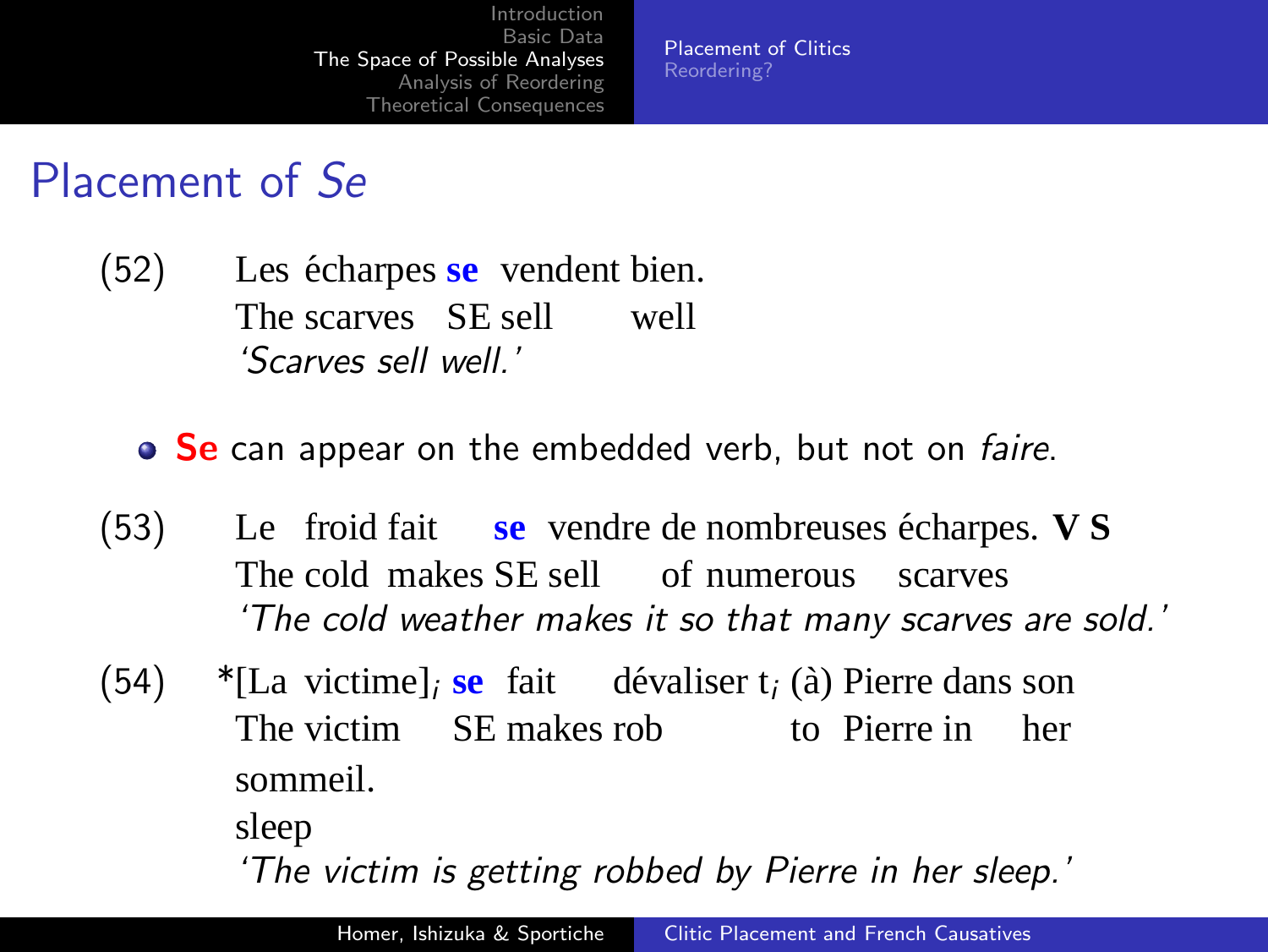[Placement of Clitics](#page-14-0) [Reordering?](#page-30-0)

 $\bullet$  The Faire  $\dot{a}$  and Faire par constructions differ:

 $\bullet$  Faire  $\lambda$ :

(55) \*[La victime]<sub>i</sub> se fait dévaliser  $t_i$  (à) Pierre dans son The victim SE makes rob to Pierre in her sommeil.

sleep

'The victim is getting robbed by Pierre in her sleep.'

• Faire par:

 $(56)$ The victim SE makes rob victime]<sub>i</sub> se fait dévaliser t<sub>i</sub> par Pierre dans son by Pierre in her sommeil.

sleep

'The victim is getting robbed by Pierre in her sleep.'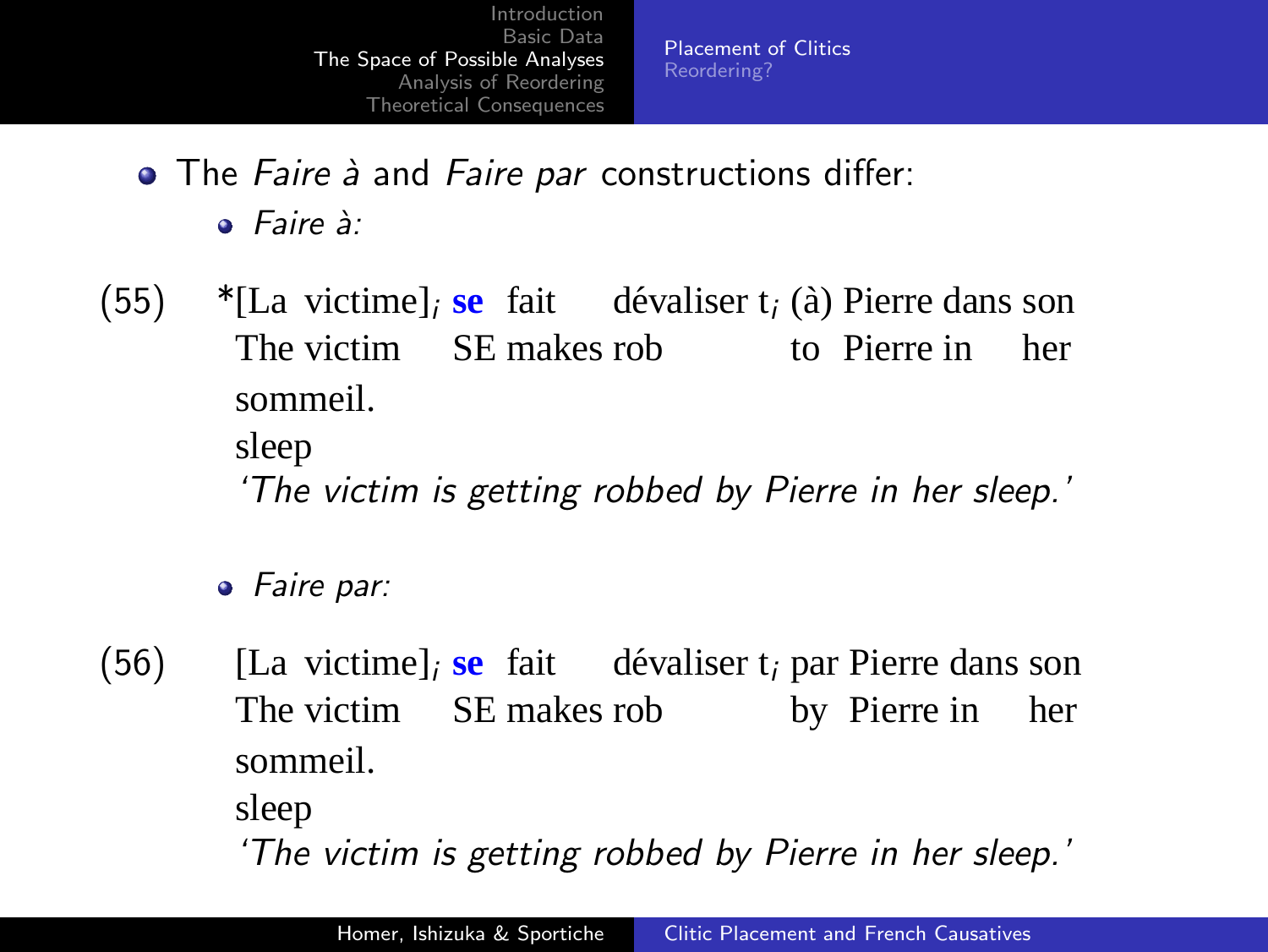[Placement of Clitics](#page-14-0)

## Placement of Se: Templates



 $\bullet \Rightarrow$  Faire à and Faire par differ w.r.t. the locality of movement.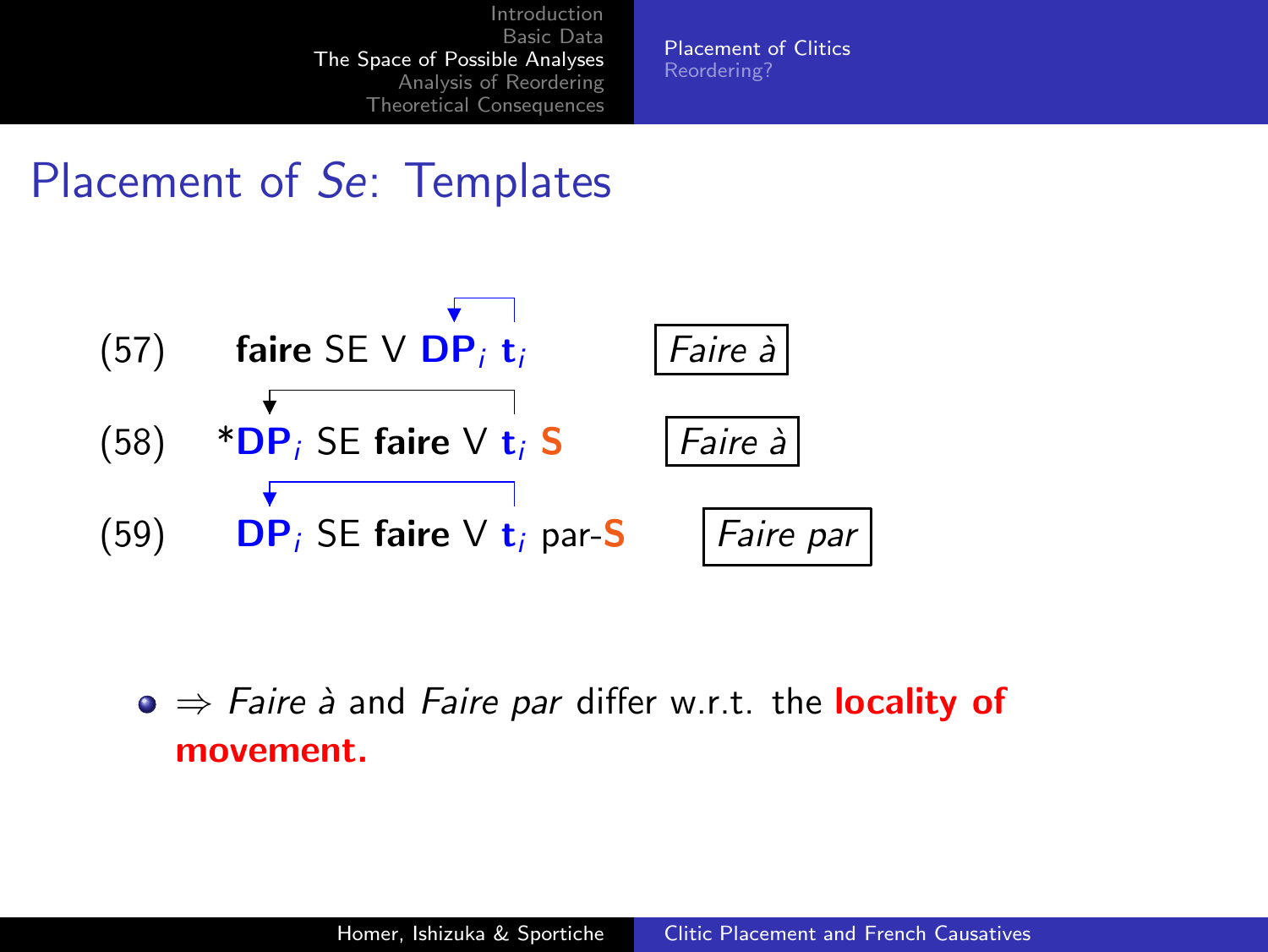**Placement of Clitics** 

# Summary of the Data

• Can Dative clitics cliticize? Can DO move to Se in Middle Se?

|                 | Dative Clitic |           | DO in Middle Se |           |  |
|-----------------|---------------|-----------|-----------------|-----------|--|
| Simplex Clauses | Yes           |           | Yes             |           |  |
| Causatives      | On Faire      | On embed. | On Faire        | On embed. |  |
| Faire à         | Nο            | Nο        | Nο              | Yes       |  |
| Faire par       | Yes           | Nο        | Yes             | Nο        |  |

Table: Clitic Placement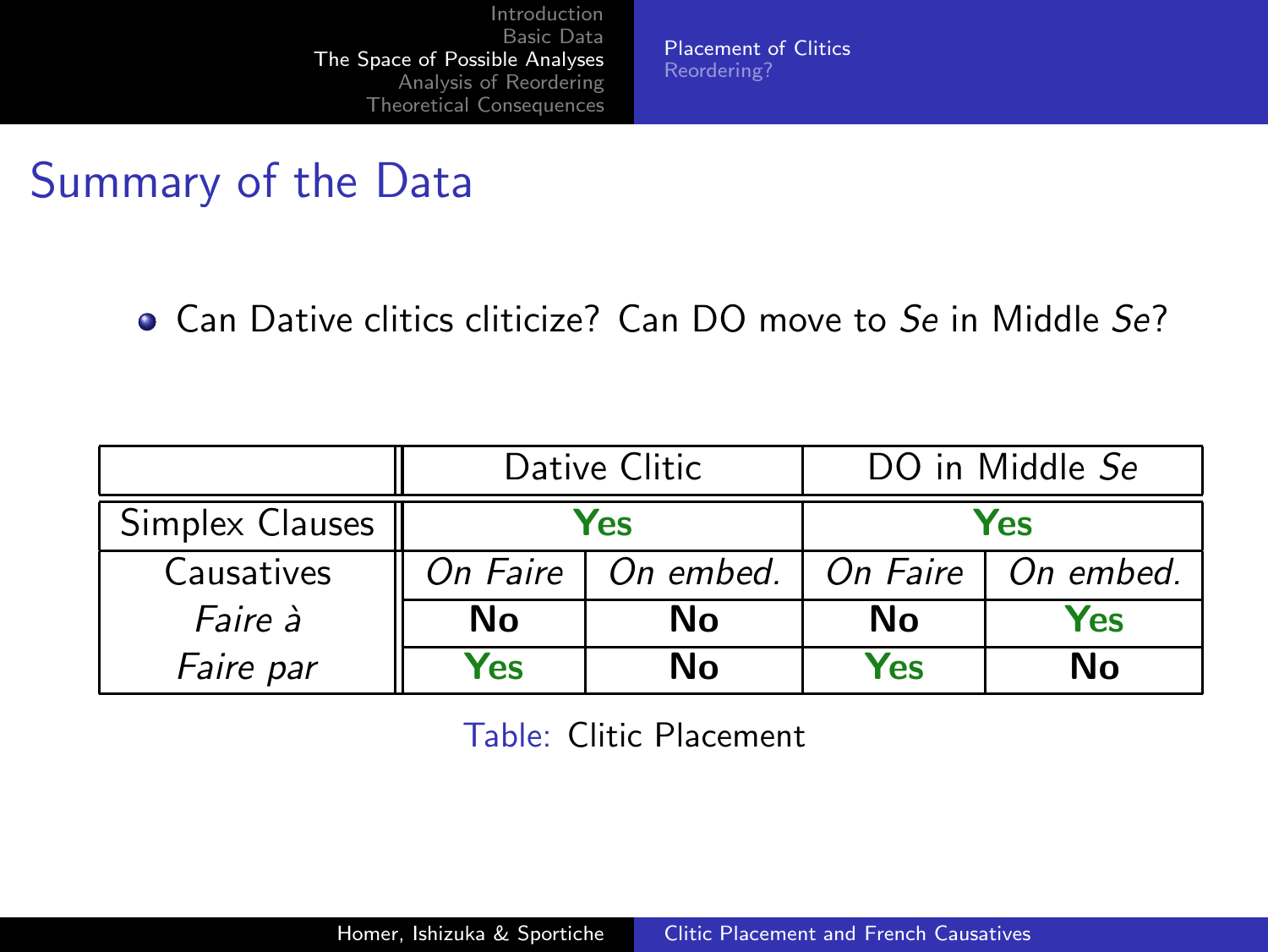# Reordering

- The causative verb *laisser* allows two word orders:
- $(60)$ Jean lets Pierre examine the book **laisse** Pierre examiner le livre. **S V DO**
- $(61)$ Jean lets examine the book to Pierre laisse examiner le livre à Pierre. **V DO S**
- (62) Jean laisse Pierre téléphoner à Marie. S V IO Jean lets Pierre phone to Marie
- <span id="page-30-0"></span>(63) Jean laisse téléphoner Pierre à Marie. V S IO Jean lets phone Pierre to Marie
	- $\bullet \Rightarrow$  The above pairs are strongly suggestive of reordering.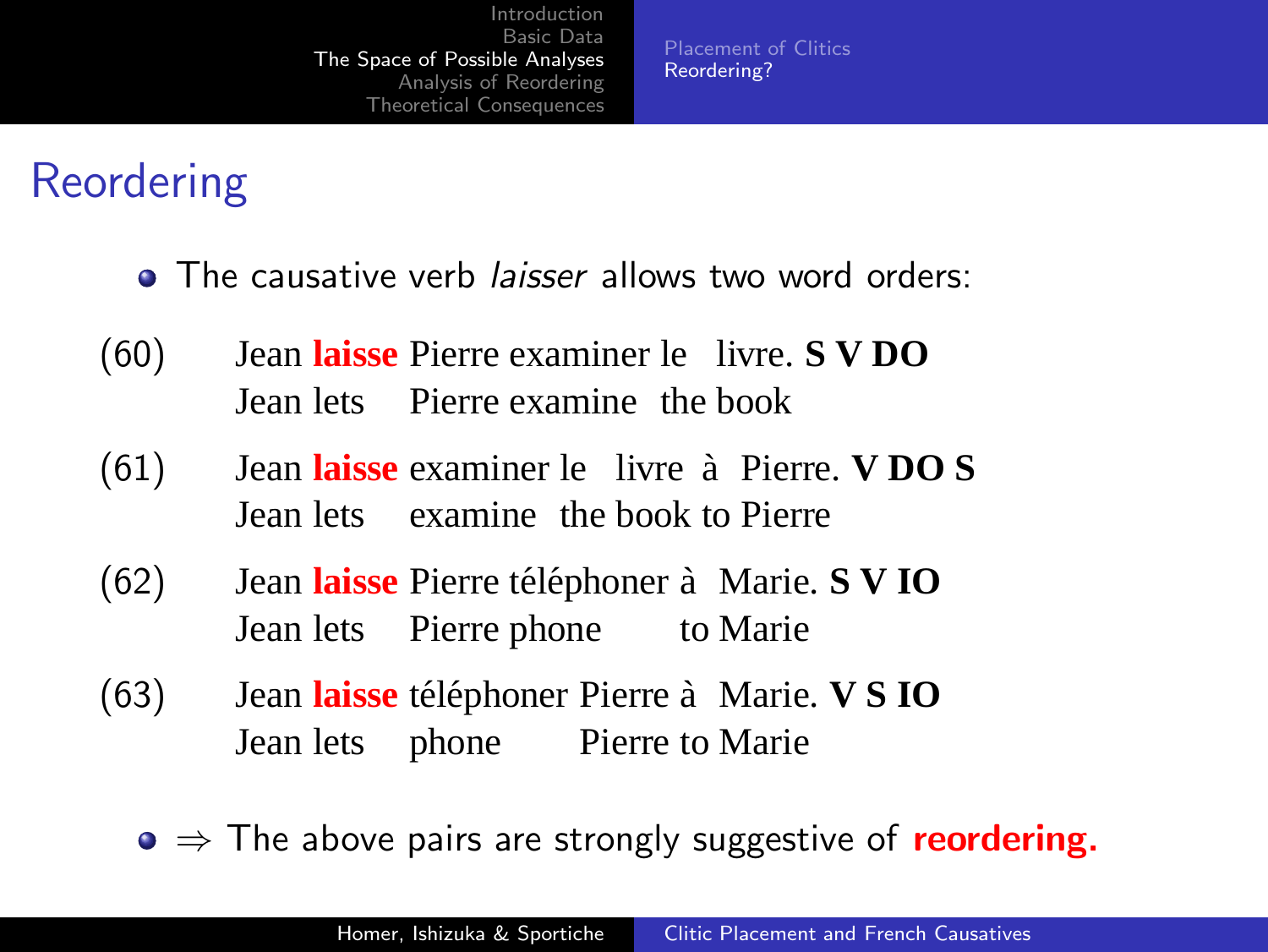[Placement of Clitics](#page-14-0) [Reordering?](#page-30-0)

## Taking Stock

- A monoclausal analysis is untenable.
- The two constructions differ w.r.t. the locality of movement.
- Reordering seems to be involved in the non canonical surface order of causatives.
- But what is the nature of the reordering mechanisms?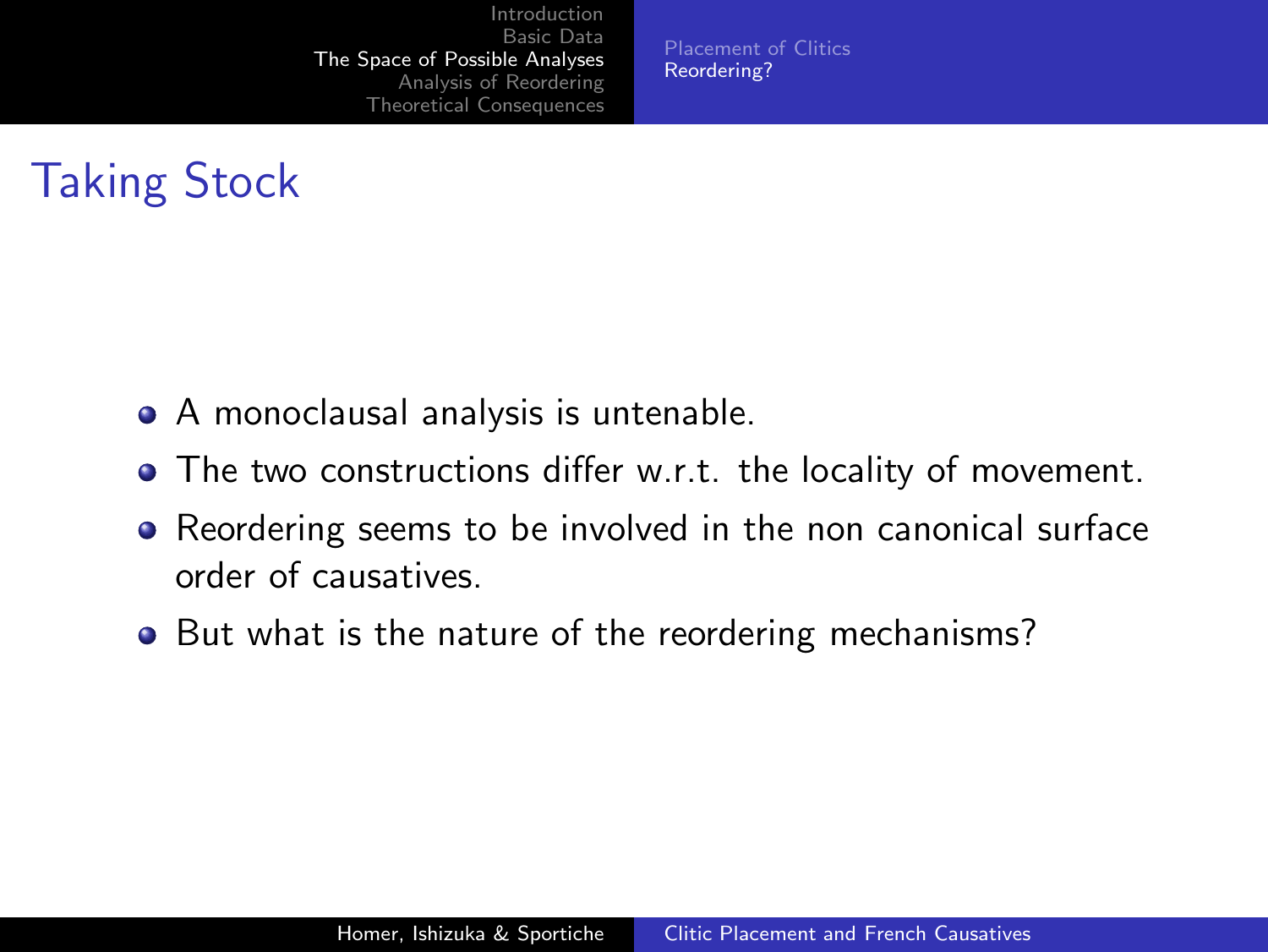[Placement of Clitics](#page-14-0) [Reordering?](#page-30-0)

- Where are we?
- I. Basic Data: Word Order and Case
- II. Restricting the Space of Possible Analyses
- III. Analysis: Reordering Mechanisms
- IV. Consequences: New Insight on the Locality of Movement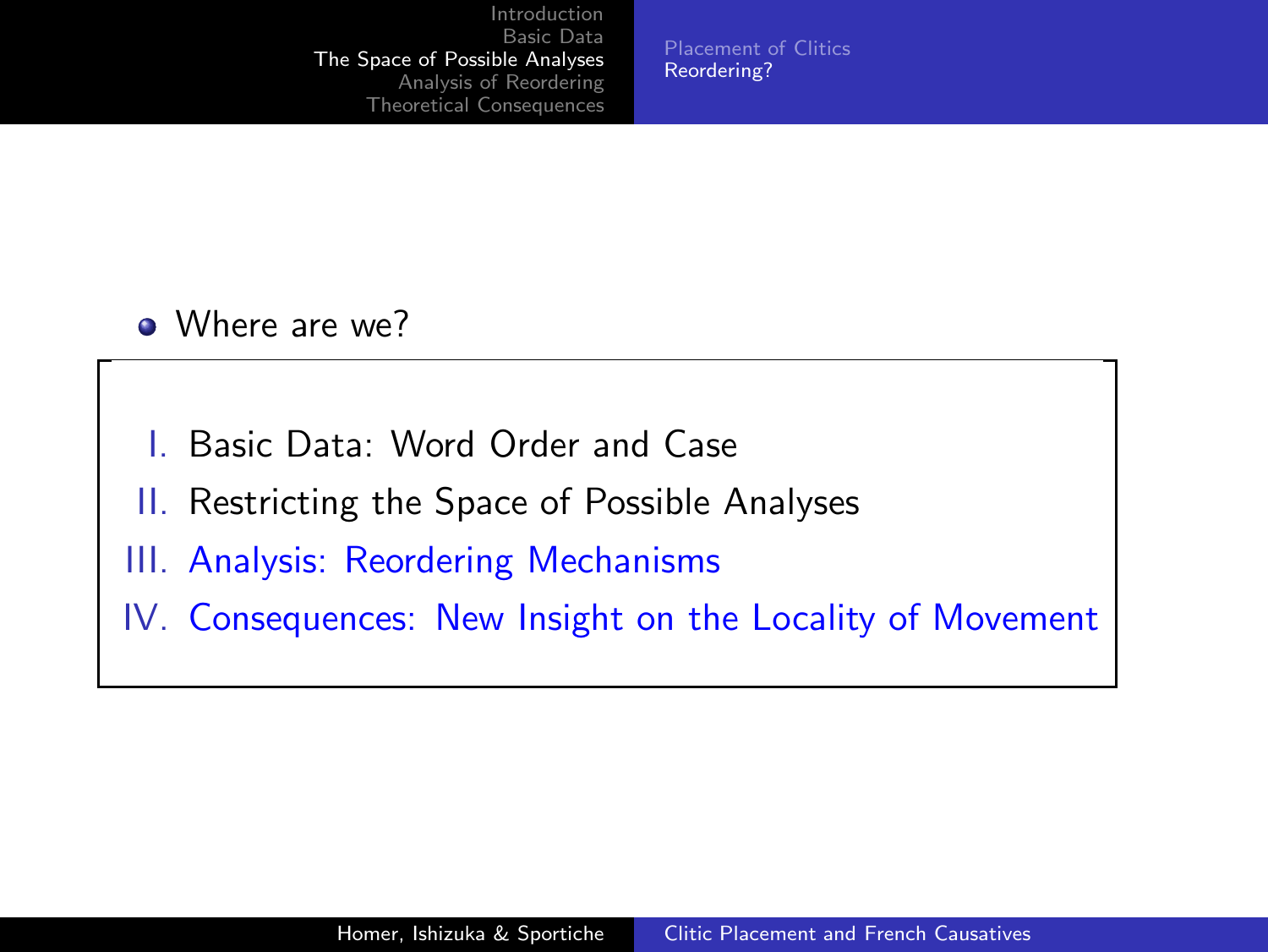# Binding

- **In Faire à** (non canonical word order), S can A-bind into DO or IO:
- $(64)$ Jean makes examine his book to each author **Jean fait** examiner son<sub>i</sub> livre [à chaque auteur]<sub>i</sub>. **V DO S** 
	- New Data: Importantly, DO can A-bind into S in the non canonical word order:
- <span id="page-33-0"></span> $(65)$ Jean makes examine each book to its author **Jean fait** examiner [chaque livre]<sub>*i*</sub> à son<sub>*i*</sub> auteur. **V DO S**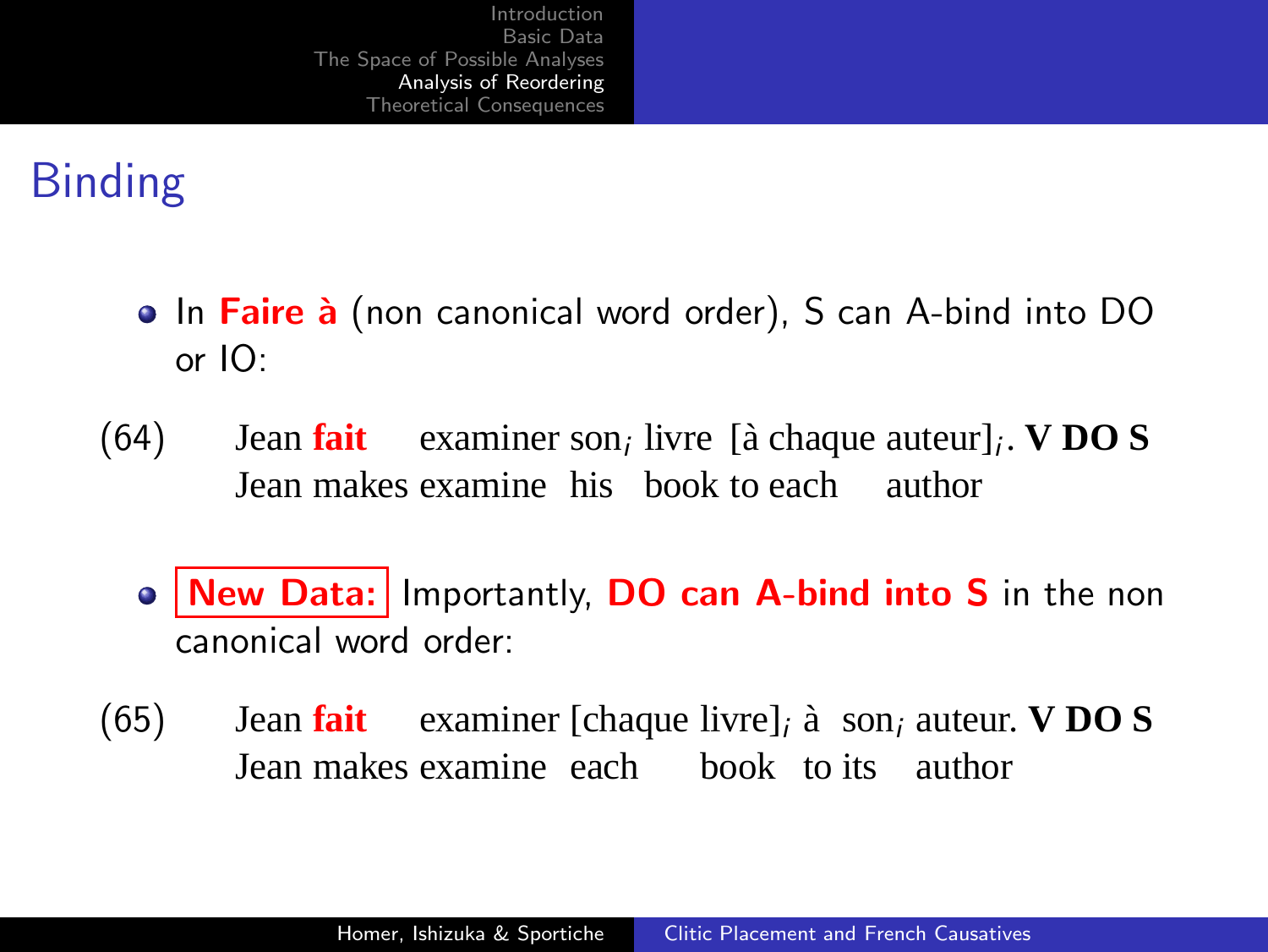### *Faire*  $\lambda$  Involves Individual A-movement of DO

- The binding facts show that the **DO A-moves past S.**
- DO doesn't cross S through VP-preposing followed by A-movement: the Accusative position and the Dative position are in the same domain because the Dative **depends** on the presence of the Accusative (locality relation between the Case positions).
- So DO A-moves past S into the Accusative position on its own.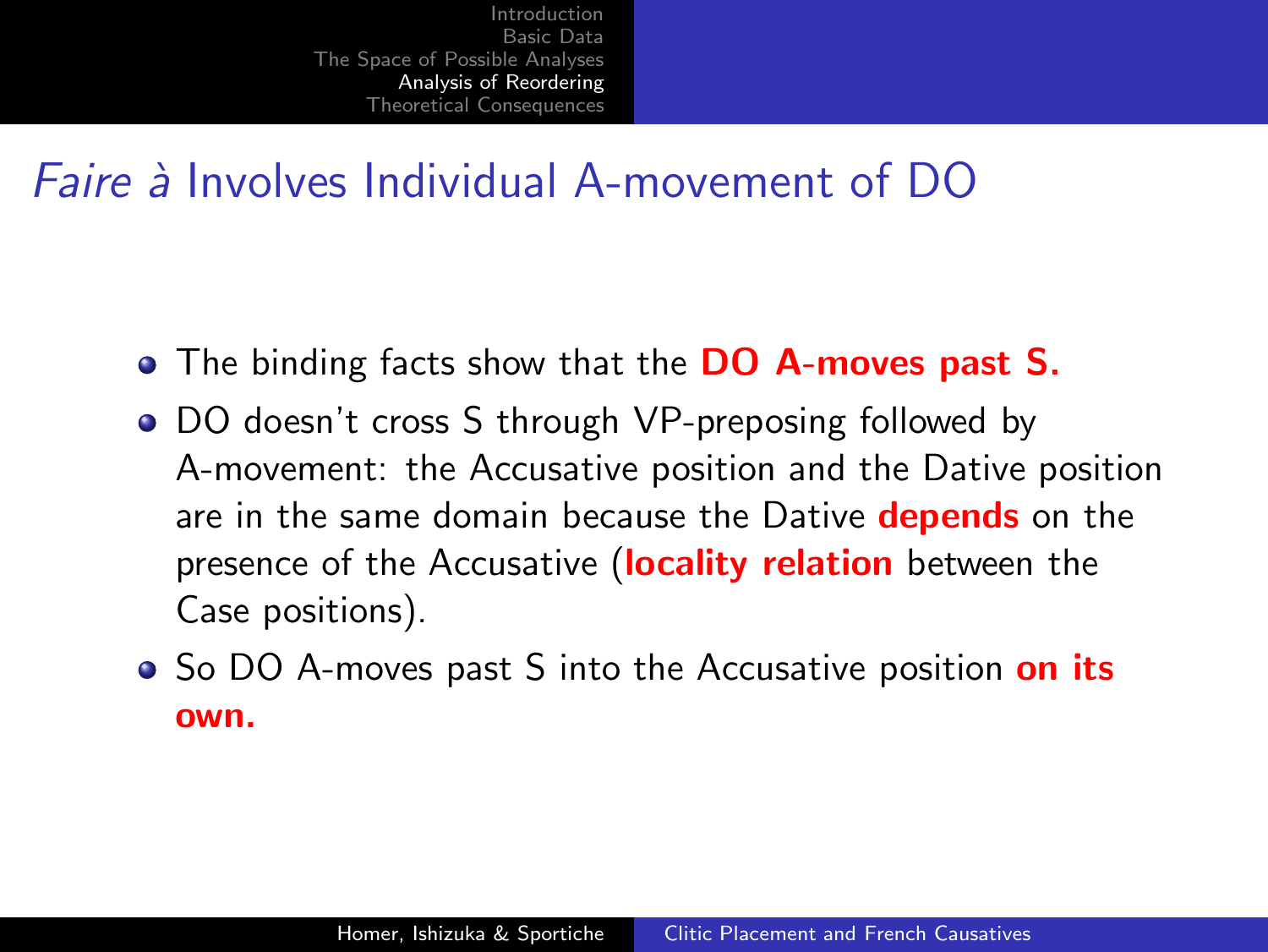# No Smuggling in Faire à



- $\bullet$  The associate of Se and IO are not smuggled in *Faire à* (but might be in Faire par).
- $\bullet$  So VP preposing in *Faire à* is a relatively short movement.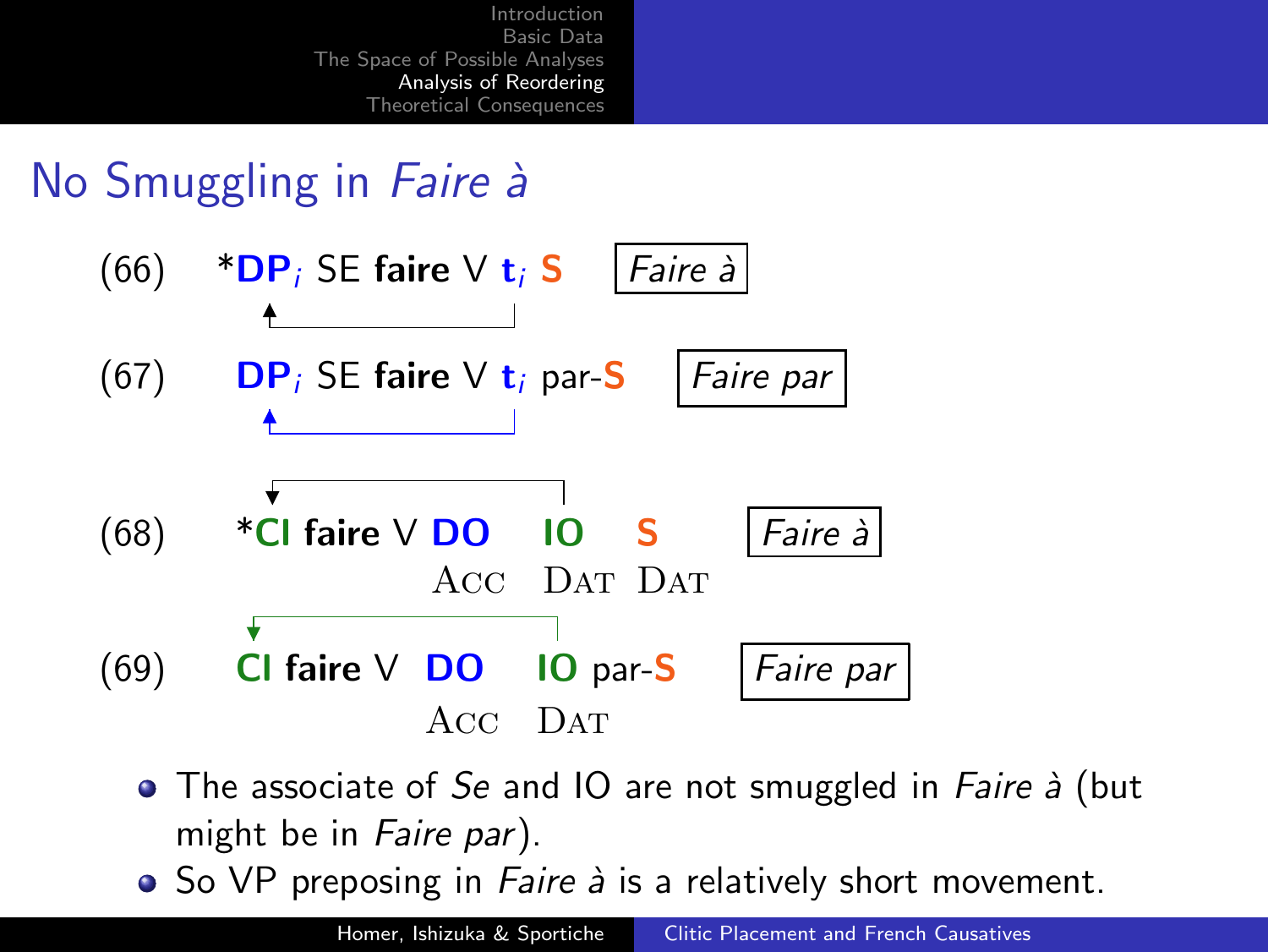# How Reordering Works in Faire à

From faire S V DO to the surface order faire V DO S.

- **1** The Accusative position and the Dative position (embedded subject) have to be in the same domain (because the Dative depends on the presence of the Accusative).
- 2 The Dative of the embedded subject is assigned by faire, since no embedded subjects are ever Dative-marked otherwise.
- **3** Therefore the Dative of the embedded subject is assigned in the matrix (and the probe has an EPP feature).
- <sup>4</sup> Therefore the Accusative position is in the matrix too (EPP feature too).
- **5** DO moves for Case, violating Relativized Minimality: the A-position above S is a Case position.
- <sup>6</sup> S and DO move into the the matrix, therefore V does too.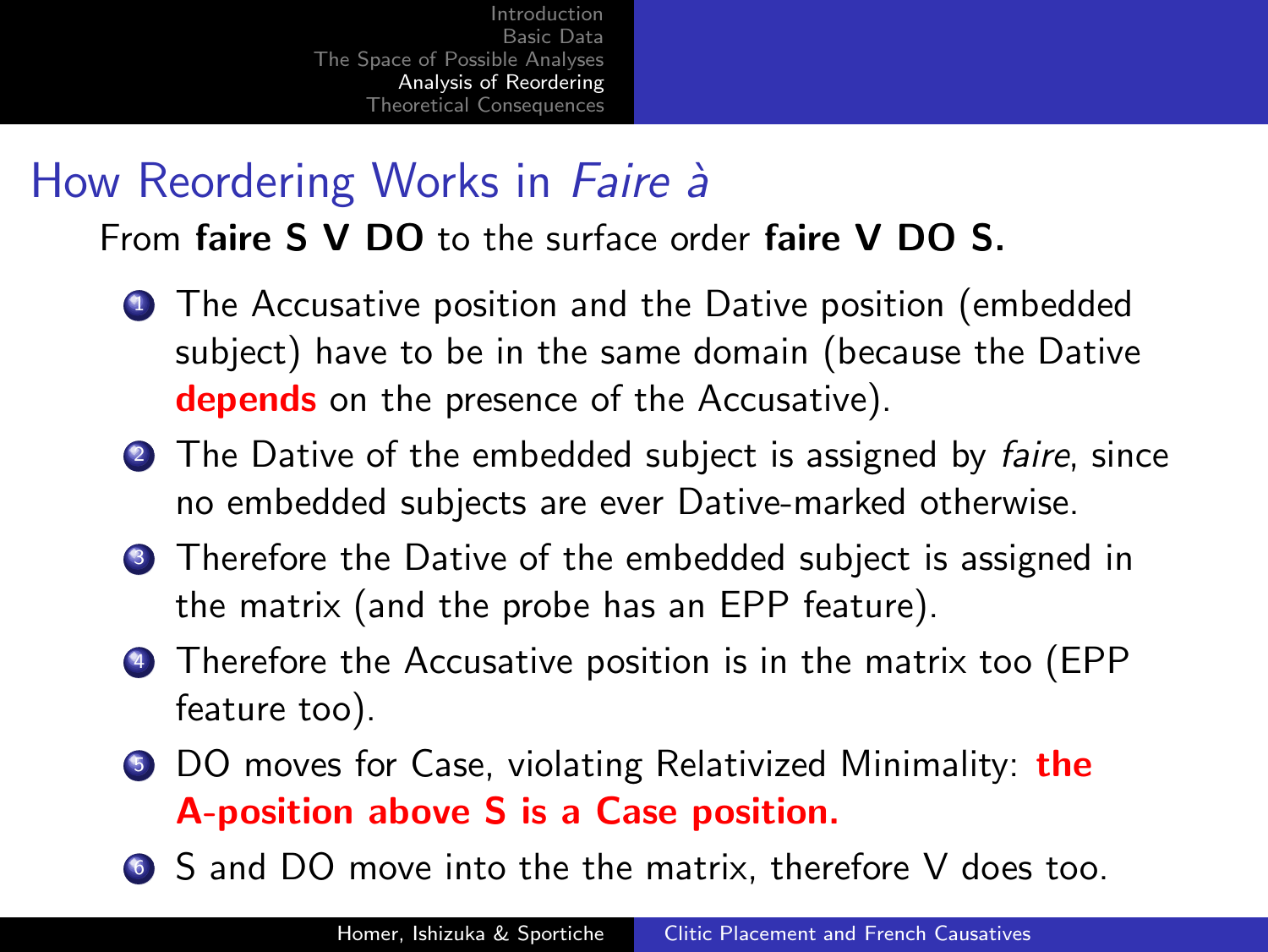#### **Derivation**

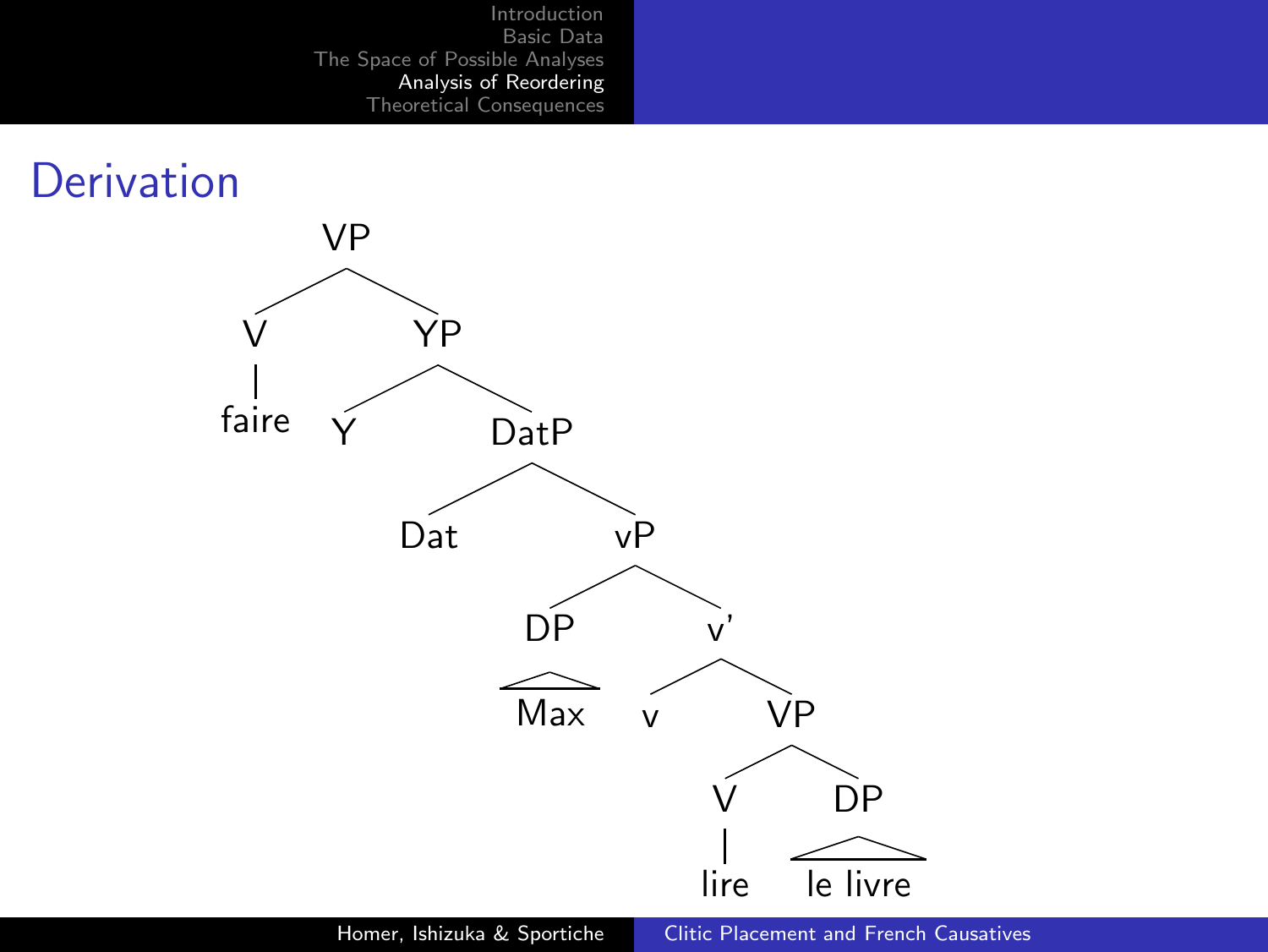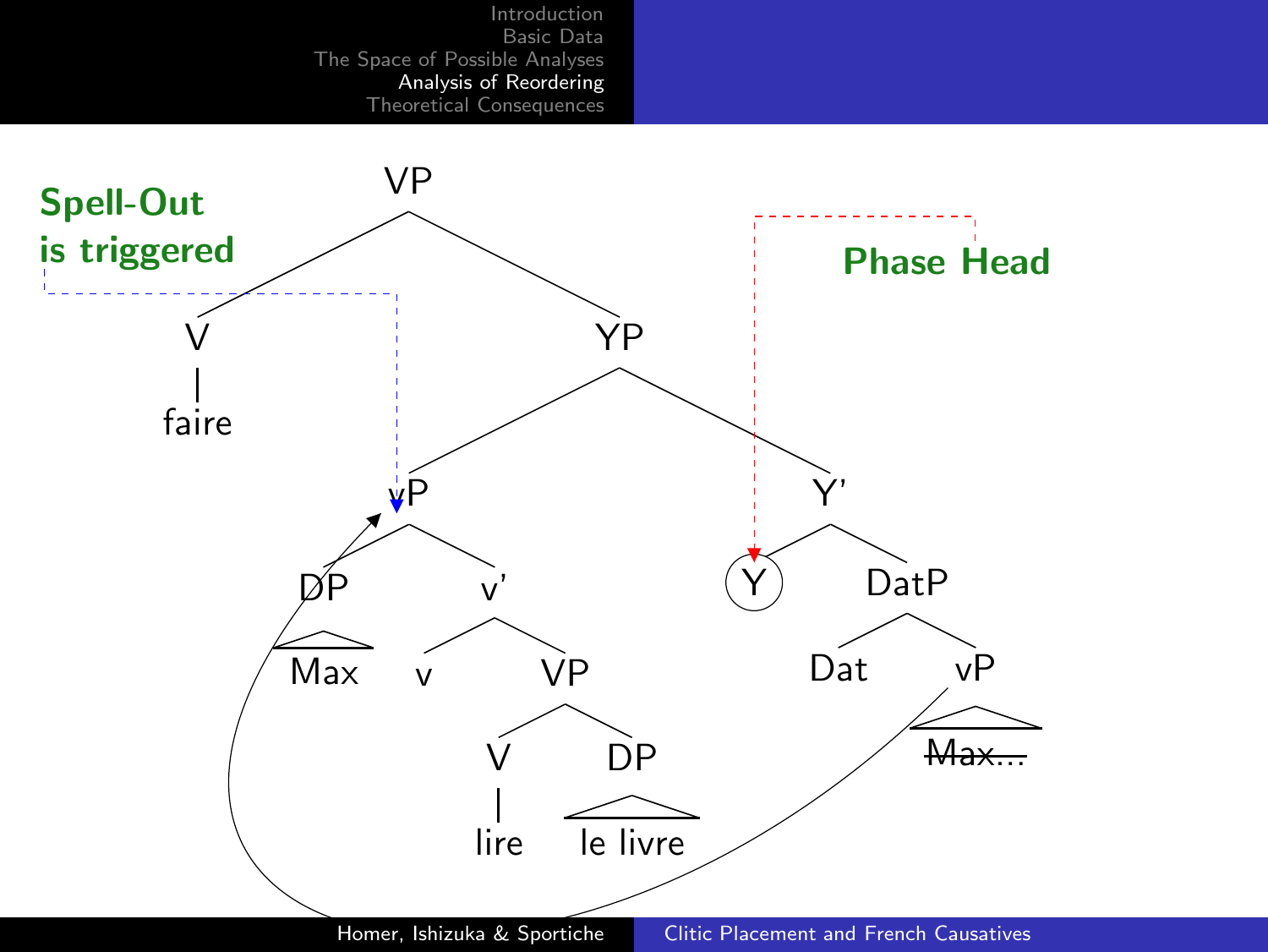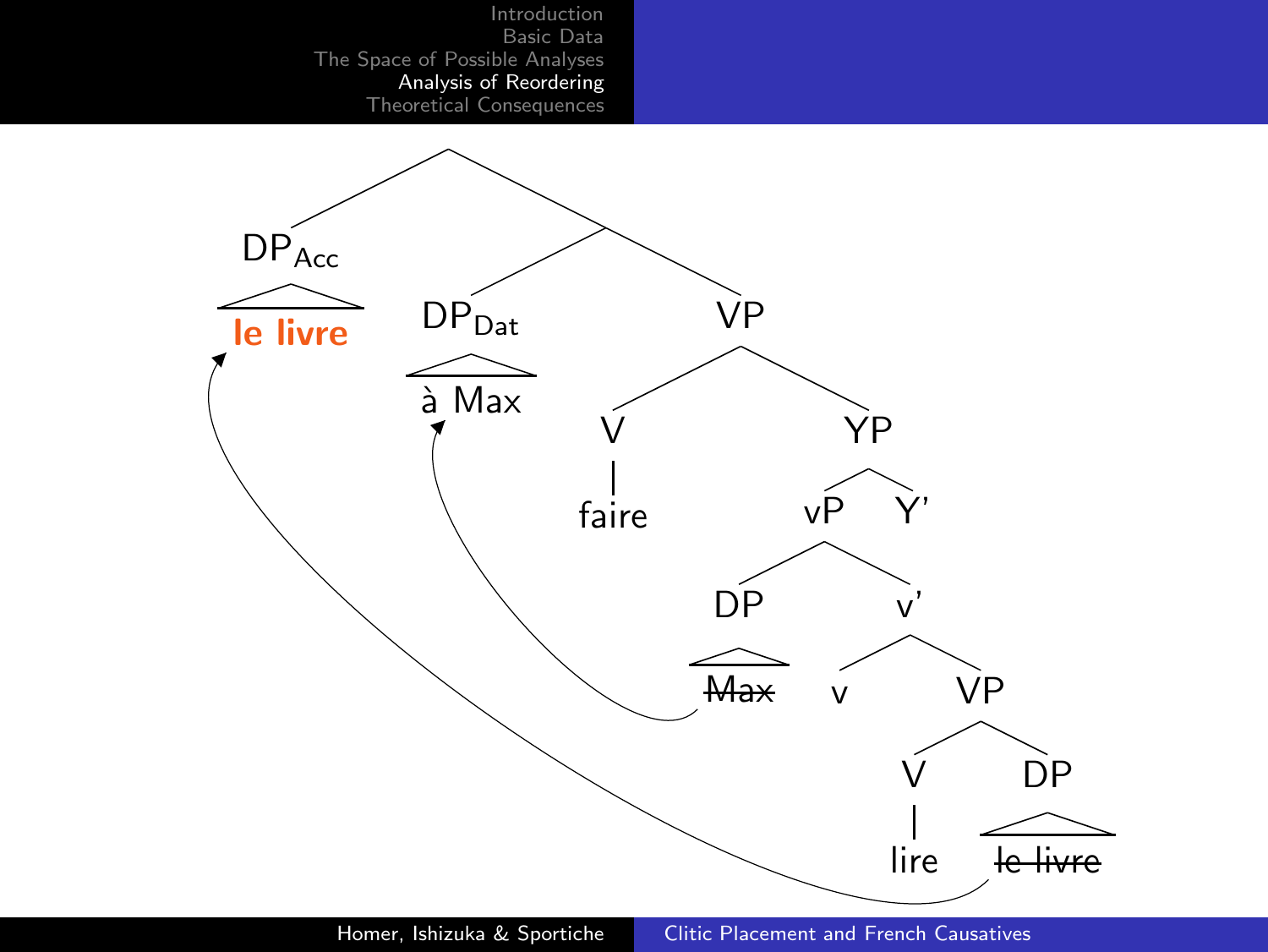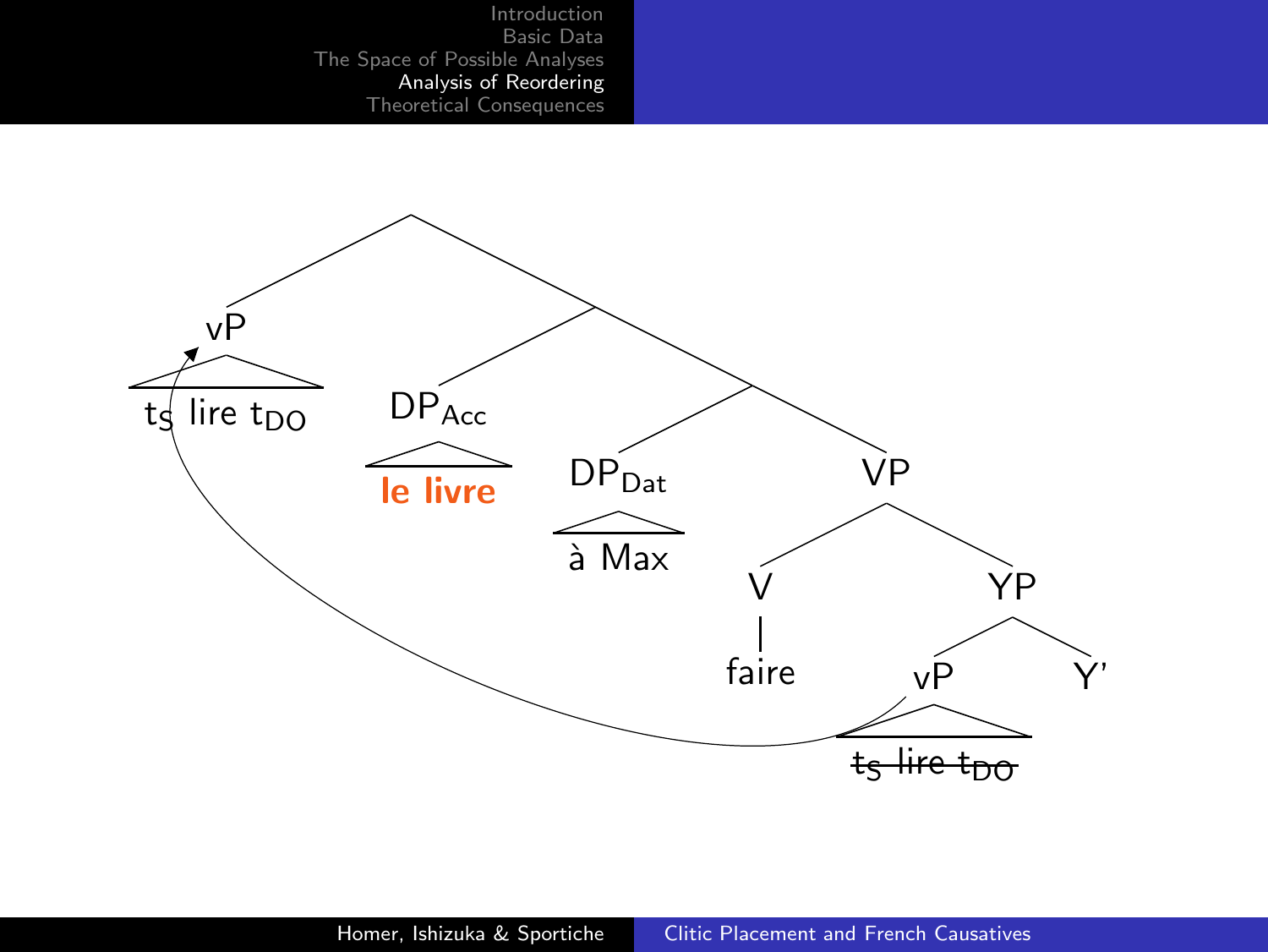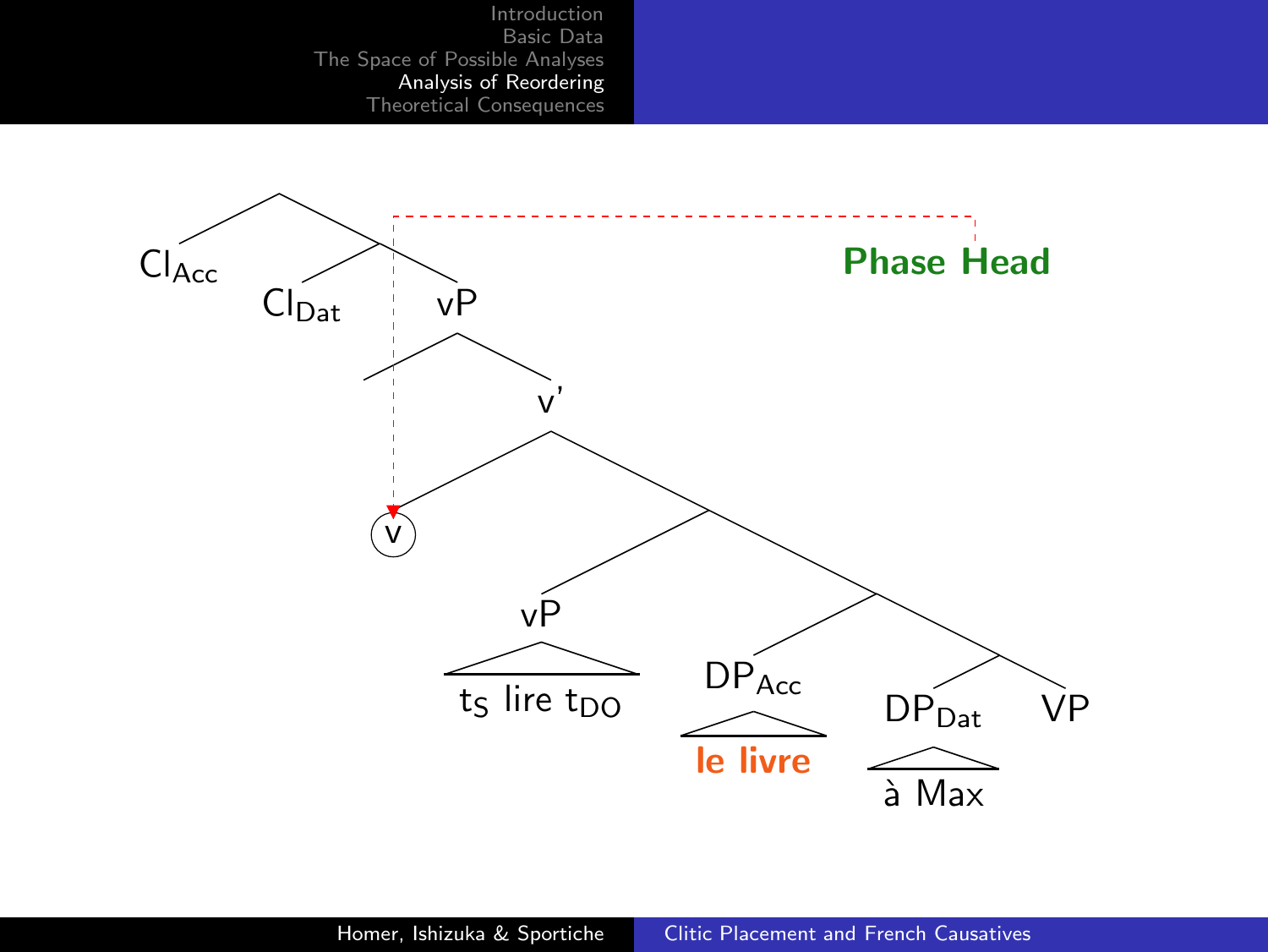## Summarizing

- $\bullet$  *Faire à* is not monoclausal
- Reordering is involved (contra Harley & Folli inter alia).
- DO A-moves across S on its own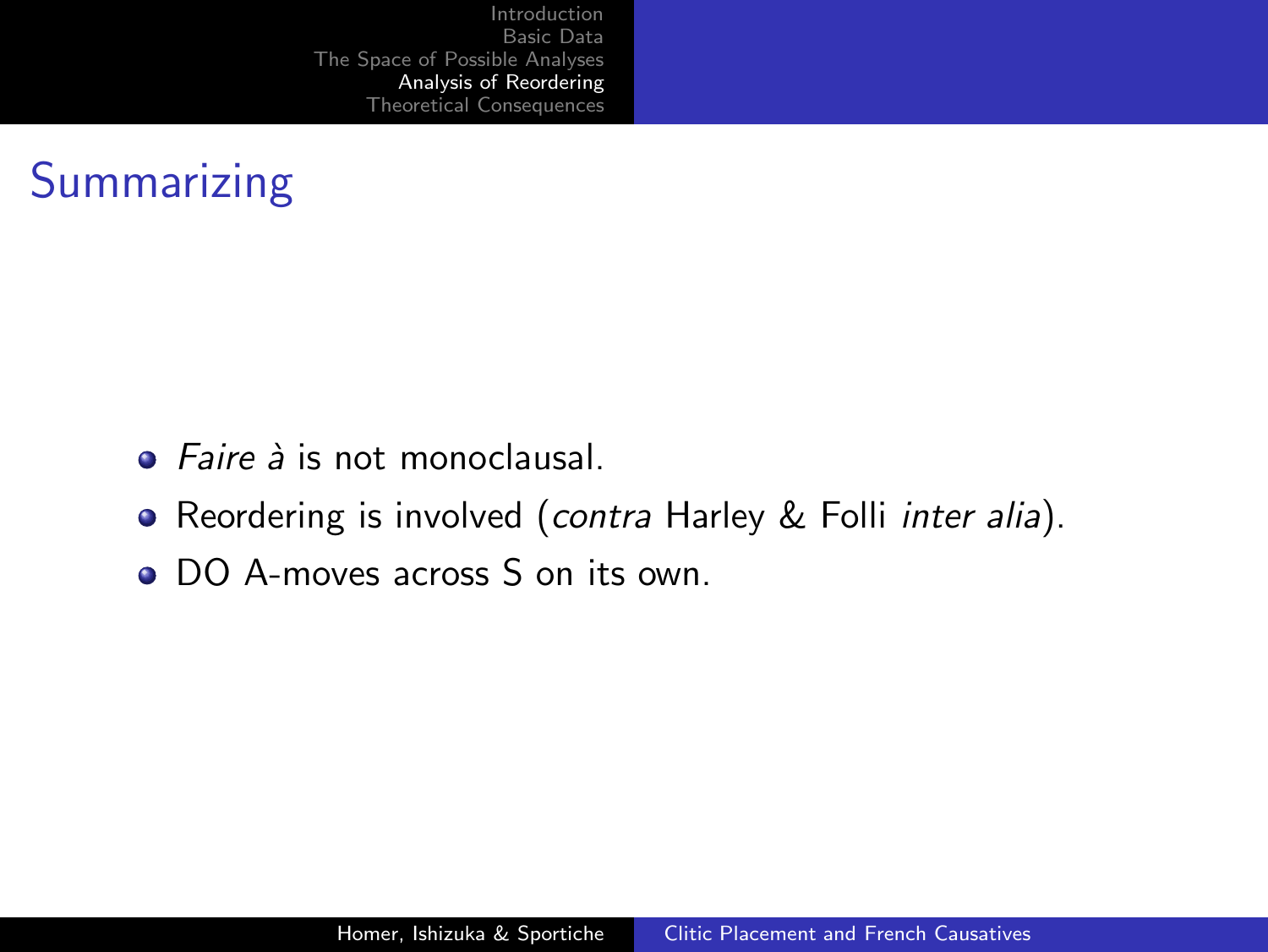# Se in *Faire* à

- **1** The DP associated with Se doesn't receive Accusative case, so the position above the subject is not available to it ("Case absorption" in the presence of  $Se$ ).
- $(70)$ The scarves SE sell  $\epsilon$ charpes]<sub>*i*</sub> **se** vendent t<sub>*i*</sub> bien. well 'Scarves sell well.'
	- 2 But the associate of Se cannot A-move into the matrix (it is trapped within a phase).
- (71) \*[La victime]<sub>i</sub> se fait dévaliser  $t_i$  (à) Pierre dans son The victim SE makes rob to Pierre in her sommeil. sleep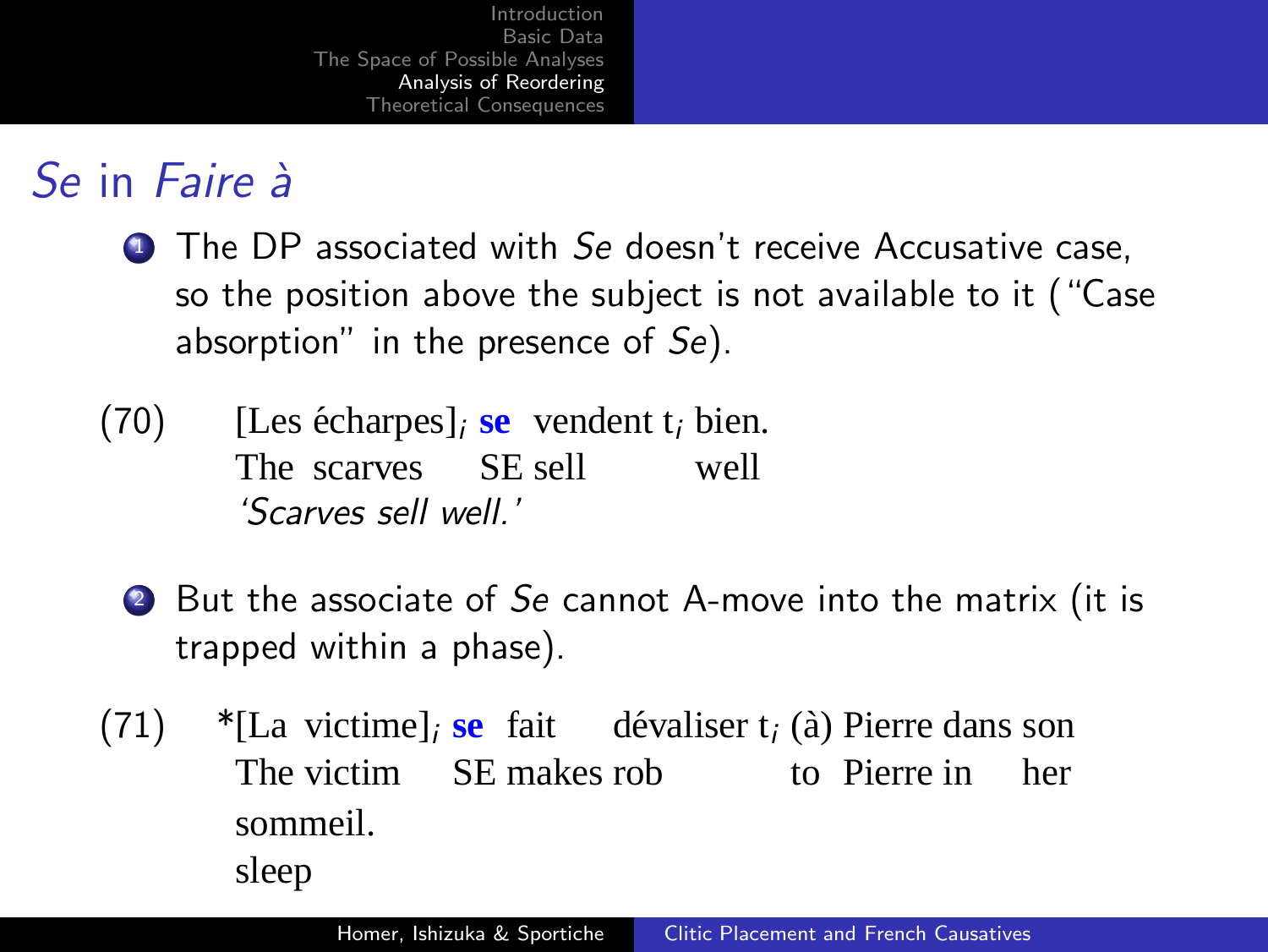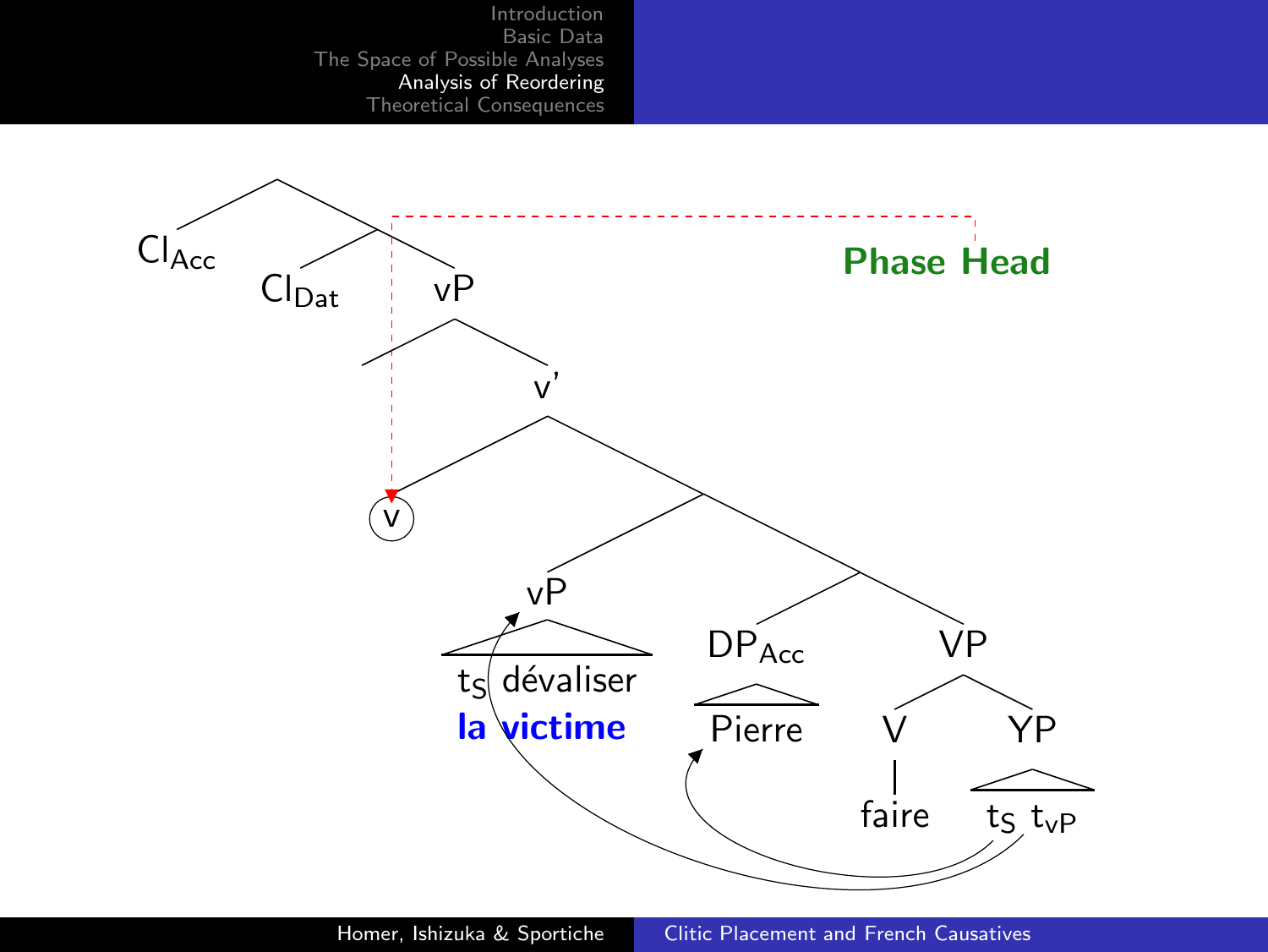## The Dative Clitic in  $Faire \, \lambda$

- **1** There is a Dative position (but no Accusative position) in the complement of V faire.
- 2 The Dative clitic is Case-marked in the lower phase, from where it cannot escape, nor survive: it has **no verbal host** given that vP is preposed past it.

(72) \* Jean **Iui** fait téléphoner Pierre 
$$
t_i
$$
.  
\n\*Cl faire V S IO  
\n $ACCDAT$   
\n(73) \* Jean fait **Iui** téléphoner Pierre  $t_i$ .  
\n\*faire Cl V S IO  
\n $ACCDAT$   
\n $ACCDAT$   
\n $4CCDAT$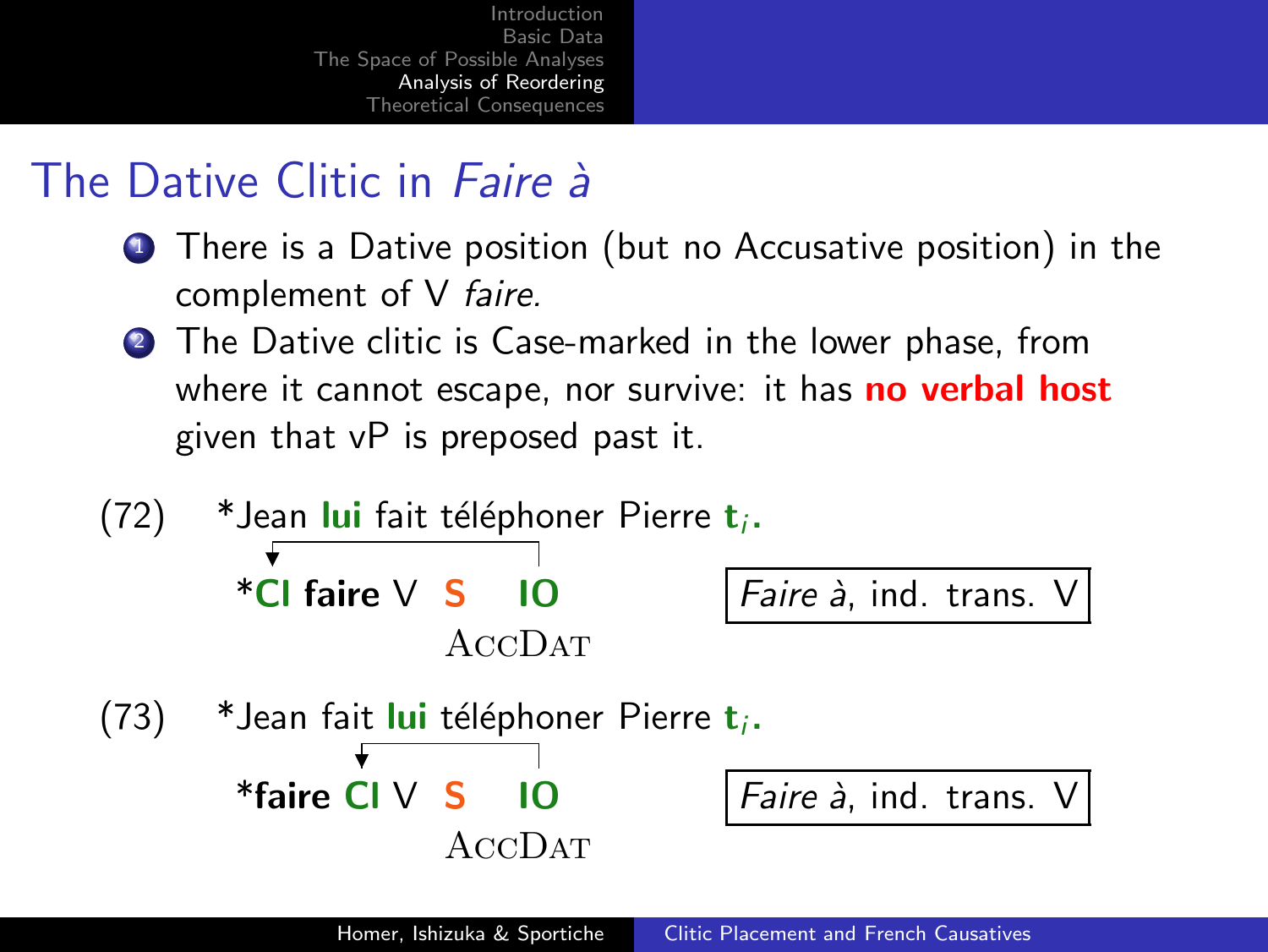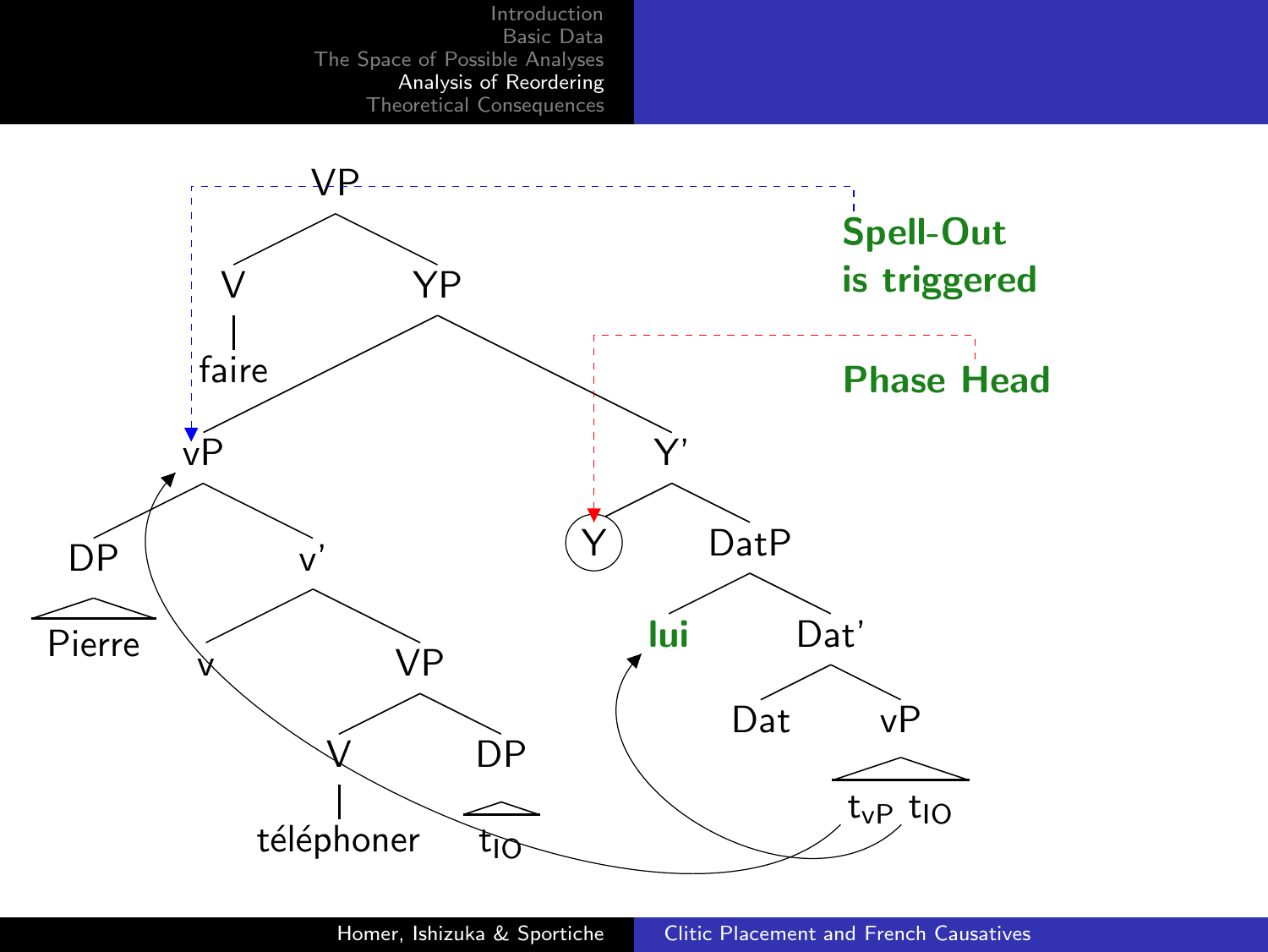• Where are we?

- Basic Data: Word Order and Case
- II. Restricting the Space of Possible Analyses
- III. Analysis: Reordering Mechanisms
- IV. Consequences: New Insight on the Locality of Movement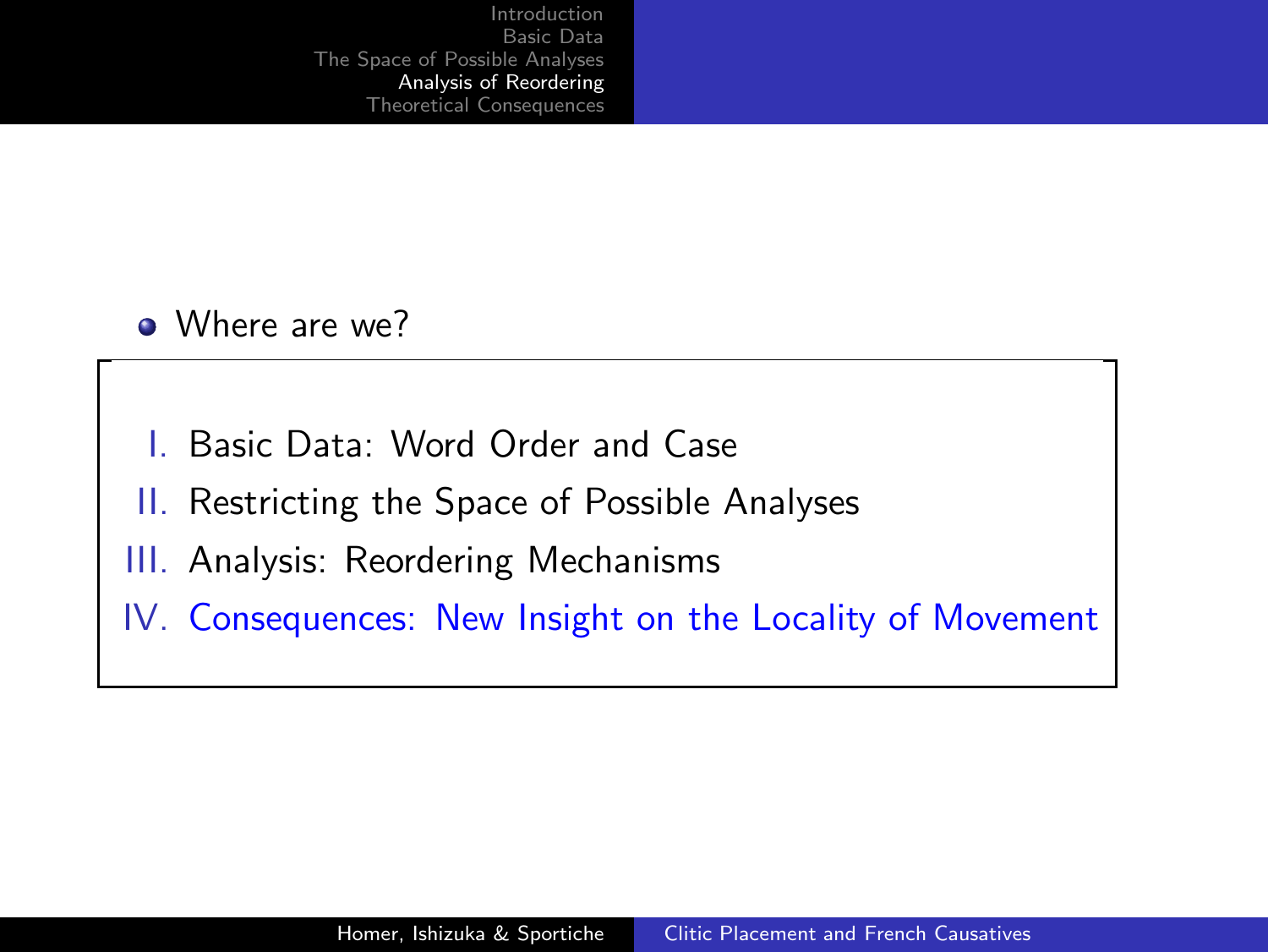## Consequences for Relativized Minimality

- A Case-marked DP does not intervene for Case assignment.
- Therefore A-movement across a Dative-marked experiencer is possible:
- $(74)$  John; seems to Mary to be t; sick.
- (75) Jean<sub>i</sub> lui<sub>j</sub> t<sub>i</sub> téléphone t<sub>j</sub>. *(French)* Jean to-him phones
	- Cases where A-movement is not possible are not due to RM.
- <span id="page-48-0"></span>(76) \*Jean<sub>i</sub> semble à Marie être t<sub>i</sub> malade. *(French)* Jean seems to Marie to-be sick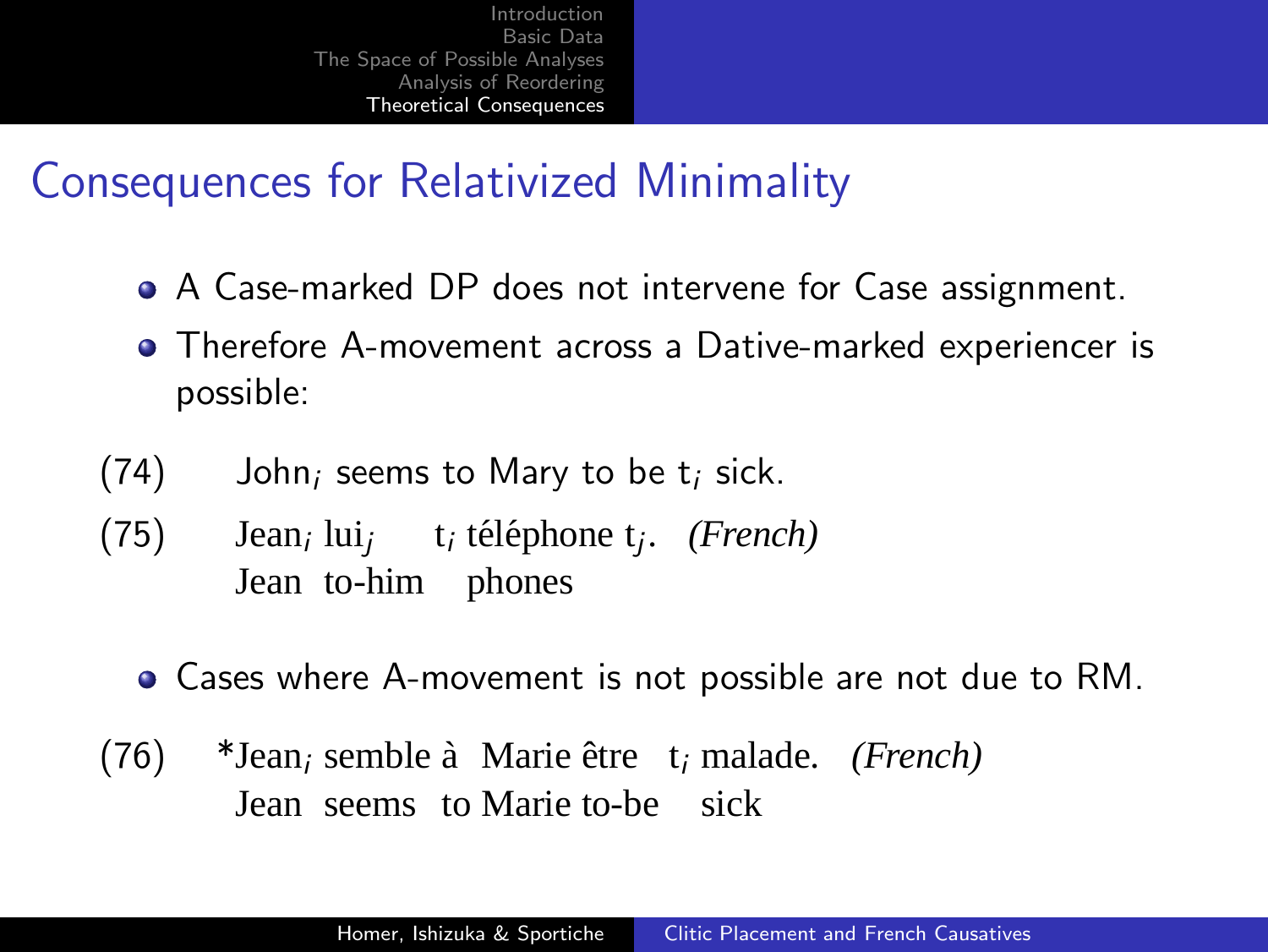## Locality Falls Out of Phase Theory

- There are two avenues to capture locality: RM and Phase Theory.
- RM is not at work here.
- $\bullet \Rightarrow$  Therefore the explanation should come from **Phase theory.**
- The associate of Se and Dative clitics are trapped inside phases.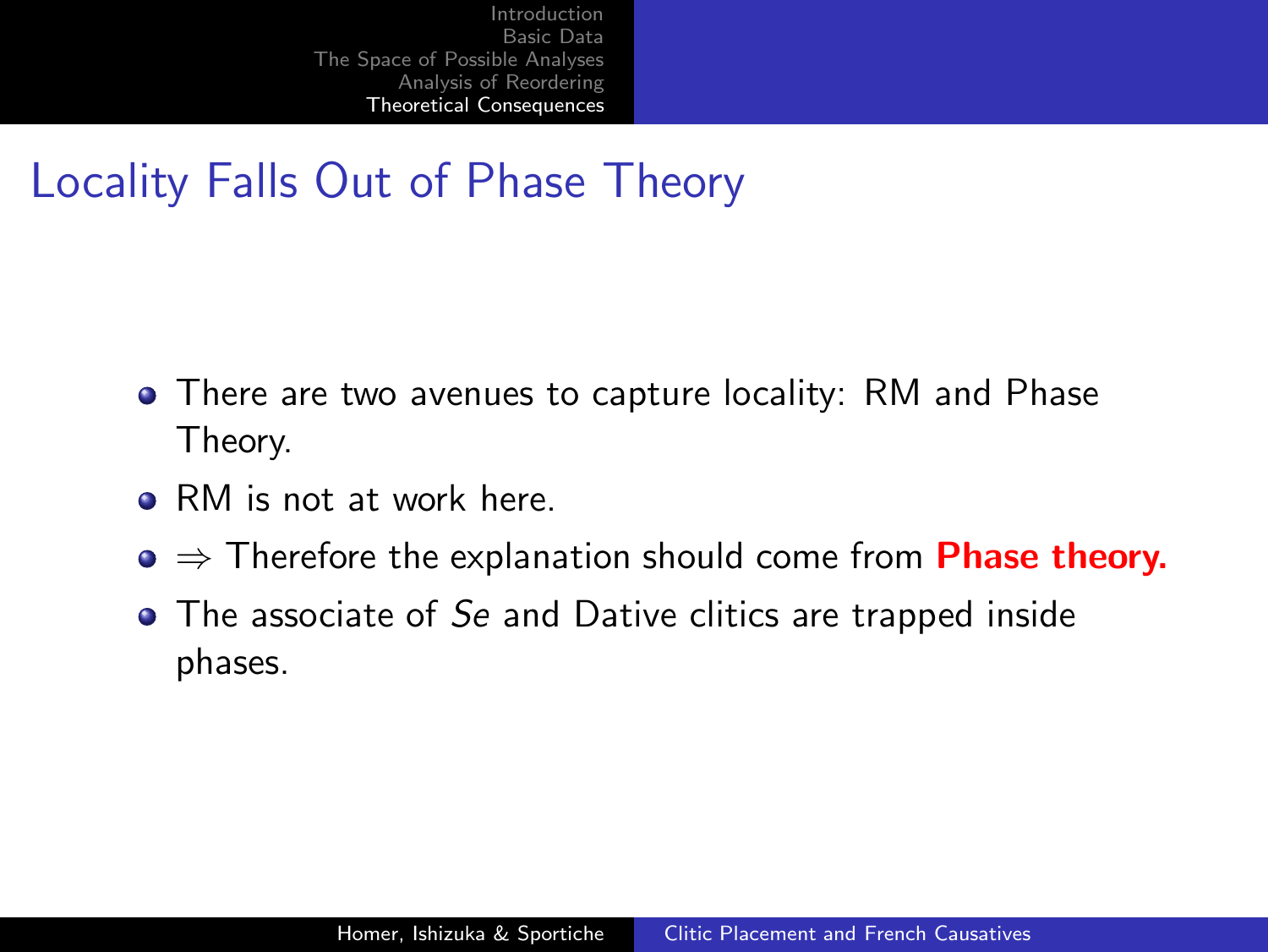# Conclusion

- Theories of French Causative constructions must account for the patterns of clitic placement: this rules out monoclausal analyses and rules in theories based on reordering mechanisms.
- **•** There is good evidence that Relativized Minimality is not what governs the placement of clitics (it is actually violated by DO).
- The facts are captured by Phase Theory.
- The originality of our analysis lies in the idea that DO moves independently of V (no smuggling past S) in *Faire à* (cf. Kayne 1975).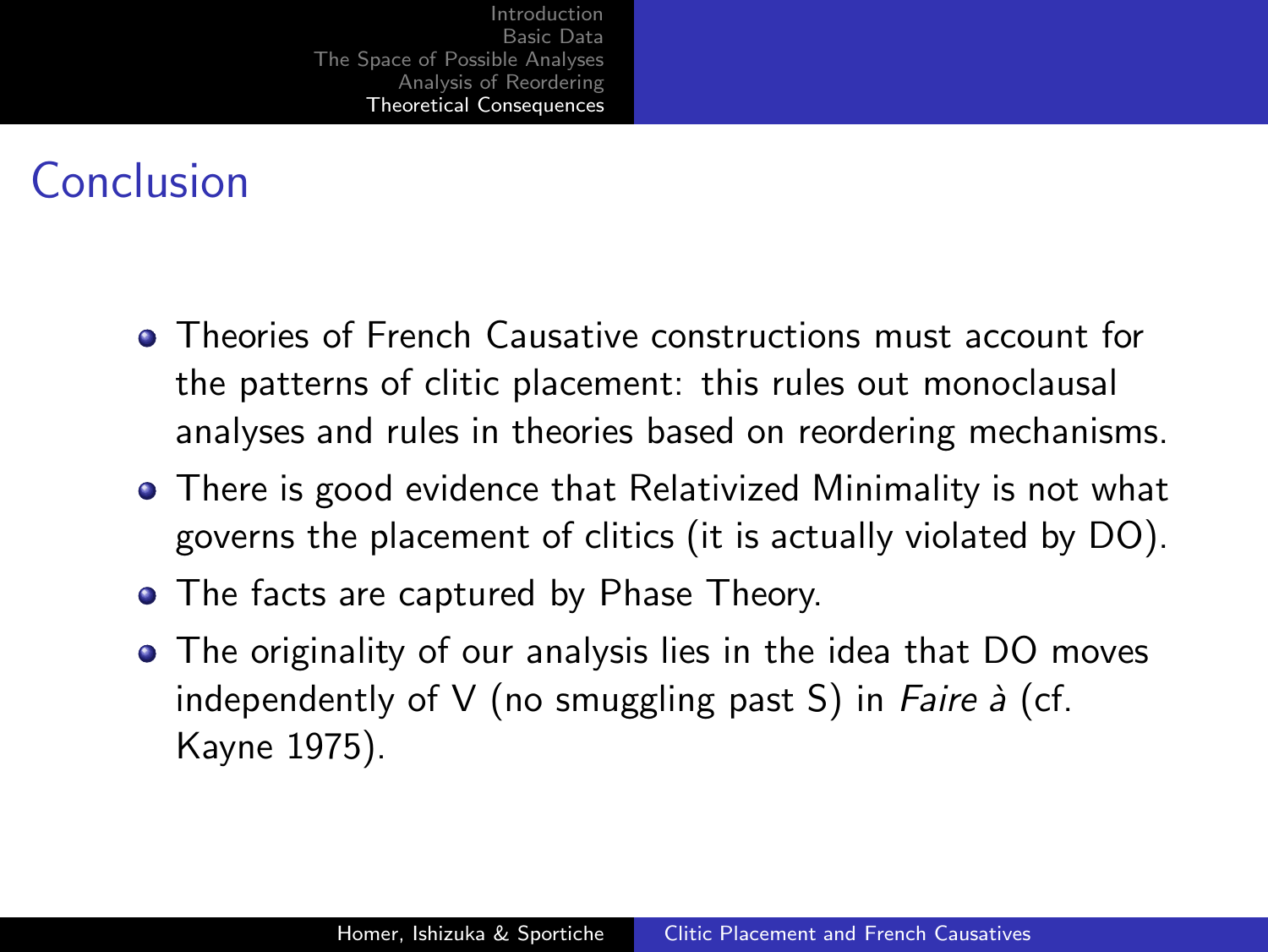# <span id="page-51-0"></span>Thank you!

**•** Special thanks to Richard Kayne, Hilda Koopman, Carson Schütze, Kie Zuraw, and the audiences at the Syntax/Semantics Seminar at UCLA and at the Syntax Seminar at the Ecole normale supérieure in Paris.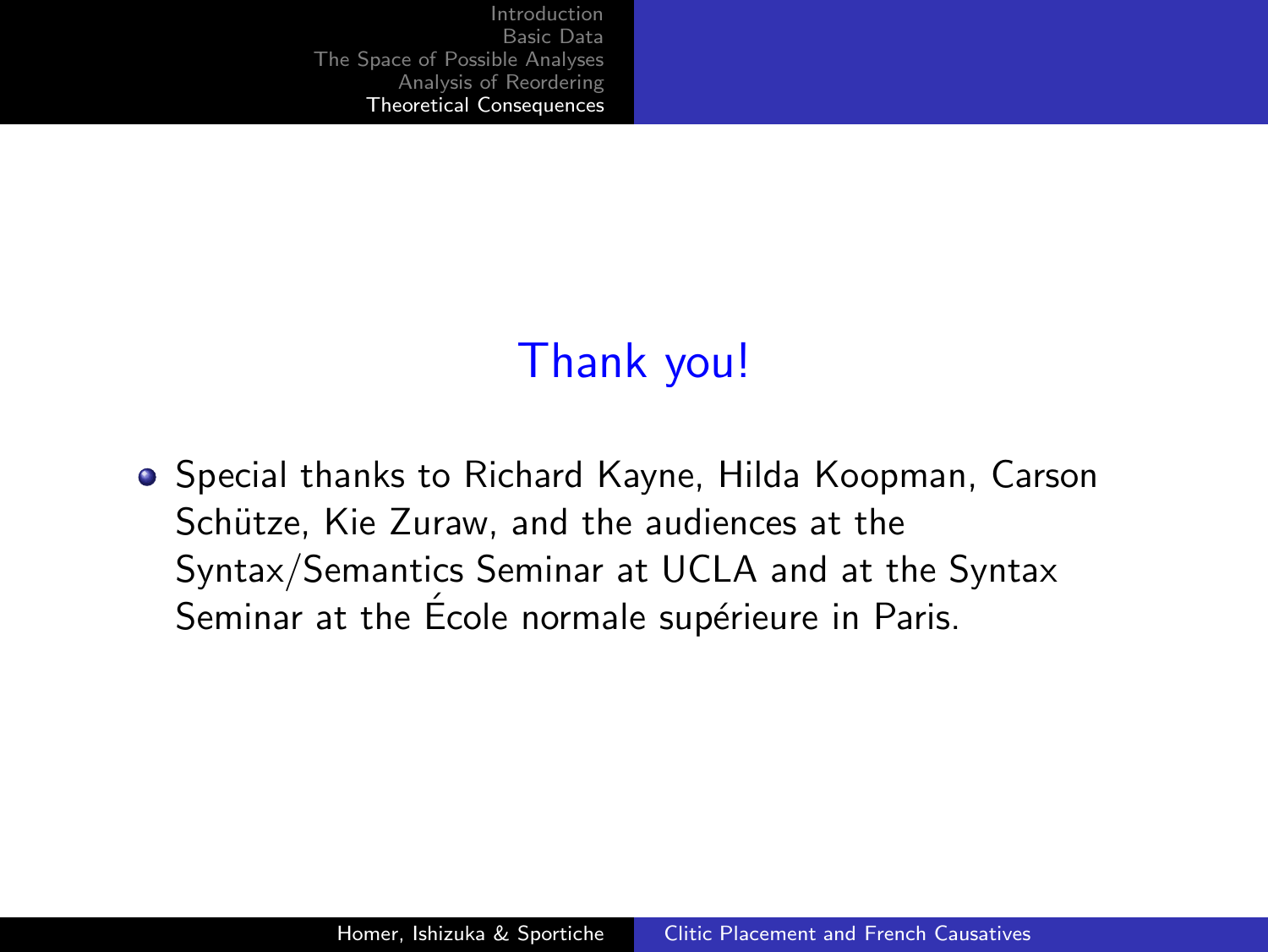## Accusative Clitics in *Faire* à

- The DO can cliticize as le, la, les, onto *faire*, but not onto the embedded verb
- Le maniaque fait dévaliser [la victime]; à son  $(77)$ The maniac makes rob the victime to his complice dans son<sub>i</sub> sommeil. accomplice in her sleep 'The maniac has his accomplice rob the victim in her sleep.'
- $(78)$ Le maniaque la fait dévaliser à son complice dans son sommeil.
- <span id="page-52-0"></span> $(79)$ \*Le maniaque fait la dévaliser à son complice dans son sommeil.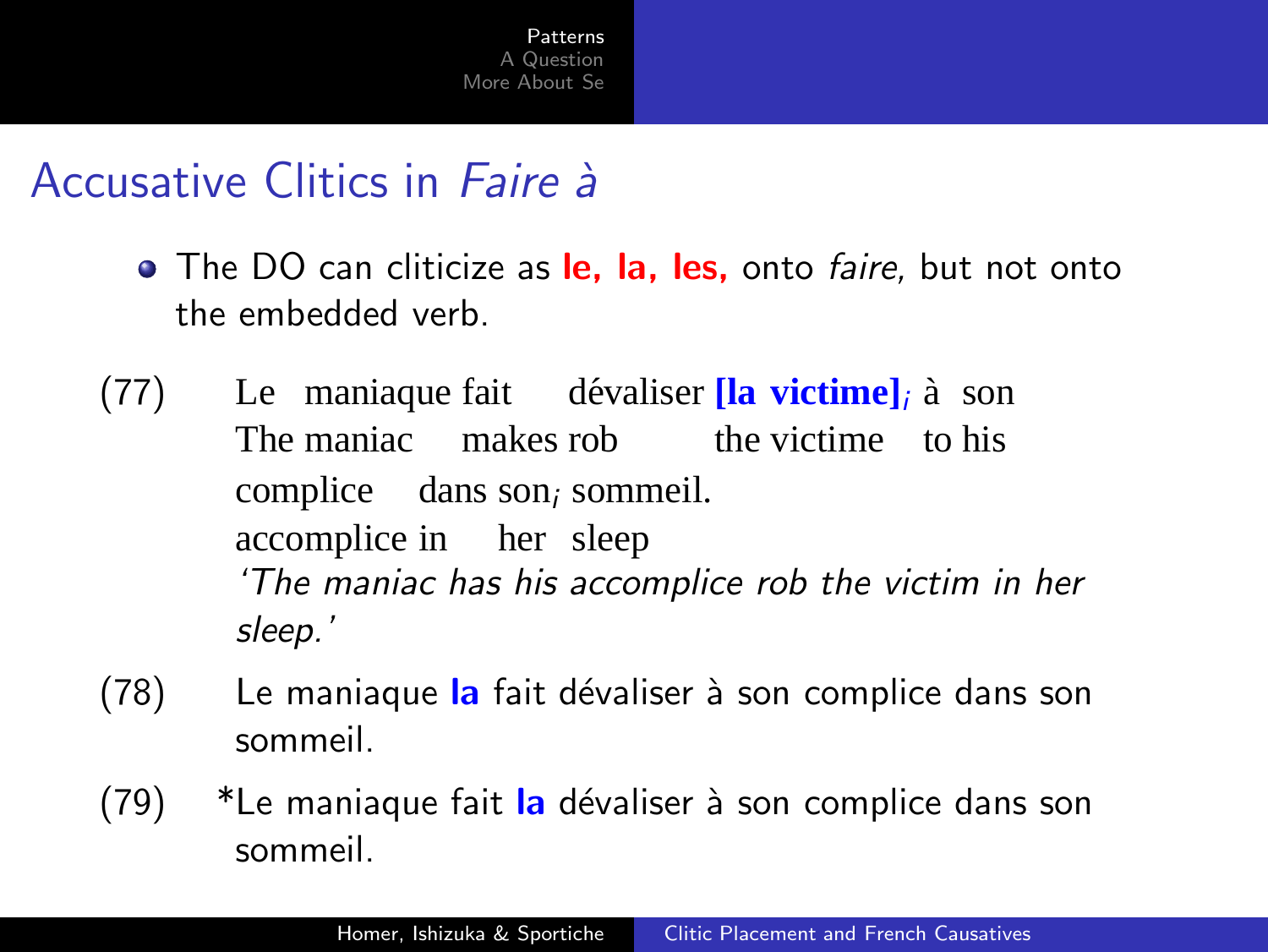## Accusative Clitics in Faire à

- There is no Accusative position in the embedded TP (a fact for which we need an explanation).
- So no risk of being trapped in TP.
- They can escape from the Phase through the Accusative position in the matrix.
- Conjecture: they cliticize by A-movement.
- (80) Le maniaque la fait dévaliser à son complice dans son sommeil.
- (81) \*Le maniaque fait la dévaliser à son complice dans son sommeil.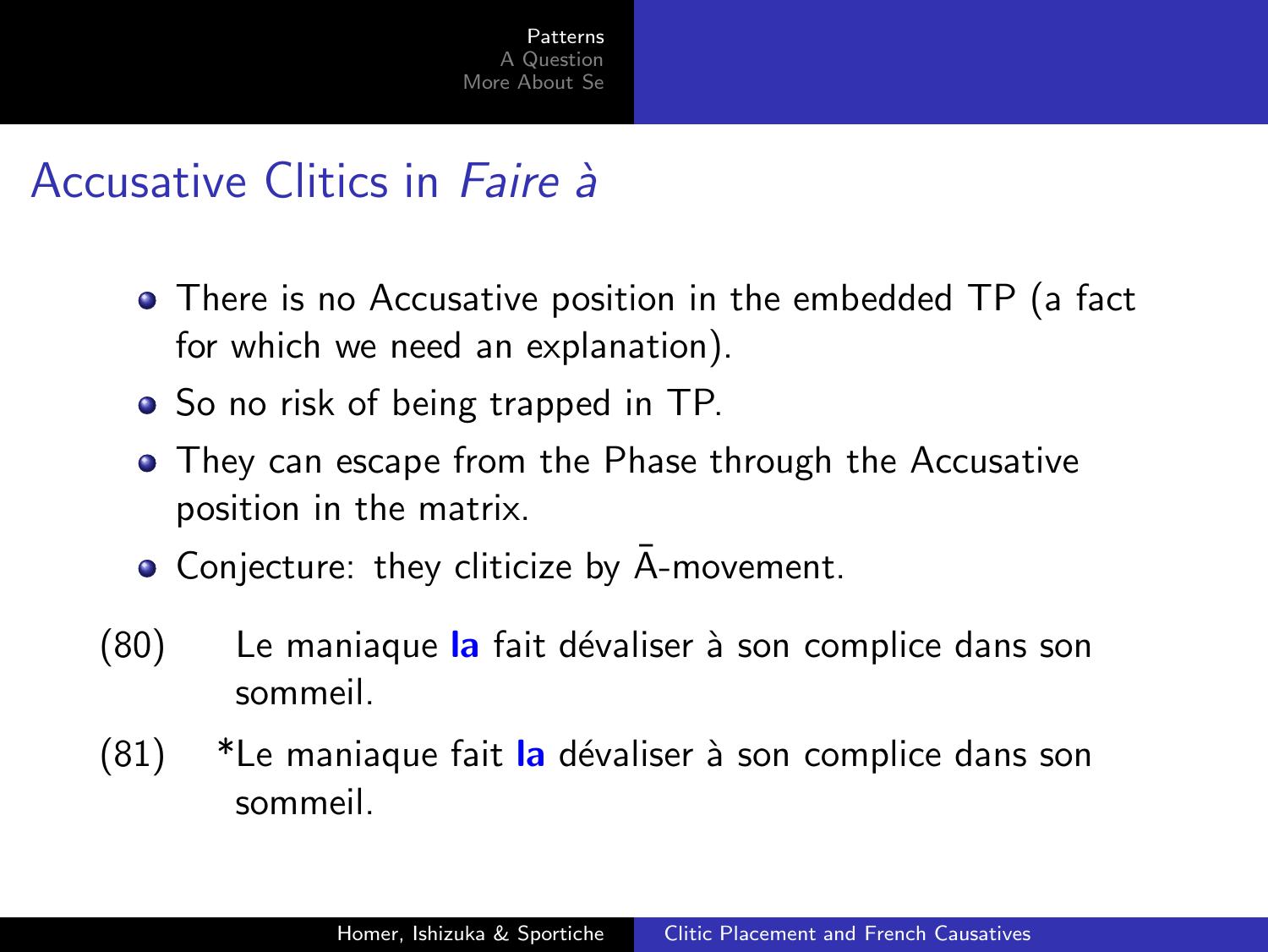Patterns A Question More About Se

# Summary

|           | Accusative Cl.   Ext. Arg.   Dative Cl. |            |    |            |
|-----------|-----------------------------------------|------------|----|------------|
| On Faire  | Yes                                     | <b>Yes</b> | N۵ |            |
| On Embed. | No                                      | No         | N٥ | <b>Yes</b> |

Table: Clitic Placement in Faire à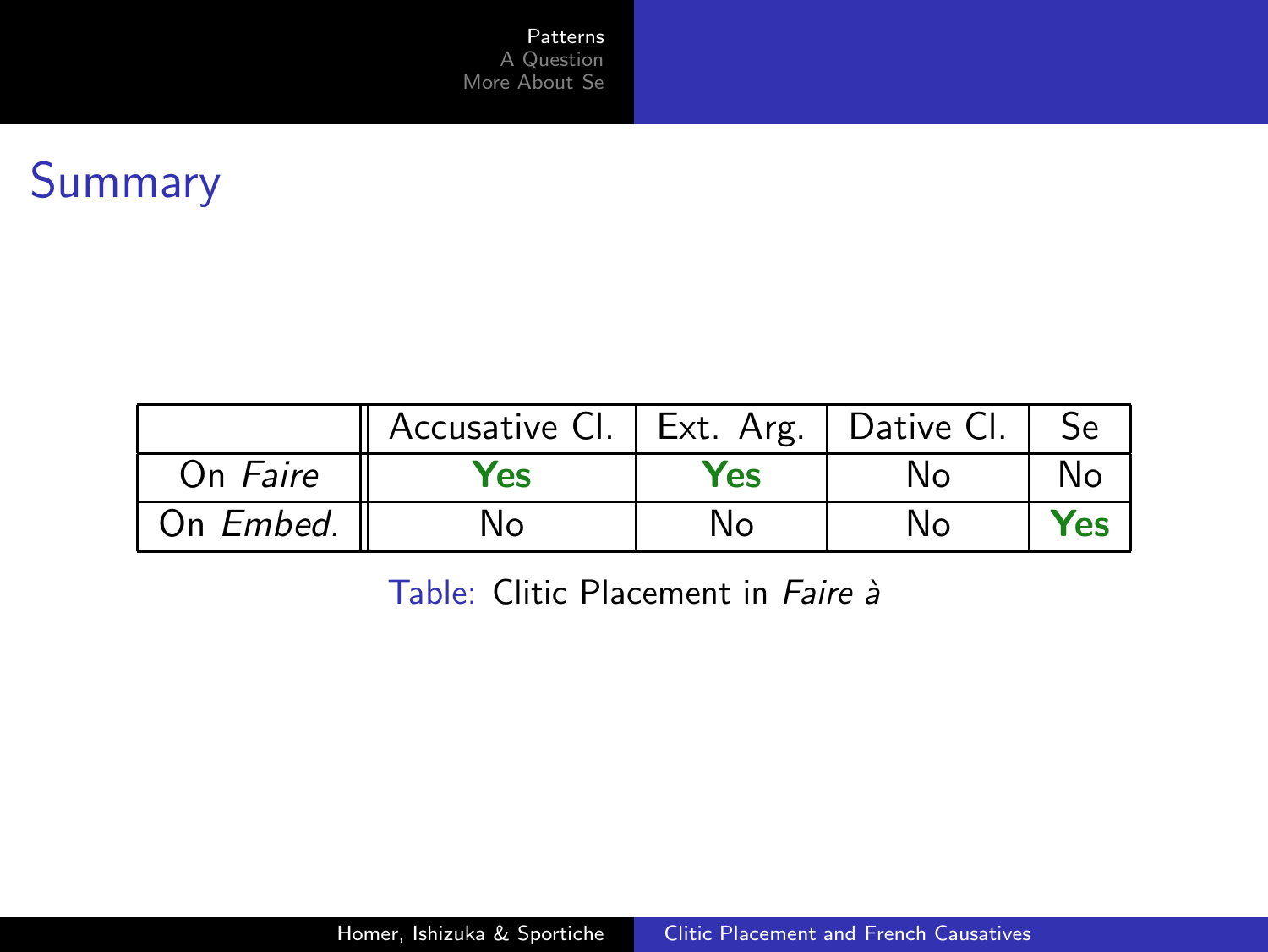## Accusative Clitics in Faire par

- The DO can cliticize as le, la, les, onto *faire* but not onto the embedded verb.
- $(82)$ The maniac makes rob maniaque fait dévaliser la victime par son the victime by his complice dans son sommeil. accomplice in her sleep 'The maniac has his accomplice rob the victim in her sleep.'
- (83) Le maniaque la fait dévaliser par son complice dans son sommeil.
- (84) \*Le maniaque fait la dévaliser par son complice dans son sommeil.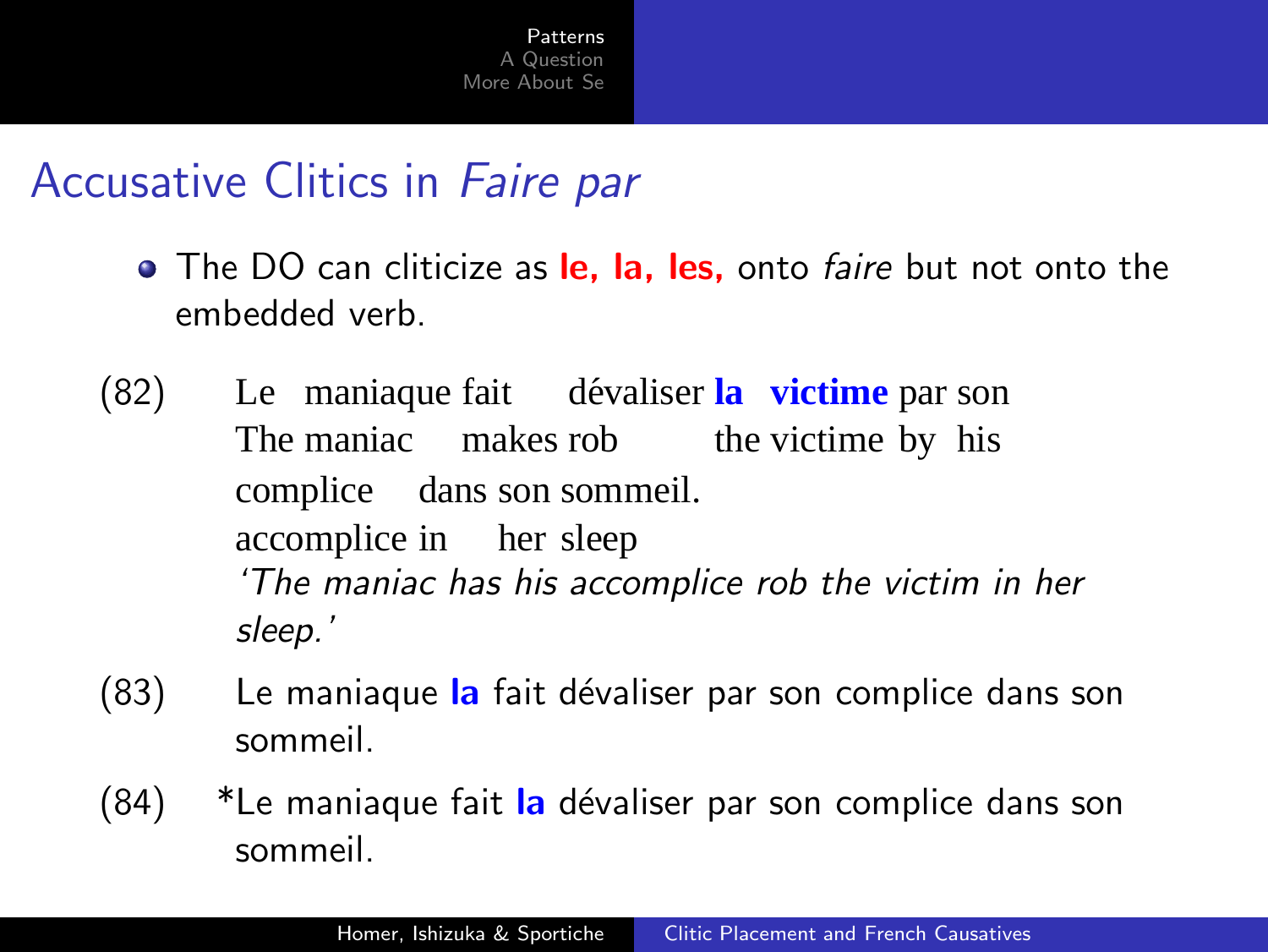[Patterns](#page-52-0) [A Question](#page-57-0) [More About Se](#page-58-0)

# Summary

|           | Accusative Cl. | .   Dative Cl. | Se   |
|-----------|----------------|----------------|------|
| On Faire  | res            | Yes            | res. |
| On Embed. | ง∩             | ึง∩            |      |

Table: Clitic Placement in Faire par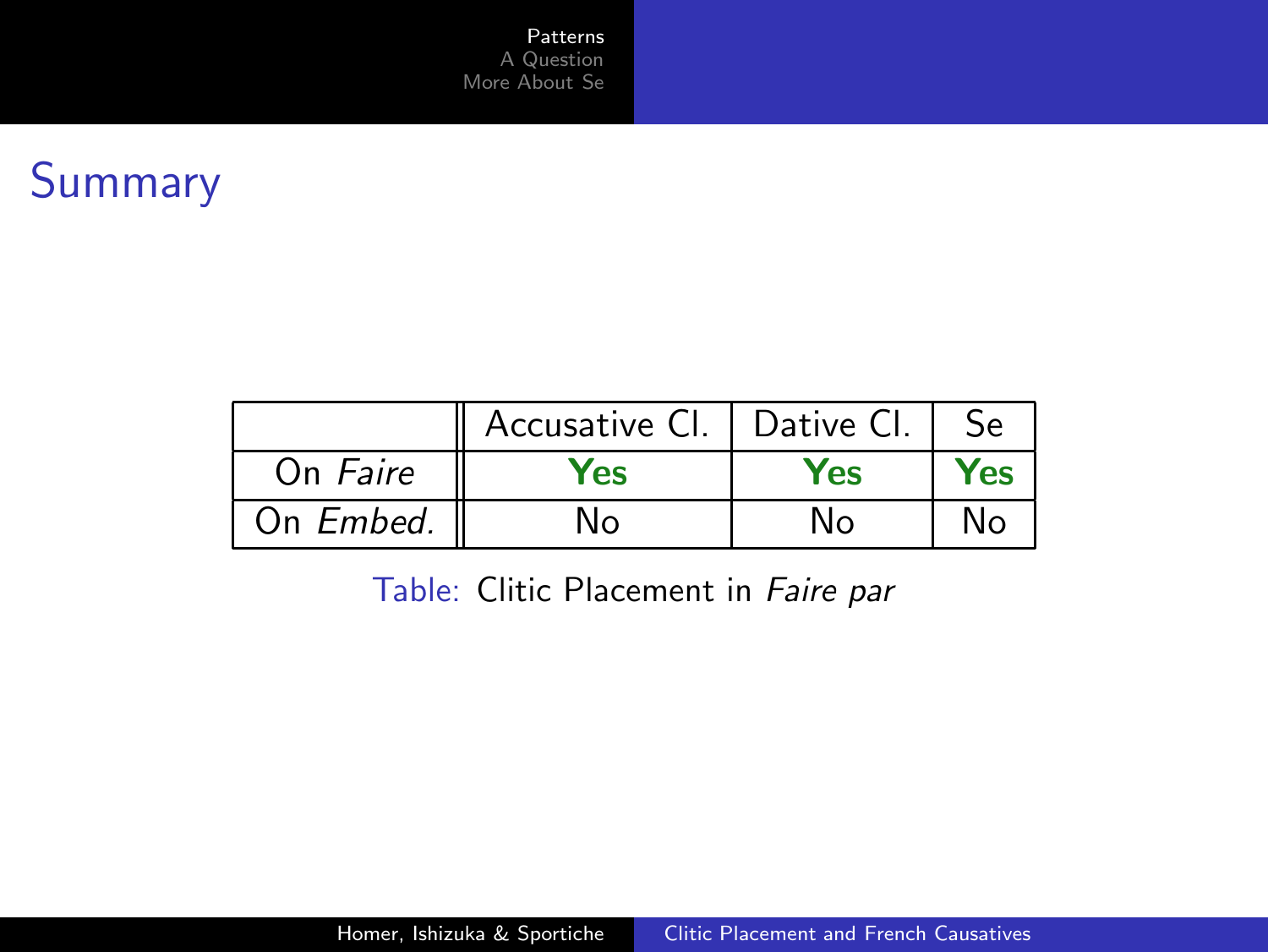# A Question

- Can there be a **Caseless** probe attracting the associate of Se?
- **If there were one, the associate of Middle Se could potentially** escape from the Phase.
- But in fact there just doesn't seem to be such a Caseless probe.
- <span id="page-57-0"></span>(85)  $***Jean**<sub>i</sub> **se fair t**<sub>i</sub> **surs auter dans son sommeil.**$ Jean SE makes shake in his sleep 'Jean is caused to shake in his sleep.'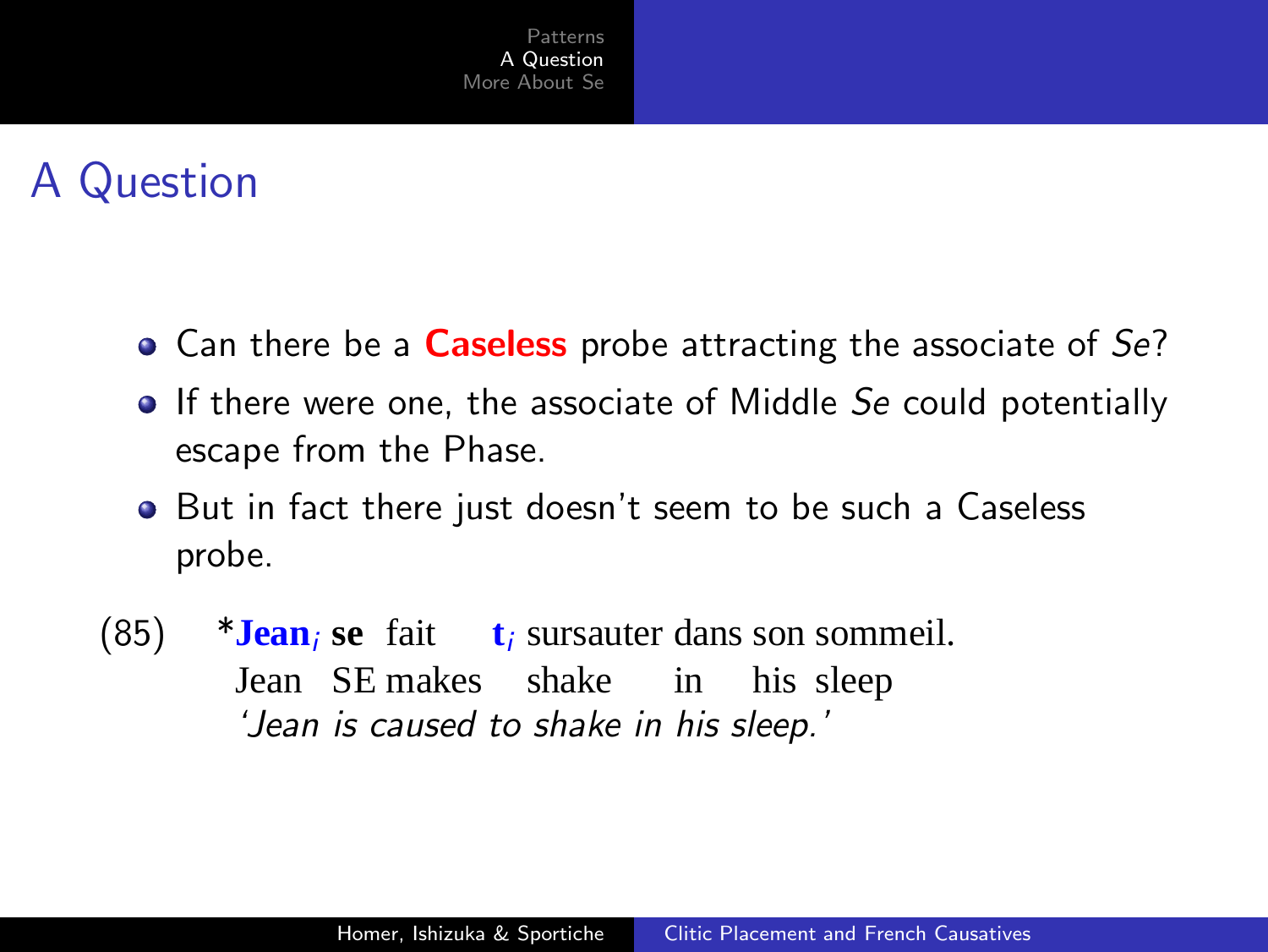#### There is a low Middle Se

- The verbal element that moves is bigger than a head: it can contain the morpheme se and the low Genitive clitic en.
- $(86)$ The cold makes SE sell of numerous froid fait se vendre de nombreuses écharpes. scarves 'The cold weather makes it so that many scarves are sold.'
- $(87)$ Flo makes of-it persuade Max to-the best lawyer of the Flo fait **en** persuader Max au meilleur avocat de la ville.

city

<span id="page-58-0"></span>'Flo has the best lawyer in the city persuade Max of it.'